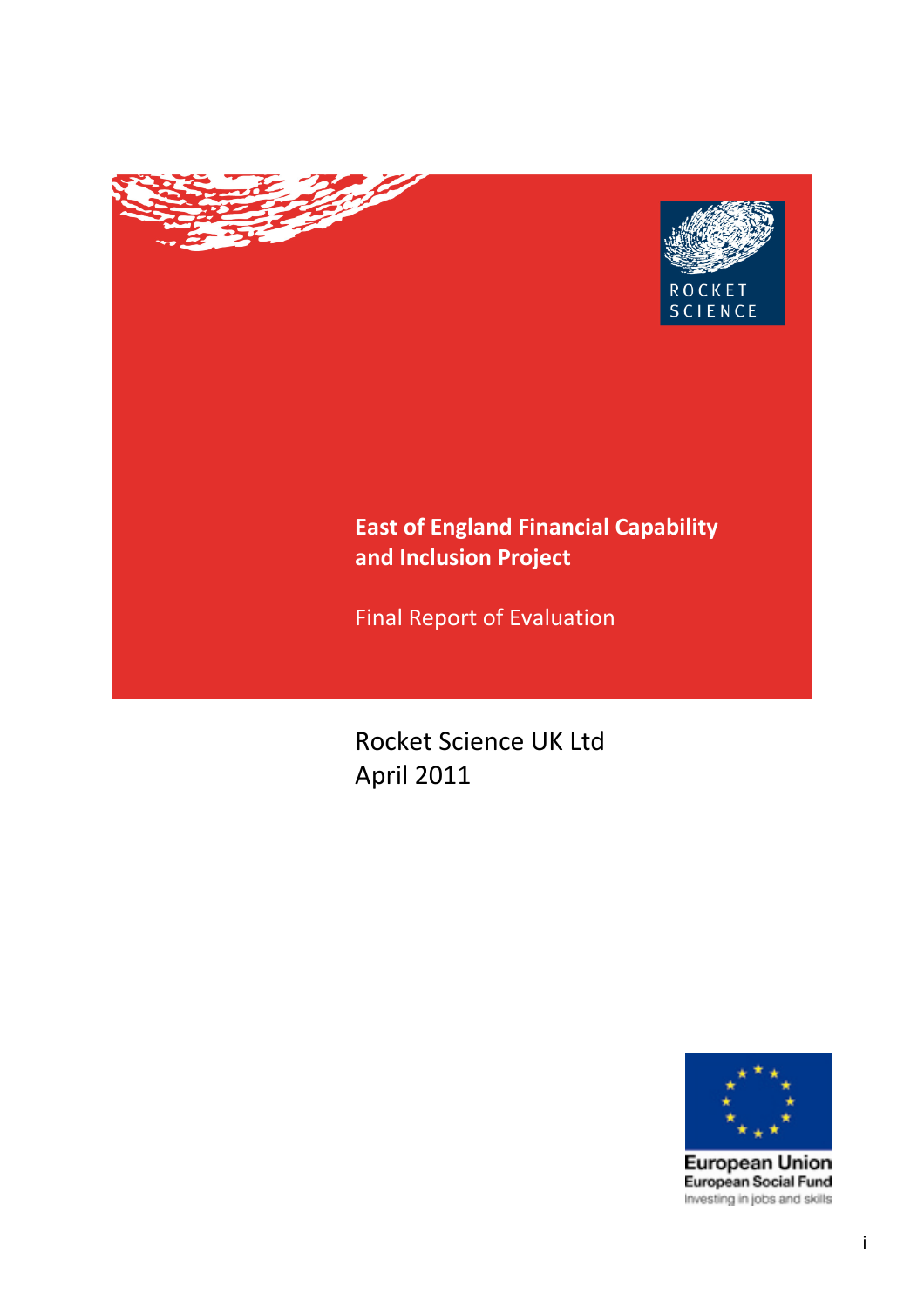

**CONTRACTOR** 

|    | <b>Executive Summary</b>                                                                                                                                                                                                                                                                                    | 4                          |
|----|-------------------------------------------------------------------------------------------------------------------------------------------------------------------------------------------------------------------------------------------------------------------------------------------------------------|----------------------------|
|    | Introduction<br>Programme Performance & Impact<br>The County Financial Capability and Inclusion Forums<br>Exploring the economic impact of the project<br>Programme sustainability                                                                                                                          | 4<br>5<br>8<br>9<br>10     |
| 1. | Introduction                                                                                                                                                                                                                                                                                                | 11                         |
|    | 1.1 Defining Terms<br>1.2 Method statement                                                                                                                                                                                                                                                                  | 12<br>12                   |
| 2. | <b>Programme Performance &amp; Impact</b>                                                                                                                                                                                                                                                                   | 14                         |
|    | 2.1 Performance against targets<br>2.2 Partner Discussions<br>2.3 Geographical targeting                                                                                                                                                                                                                    | 14<br>17<br>26             |
| 3. | Beneficiaries & Front-line Workers Feedback & Impact                                                                                                                                                                                                                                                        | 28                         |
|    | 3.1 Beneficiaries<br>3.2 Front Line Workers                                                                                                                                                                                                                                                                 | 28<br>39                   |
|    |                                                                                                                                                                                                                                                                                                             |                            |
| 4. | <b>County Financial Capability and Inclusion Forums</b>                                                                                                                                                                                                                                                     | 44                         |
|    | 4.1 Evolution of the Forums<br>4.2 Performance of the Forums against their objectives<br>4.3 Connections with the Regional Financial Capability and Inclusion Forum and the<br><b>Financial Inclusion Group</b><br>4.4 County Forum Member Perspectives<br>4.5 Front line worker perspectives on the forums | 44<br>46<br>49<br>49<br>55 |
| 5. | <b>The Economic Impact Model</b>                                                                                                                                                                                                                                                                            | 56                         |
|    | 5.1 Setting the Context and Parameters<br>5.2 Exploring the Economic Impact of the ProjectError! Bookmark not defined.<br>5.3 What are the costs of low levels of financial capability?<br>5.4 Determining the economic impact of the programme                                                             | 56<br>56<br>60             |
|    | 6. Sustainability                                                                                                                                                                                                                                                                                           | 67                         |
|    | 6.1 Project Sustainability<br>6.2 County Financial and Inclusion Forum Sustainability<br>6.3 Legacy tools                                                                                                                                                                                                   | 67<br>67<br>68             |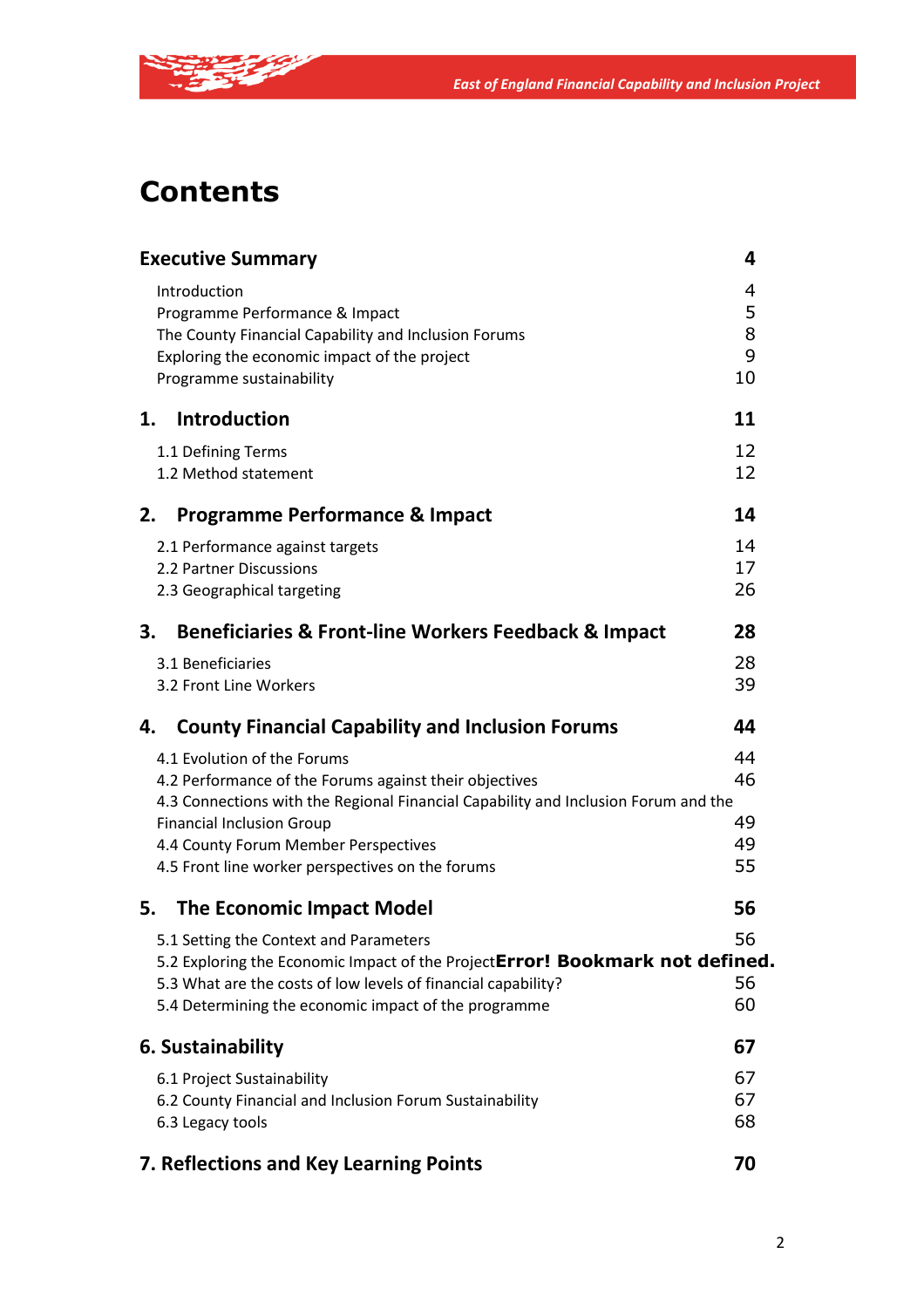*East of England Financial Capability and Inclusion Project*



|  | Appendix: Evidence sources used to prepare report | 75 |
|--|---------------------------------------------------|----|
|--|---------------------------------------------------|----|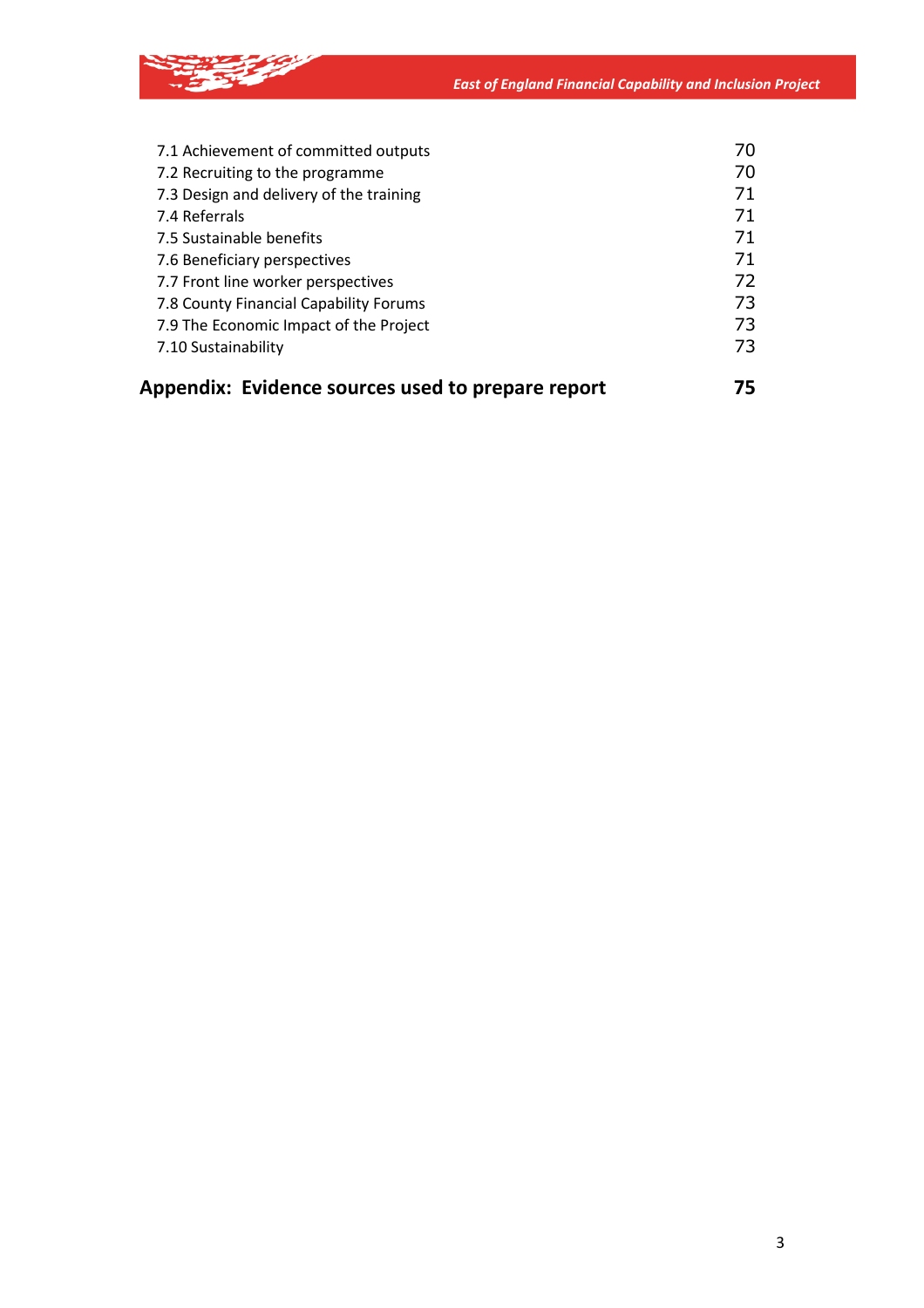

# **Executive Summary**

# **Introduction**

This report presents the findings of the final phase evaluation of the East of England Financial Capability and Inclusion project.

The findings of this report relate to all of the evaluation strands, which together explore:

- 'project-level performance and impact', which identifies and analyses the delivery experiences of, and effects upon, beneficiaries (end users of financial capability training) and front line workers;
- 'programme performance and impact', which explores the extent to which individual components of the programme are contributing to its *overall* aims and objectives;
- the regional impact of the programme, which analyses the financial savings and benefits accruing from raising financial capability, calculated using an economic impact model, which was constructed at the mid-point of the programme; and
- the collective reflections of Citizens Advice and project partners.

It also reviews the performance of the County Financial Capability Forums, which have become well established within the region's six counties.

This report draws upon bodies of evidence that have been collected throughout the whole programme period, but focuses in particular and where appropriate, upon evidence gathered during the final stages of the programme.

# **Beneficiary Profile**

- The programme provided financial capability training for a total of 930 beneficiaries. 28% received six or more hours of training.
- There was an almost exactly equal split between unemployed and economically inactive beneficiaries (51% were economically inactive). 64% of unemployed beneficiaries had been unemployed for a year or longer and 26.5% for over 3 years.
- 17% had no qualifications.
- 53% of beneficiaries were aged between 26-49 and 28% were aged 50 or over, 136 were aged between 18 and 25 and 33 were below eighteen years of age.
- Most beneficiaries (76%) were White British (704). The next largest ethnic groups trained were Black African (36) white and black Caribbean (24) and Indian (18). 158 beneficiaries were from BAME groups.
- 58% of beneficiaries were female.
- 22% were lone parents. 42% had a disability or long term health condition.
- 107 beneficiaries received job search support. 67% of those supported were economically inactive.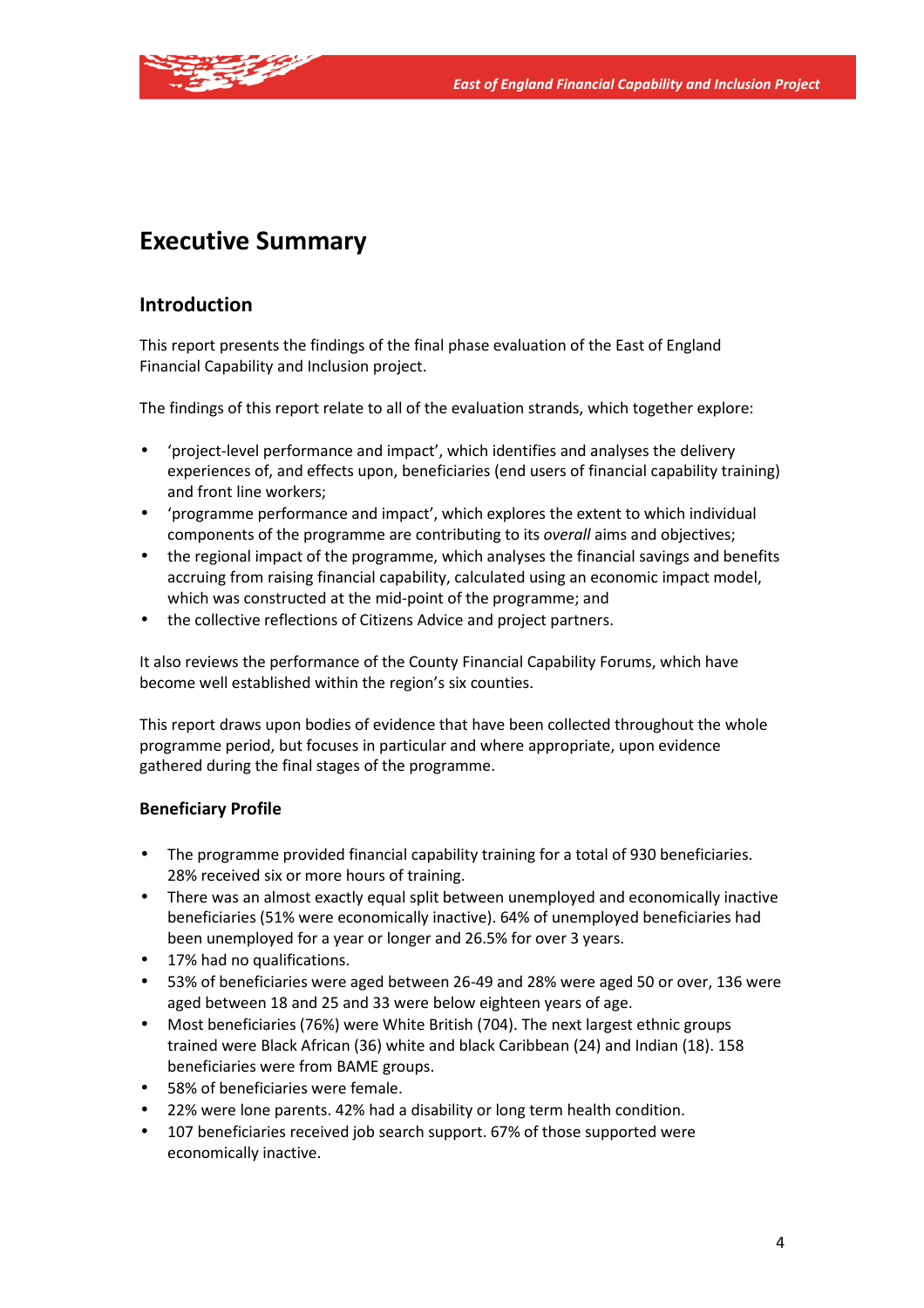

Overall, this beneficiary profile points to very effective outreach into the programme target groups, particularly into communities of disabled people.

## **Front Line Worker Profile**

- 580 front line workers have been trained.
- 54% of those supported have received training sessions that total six hours.

The employer organisations/ client focus of front line workers supported through the project is as follows:

| Front line worker client group           | Percentage of front line workers |  |
|------------------------------------------|----------------------------------|--|
| Social housing tenants                   | 22                               |  |
| Parents and families                     | 21                               |  |
| People with disabilities/health problems | 19                               |  |
| Unemployed                               | 10                               |  |
| Women's groups and refugees              | 5                                |  |
| <b>BME</b> or migrant groups             | 4                                |  |
| <b>Credit Union members</b>              | 4                                |  |
| Offenders and ex offenders               | 3                                |  |
| Local authority customers                | 2                                |  |
| All community groups                     |                                  |  |
| Older people                             | 2                                |  |
| Carers                                   | 2                                |  |
| Homeless people                          | 0.8                              |  |

# **Programme Performance & Impact**

## **Performance against targets**

Ultimately, the programme over-achieved its beneficiaries trained programme target of 800 by 16%. This is an excellent outcome and underlines significant and consistent efforts made by providers to pursue existing leads as well as adopt new and different marketing strategies. It also over-achieved its front line workers trained programme target of 400 by 45%, which is also a significant outcome. It also over-achieved its target for training over 50s by 78%; its BAME communities target of 120 by 9%; its lone parents target by 111% and its disabled people target by 123%. This reflects an excellent level of engagement with target communities. EEDA's final audit report noted of the programme's equal opportunity cross cutting performance that 'this performance is excellent and all target percentages have been exceeded, in some cases by substantial levels'.

The programme fell slightly short of its beneficiary job search support target of 120 by 14. The reasons for this were a combination of beneficiary forms being discounted by EEDA because six contained errors; and unemployed beneficiaries tended to be receiving job search support *already* as part of the employment interventions with which they were already engaged. Also, the circumstances of beneficiaries who were economically inactive meant that, generally, they did not require this type of support. Additionally, although programme referrals to credit unions and debt advice exceeded targets, referrals to other agencies for job search fell short (51 against a target of 100).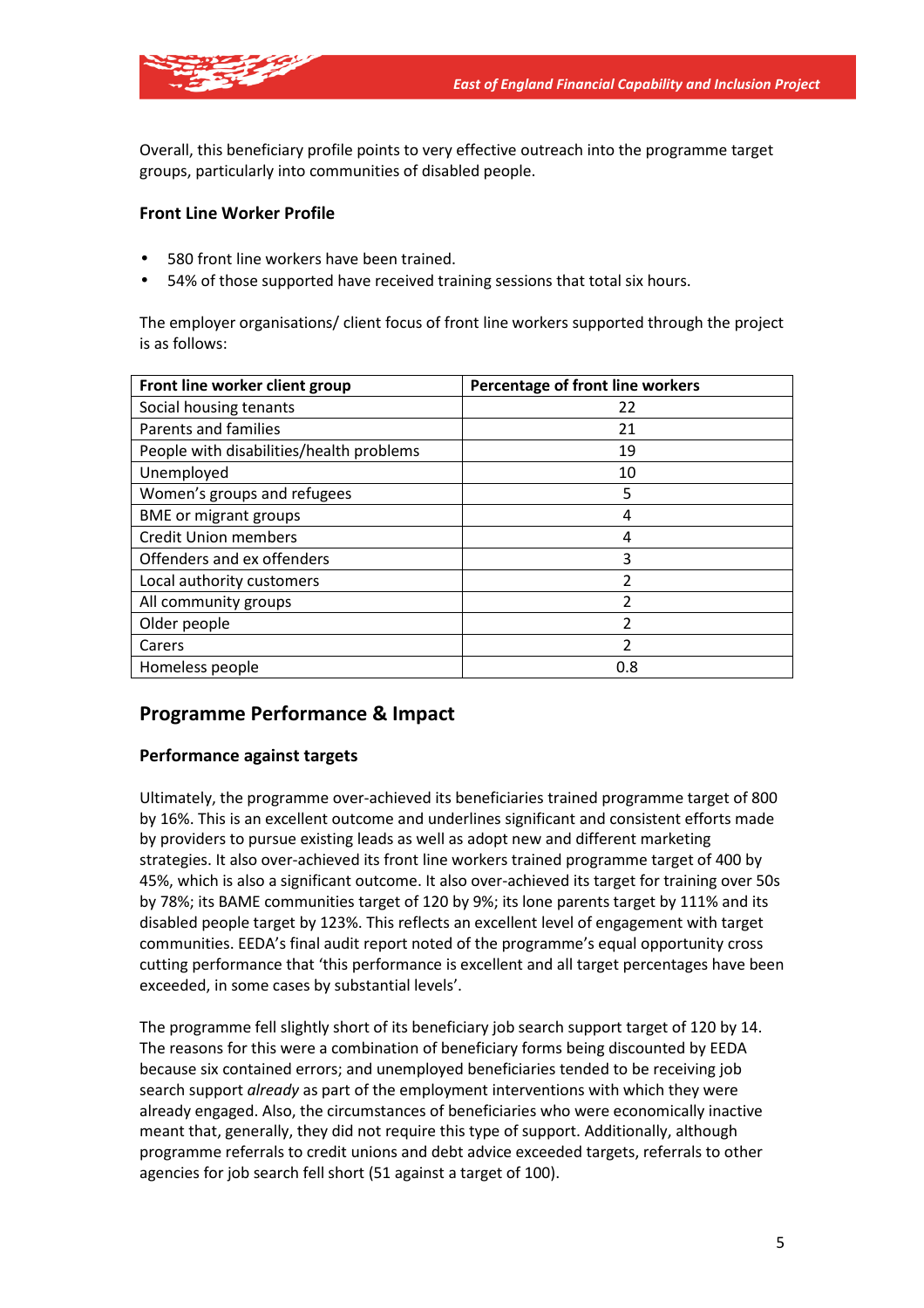

## **Delivery partner experiences**

The programme generated significant learning in terms of successful approaches and challenges around marketing, designing and delivering the training. This included:

#### *Effective approaches for marketing and recruitment*

- The extensive use of existing contacts with organisations ideally with whom there are already regular and productive working links and that have project managers that have the time and resource to actively promote the training to their clients.
- The investment of considerable time in building relationships with those organisations right through from initial contact to completion of delivery.
- Conveying clearly and comprehensively the benefits of training, and delivering training to, front line workers first as gateways to beneficiary recruitment. A convincing 'initial sell' can create an effective internal and external marketeer of that individual and their organisation.
- Personal contact ideally verbal communication and working from the outset with key decision makers from potential 'feeder' organisations.
- Fully and accurately identifying training needs prior to course design and being clear that delivery will be customised to requirements.
- Wherever possible, piggyback existing groups (of beneficiaries) rather than try to create new ones.
- Recruitment from target groups worked best where partners engaged with organisations that already have relationships with BAME groups, disabled people and individuals within rural communities, in order to support their recruitment drives.

#### *Effective approaches to training delivery*

- Avoid 'chalk and talk' and optimise use of interactive technology wherever possible (eg. response handsets);
- Maximise opportunities for group discussion and the sharing of information and individual stories and, wherever possible, relate topics to clients' personal circumstances;
- Provide handouts and information packs in order to encourage later reflection;
- Go for relaxed, non-institutional environments and be 'fleet of foot' in delivering the training. In some cases, there may be a need to alter training elements during delivery if the beneficiaries' needs are to be met.

#### *Challenges to delivery*

- The preparation work involved in the development stage was of a scale that was unexpected by most (eg. scoping the offer, designing the course materials, marketing the training, negotiating with clients and logistics such as organising and checking venues);
- Working with beneficiary referrals where individuals had felt 'forced' to attend. 'Willing' participants better engage with the training;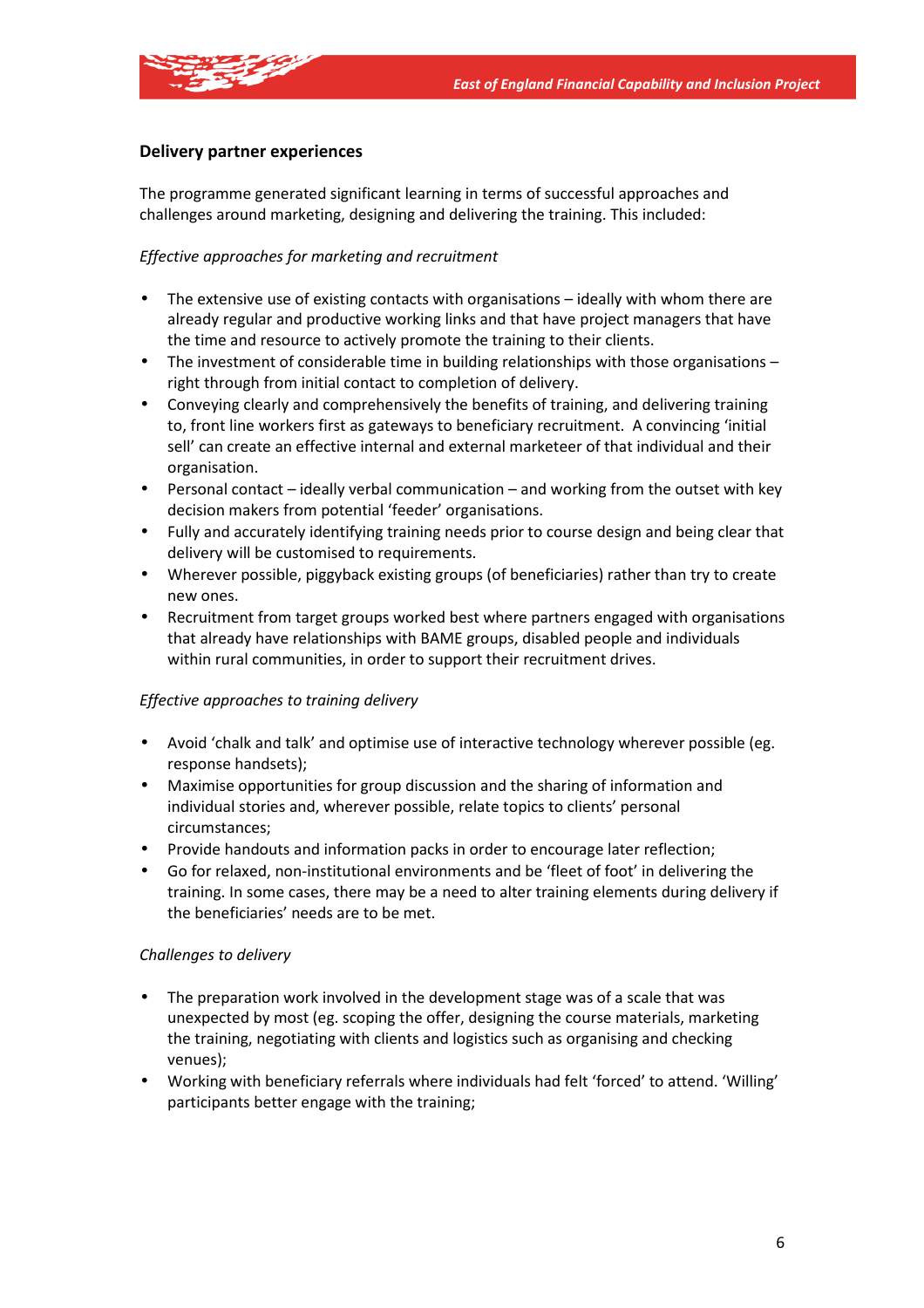

## *Sustainable benefits for partners*

Connecting to new organisations and networks and deepening existing relationships were the most widely quoted benefits, with building greater knowledge of communities and greater financial capability skills and knowledge also being particularly welcomed. The area where most felt that organisational impact was lowest was in the ability to exert influence over local authorities or other stakeholders.

## **Feedback from beneficiaries**

Beneficiary feedback on the quality and relevance of the training provided is overwhelmingly positive and the response to a beneficiary postal survey encapsulates the spirit of feedback that was received throughout the programme period. Highlights include:

- 97% of beneficiaries said that they would recommend the training to others;
- Confidence in managing money rose from an average of 3.1 out of a potential top score of 5 prior to training, to 3.9 immediately after. Confidence levels of those responding to a follow up impact survey which took place some time after training were expressed as either 4 or five out of a potential top score of 5, by 78% of beneficiaries.
- Beneficiaries reported that they particularly appreciated the following from the training:
	- The non-judgmental, sensitive and empathetic style of staff who were friendly, open and helpful and the non-threatening delivery environment;
	- $\circ$  The great deal of content that was delivered, clearly and competently, and in a relatively short amount of time;
	- o The visual aids and interactive elements, that created interest and captured their imagination and many particularly valued the discussion elements;
	- $\circ$  Practical information on other help available (including credit unions) and other benefits that beneficiaries could claim was particularly valued.

90% of the 108 beneficiaries responding to the impact survey articulated 171 actions that they had taken following training to change their money management practices, the highest proportion (67%) saying that they had set up a budget. A range of wider 'social' benefits were expressed, including 76% claiming reduced stress as a benefit.

## **Feedback from front line workers**

Front line workers' feedback was overwhelmingly positive, with 85% of those surveyed during the final evaluation phase, reporting that they would recommend the training to colleagues.

Frontline workers reported that their knowledge about financial inclusion/ capability issues had increased as a result of the training from an average of 3.1 out a possible high of 5 before the training, to 4.3 after. They also reported a similar rise in their confidence in identifying individuals in need of support around money issues following the sessions.

95.7% of those providing feedback indicated that the worker felt more confident about referring clients for help with money issues.

The average satisfaction with the delivery of the courses was 4.5 out of a potential highest score of 5 - a very positive rating.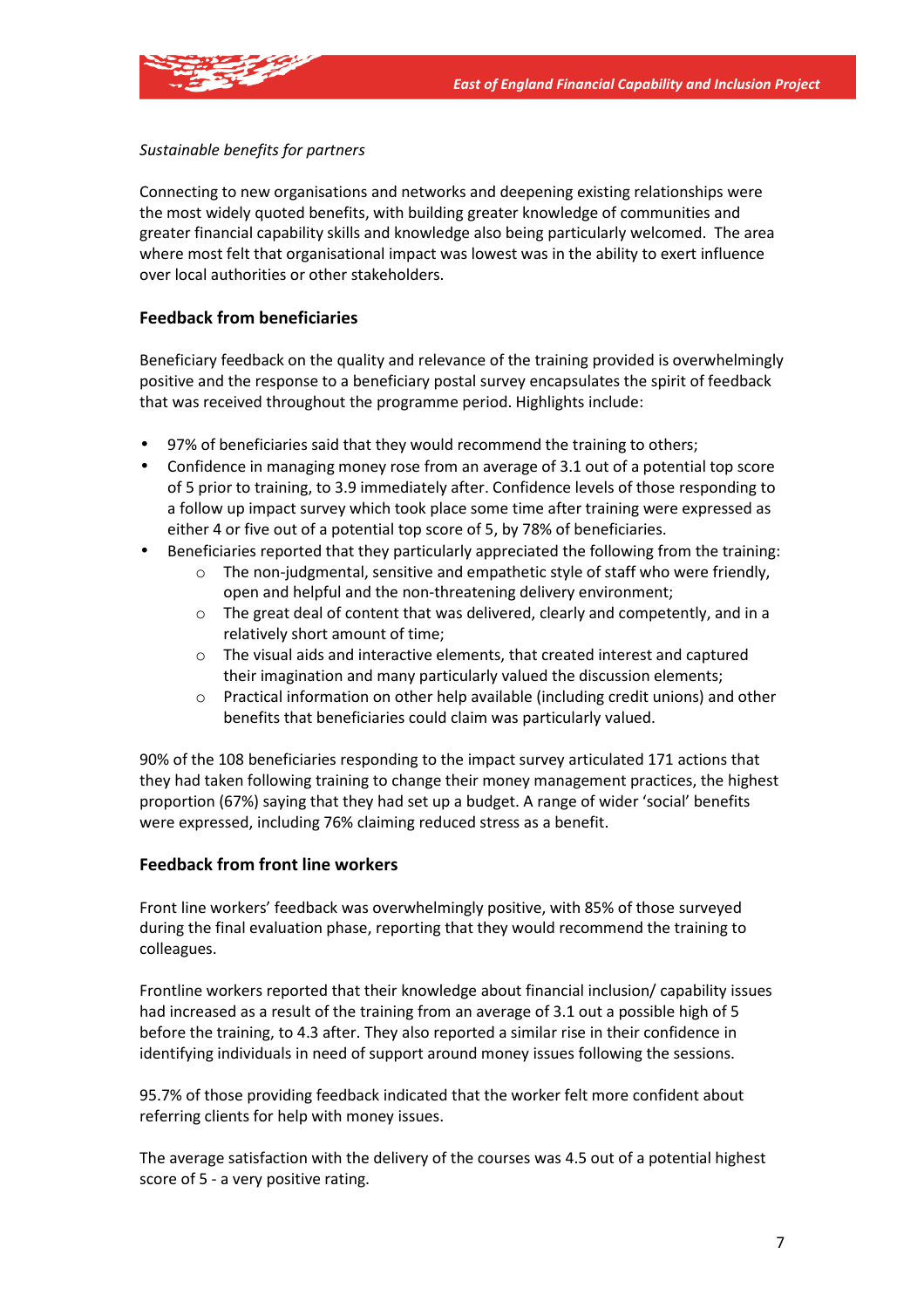Comments highlighted on the feedback forms were overwhelmingly positive and the comments of the majority may be summarised as follows:

- Most felt that the course content was comprehensive, relevant, easy to follow, inclusive in style, informative, interesting and very useful. Particular strengths included:
	- the breadth of content it was good to get an overview of such a wide range of factors;
	- the interactive games these made a potentially dry subject interesting and engaging;
- Many noted that the information was important to their clients but also to themselves and their families;
- People clearly enjoyed learning from each other, sharing knowledge and experiences.
- The considerable knowledge and experience of the trainers was also widely acknowledged – in some cases the trainers came from the same background as the participants, enabling the trainer to really contextualise and tailor the training.

In terms of what could have worked better, some commented that the level at which the training was pitched was either too high or too low for them personally and that some would have welcomed more, and some less, detail. Some also stated that resource packs would have been helpful – indicating that training was not uniformly accompanied by training materials that can be taken away and considered at a later stage.

# **The County Financial Capability and Inclusion Forums**

## **Attendance**

The programme involved support for six county financial capability and inclusion forums; enabling the programme to promote the visibility of, and cross-organisation and cross-sector collaboration around, financial inclusion across the region.

Each held between five and seven meetings throughout the programme period and the range of organisations attending has been encouraging. Typically, forums have attracted representatives from:

- Housing Associations.
- Credit Unions.
- Voluntary sector and charitable organisations, including Citizens Advice Bureaux and organisations focusing support on specific groups.
- Enterprise agencies.
- Local statutory organisations including Jobcentre Plus.
- Local authorities housing departments, social services, trading standards, money advice services, local strategic partnerships.

An average of 46 individuals across all of the forums, have attended at least one meeting. Those with lower overall attendance tended to achieve a higher number of multiple attendances from individuals – an important distinction, because one of the struggles quoted by forum leads was the difficulty in achieving consistent attendance.

By programme end, a good balance had been achieved between strategic and operational level staff attendance, indicating that the forums were valued both as an opportunity to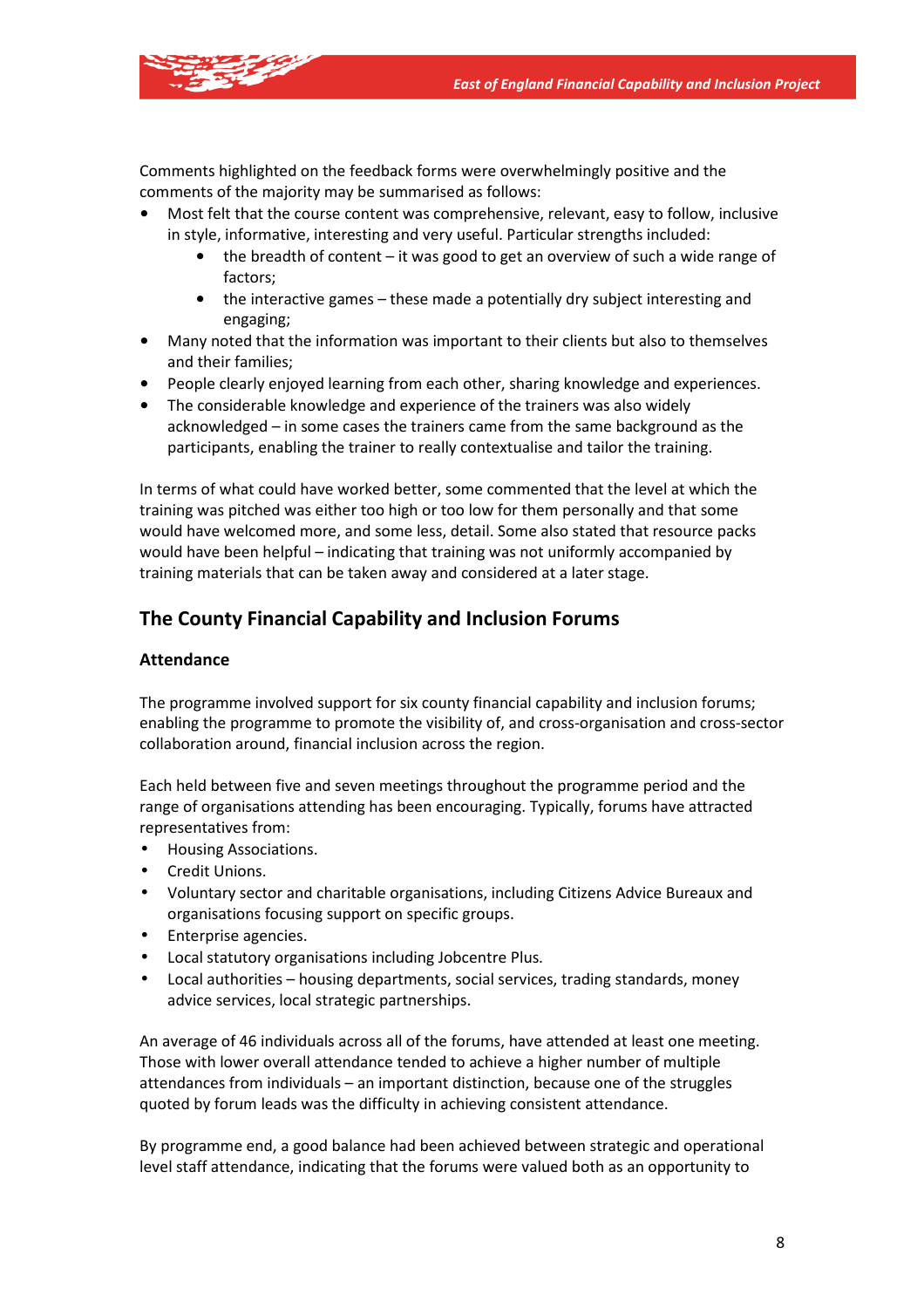

share materials, insights, ideas and contacts at the operational level as well as a wider opportunity to influence strategy development.

### **Performance against objectives**

All forums were able to demonstrate good progress in achieving their objectives, which collectively aim to:

- Stimulate knowledge sharing amongst members and import and export learning between members and external organisations.
- Create partnerships between agencies and a better understanding of the respective roles and remits of each; notably, how they promote and impact upon financial inclusion.
- Lobby and influence organisations and individuals in ways that will create a sustainable impact around raising awareness of financial capability issues and shaping the priorities and funding decisions of organisations that can contribute to the agenda.

Objectives around lobbying and influencing were the most challenging for the forums. A major contributory factor in this has been the change of government in May 2010, and the associated rapid changes to elements of infrastructure with which forums had been trying to engage.

#### **Relationship between the forums and other financial capability infrastructure**

The co-ordinator has been working to achieve a better fit between the regional financial capability forum and financial inclusion group in terms of co-ordinating meetings to enhance the efficiency and timeliness of information sharing. This has included articulating the respective roles of the county and regional financial capability forums. The county forum agenda is more fluid than that of the regional forum and reflects much more on local needs, which differ across the region. Establishing a framework whereby the county and regional forums have clear and distinctive roles and work to mutual benefit is, as a result, quite complex and will require more work. Actions designed to address this are included in the programme sustainability plan.

# **Exploring the economic impact of the project**

The efficiency and effectiveness with which individuals manage their money is likely to improve if their financial capability skills are raised and they act upon financial advice. This means prioritising and paying off debts, starting to save and making the most of their savings by placing them in higher interest investments, and maximising income through accessing benefits. It also means seeking cheaper ways of paying bills and borrowing money.

Assuming that 20 per cent of the individuals involved in the Financial Capability project act on the financial advice and training they received through the project for the next five years, the overall impact of the project will be:

- Each individual will be **£5,000** better off, of this £500 will be in the form of savings;
- At the project level, **£930,000** of additional income will have been 'saved';
- At the regional economy level, the cumulative impact of the project will be **£1,162,025**.
- The financial return of the project is **£4.50 for every £1 spent on training.**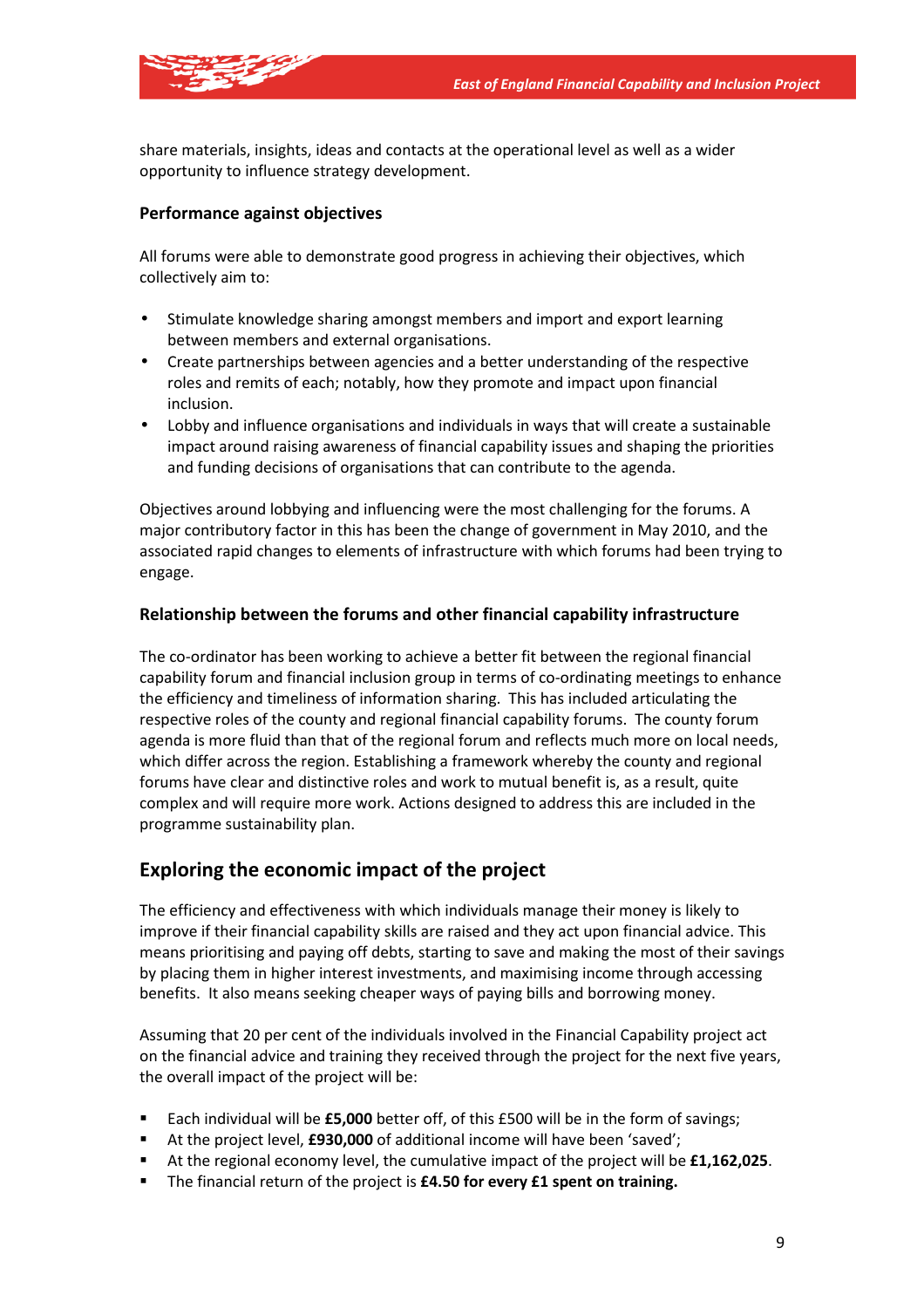

# **Programme sustainability**

## **Project sustainability**

The unsettled funding environment for financial inclusion was clearly undermining partners' ability to plan for the future. However, at the time of reporting, eight partners had confirmed that they intended to continue to train beneficiaries. Two confirmed that they would not and one said that it was a possibility. Five partners confirmed that they intended to continue to train front line workers. Four confirmed that they would not and three said that it was a possibility.

Funding was being sought and three partners confirmed that they would charge for training where this was not covered by core budgets.

#### **Forum sustainability**

The forums have each been considering a number of options for continuing following cessation of programme funding. These options have included:

- **EXECONTIFY CONTINUING ON An in-kind/voluntary support basis:**
- Joining with another local forum/network;
- Using the Regional forum for best practice sharing and information about funding opportunities; and
- **Example 1** Establishing a 'virtual' solution;

With the exception of the Bedfordshire forum, there have been significant successes in securing the forums' short to medium term future.

The significant efforts to continue the work of the forums and the achievements of most to continue, either independently or in collaboration with partners, is testimony to the high value that the project leads and members place upon their work to date and their potential to do more in future.

#### **Legacy tools**

A set of legacy tools has been developed, which represent a comprehensive legacy of written materials aimed at disseminating learning from the East of England Financial Capability and Inclusion programme and providing organisations with a role in promoting and delivering financial capability support to continue and develop their services. These include guides to available grant funding; involving volunteers, outreach to vulnerable communities; and training resources and the importance of financial capability as a route to sustainable employment.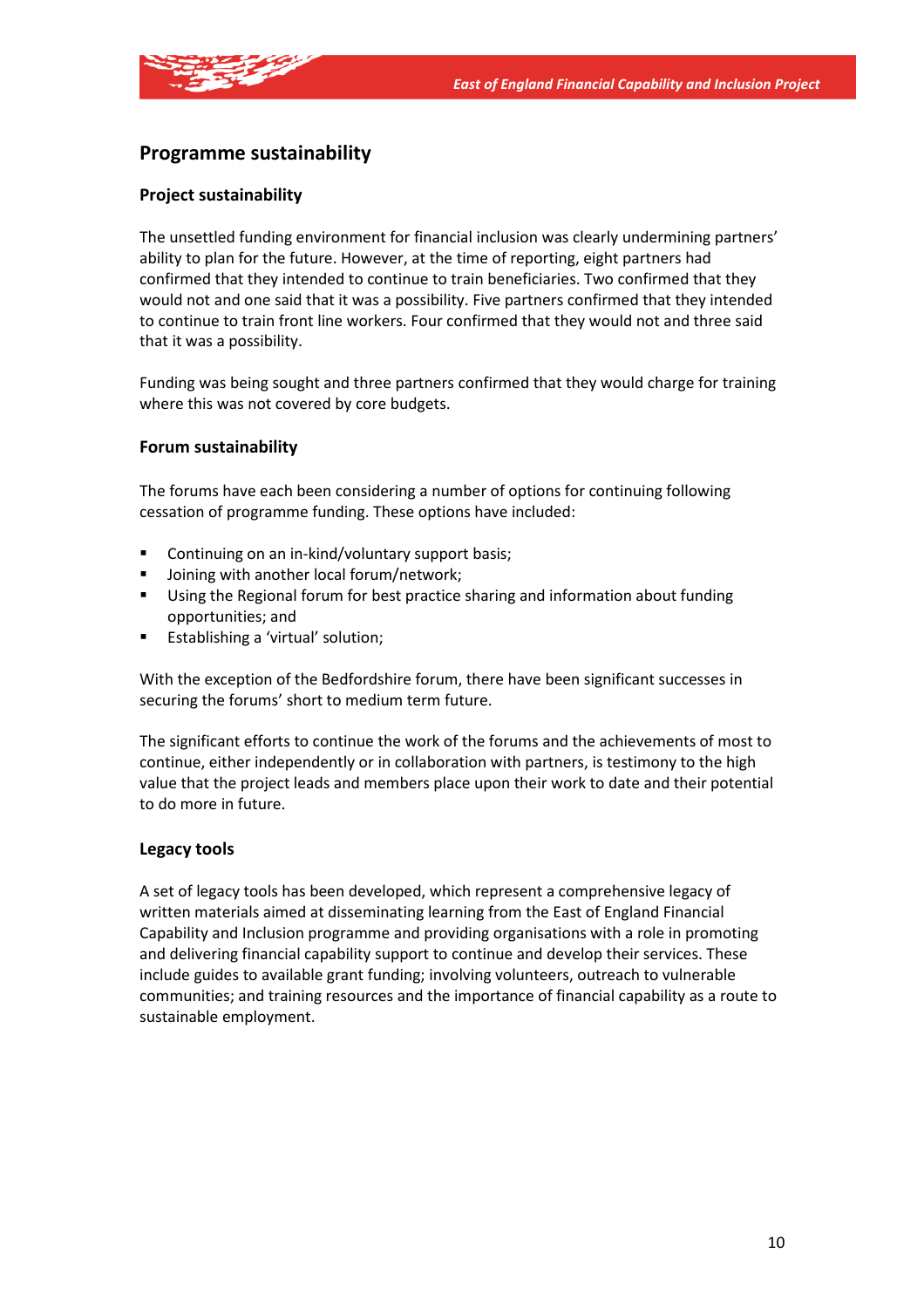

# **1. Introduction**

Rocket Science was commissioned to undertake the evaluation of the East of England Financial Capability and Inclusion project, which was delivered by Citizens Advice in conjunction with partner organisations in the East of England.

The aims of the project were to:

- deliver financial capability and inclusion training and job search assistance services to unemployed and economically inactive people (beneficiaries) and the frontline workers who support them across the East of England, with particular emphasis on locations exhibiting high levels of financial exclusion; and
- build capacity for financial capability delivery through accredited training for trainers and county-based financial capability and inclusion forums.

The project was supported through European Social Fund (ESF) Priority 1 of the East of England regional allocation, the underpinning aim of which is to 'extend employment opportunities'. The Priority focuses resource upon people who are unemployed or who have become inactive in the labour market.

The European Social Fund (ESF) provides the employment element of the Competitiveness and Employment objective of the European Structural Funds programme. It was set up to help reduce differences in living standards between the regions of the European Union (EU) by: reducing unemployment; improving and developing the skills of employed people; and investing in industrial or rural areas which are in decline.

The findings of this report relate to all of the evaluation strands, which together explore:

- 'project-level performance and impact', which identifies and analyses the delivery experiences of, and effects upon, beneficiaries (end users of financial capability training) and front line workers;
- 'programme performance and impact', which explores the extent to which individual components of the programme are contributing to its *overall* aims and objectives;
- the regional impact of the programme, which analyses the financial savings and benefits accruing from raising financial capability, calculated using an economic impact model that was constructed at the mid-point of the programme; and
- the collective reflections of Citizens Advice and project partners.

It also reviews the performance of the County Financial Capability Forums, which have become well established within the region's six counties.

This report draws upon bodies of evidence that have been collected throughout the whole programme period, but focuses in particular and where appropriate, upon evidence gathered during the final stages of the programme; notably in relation to satisfaction levels regarding the Financial Inclusion Forums which have evolved and matured over the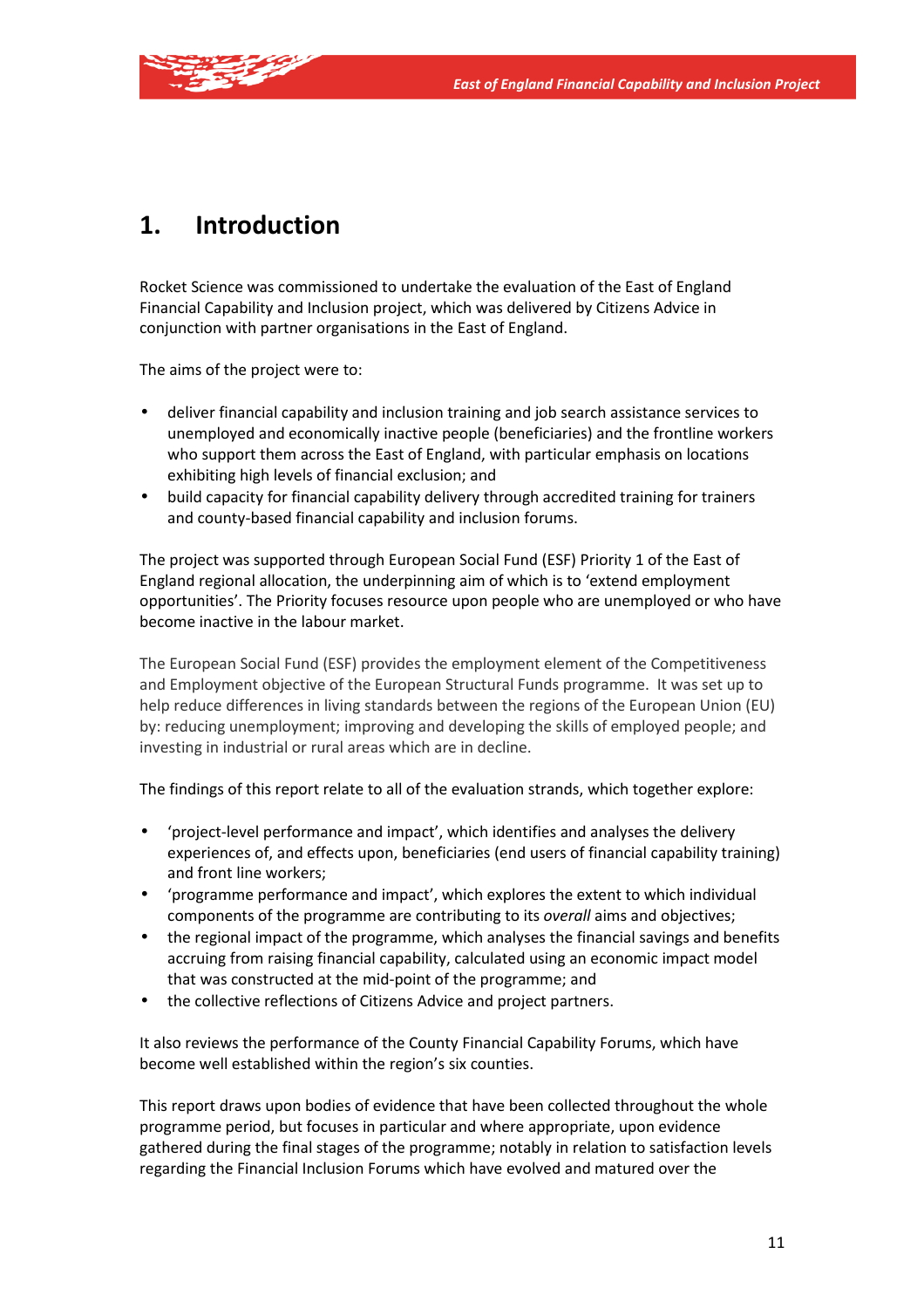

programme period and the practical impact of the programme upon the day to day life of beneficiaries.

This report benefits from the emergence of a clear set of views and evidence on the actual and potential impact of the programme. Beneficiaries, front line workers and the Financial Capability Forum members and leads have all been able to articulate insights into the successes and struggles of the programme of which they have had direct experience.

# **1.1 Defining Terms**

The key terms used in this report are defined below:

- 'Unemployed' refers to people who are actively seeking work and available to start a job within a period of two weeks.
- 'Economically inactive' refers to people who are currently not in work and who are either not seeking work or unavailable to start work.
- A 'front line worker' may be a volunteer or full time staff member of an organisation that provides services to the public. The key focus of the front line worker's role is to engage directly with members of the public.
- A 'beneficiary' is an unemployed or economically inactive person who is the recipient of support designed to enhance their personal financial capability.
- 'Financial capability' refers to the degree to which an individual exhibits the skills, knowledge and behaviours required in order to ensure and sustain their own financial stability. This project aims to enhance peoples' financial capability by putting people in control of their money and giving them the knowledge and confidence to make choices that are right for them around, for example, potential financial packages and services, budgeting and saving and borrowing.

# **1.2 Method statement**

The evaluation has drawn upon six key information sources:

- *Data review* Beneficiaries and front line workers are asked to complete monitoring proformas on their experiences of receiving financial capability training. The responses have been organised and analysed to enable: the development of profiles of training recipients; measurement of satisfaction with the course; and the capture of general feedback provided within open text boxes.
- *Three beneficiary questionnaire surveys* the monitoring forms requested beneficiary contact details and beneficiaries were sent a questionnaire inviting them to tell us about their experiences of the training and their views on the legacy of the support they had received. An initial survey was undertaken by CHS, one of the project partners, and the others by Rocket Science. A total of 108 responses were received; giving us feedback on the practical changes that have resulted to people's lives based upon a 12% sample of the total beneficiary cohort.
- *Front line worker focus groups and online surveys* we facilitated focus groups and ran an online survey of the organisations sending workers for training. The focus groups helped us to develop more detailed insights into the opinions and experiences of front line workers and explore the legacy of the training.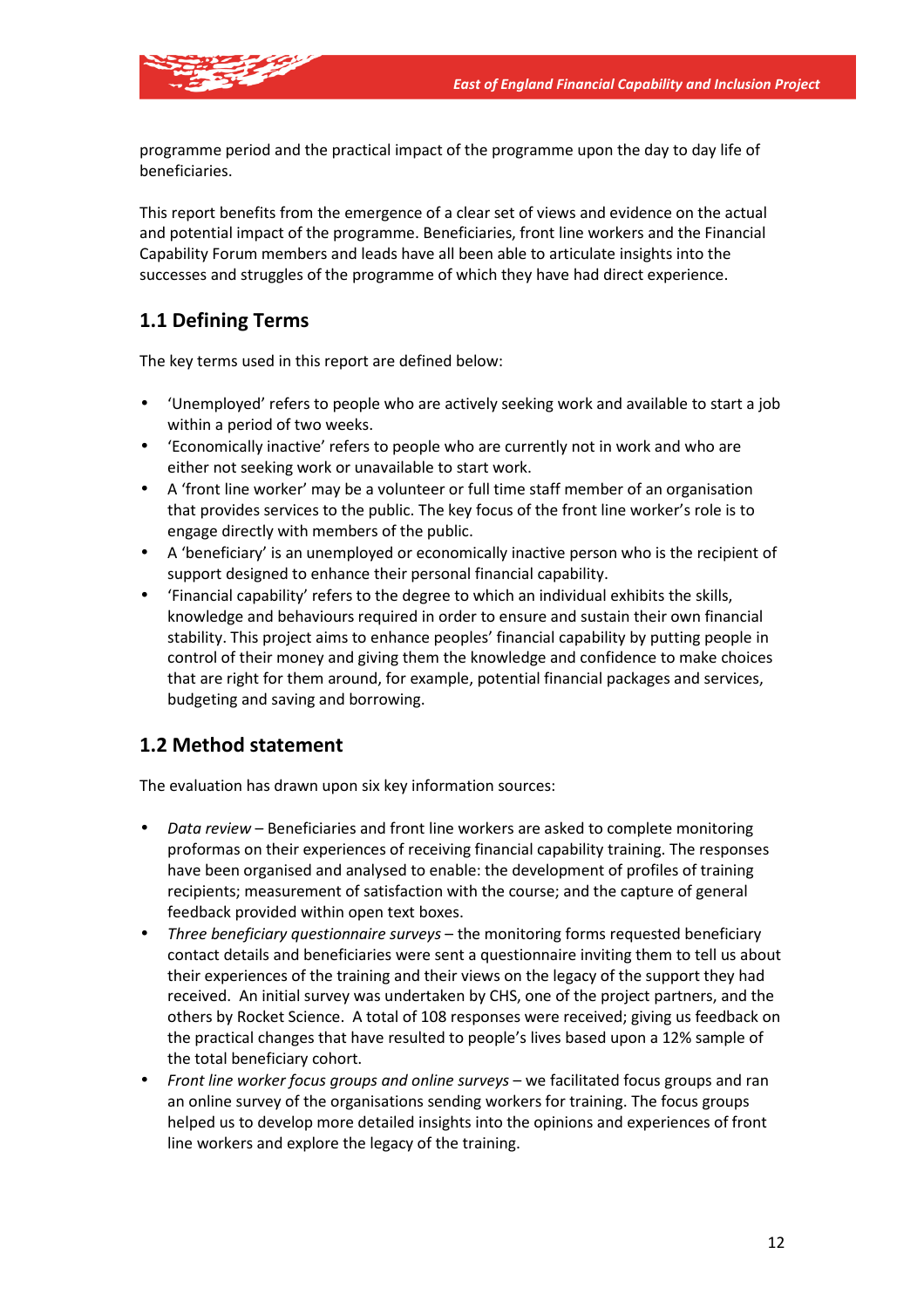- 
- *Provider survey*  we conducted a questionnaire survey of project delivery partners in order to elicit their views on their rationale for becoming involved in the programme, their delivery successes and struggles and key lessons learned.
- Financial Capability Forums member feedback and sustainability plans we conducted a final forum member online survey and reviewed end of programme feedback from forum leads on the extent to which forums were achieving their stated aims as well as their sustainability plans.
- *End of programme monitoring data* we reviewed the final monitoring data prepared by Citizens Advice for the funder, the East of England Development Agency.

Appendix A provides a more detailed description of the above information sources including more information on sample sizes.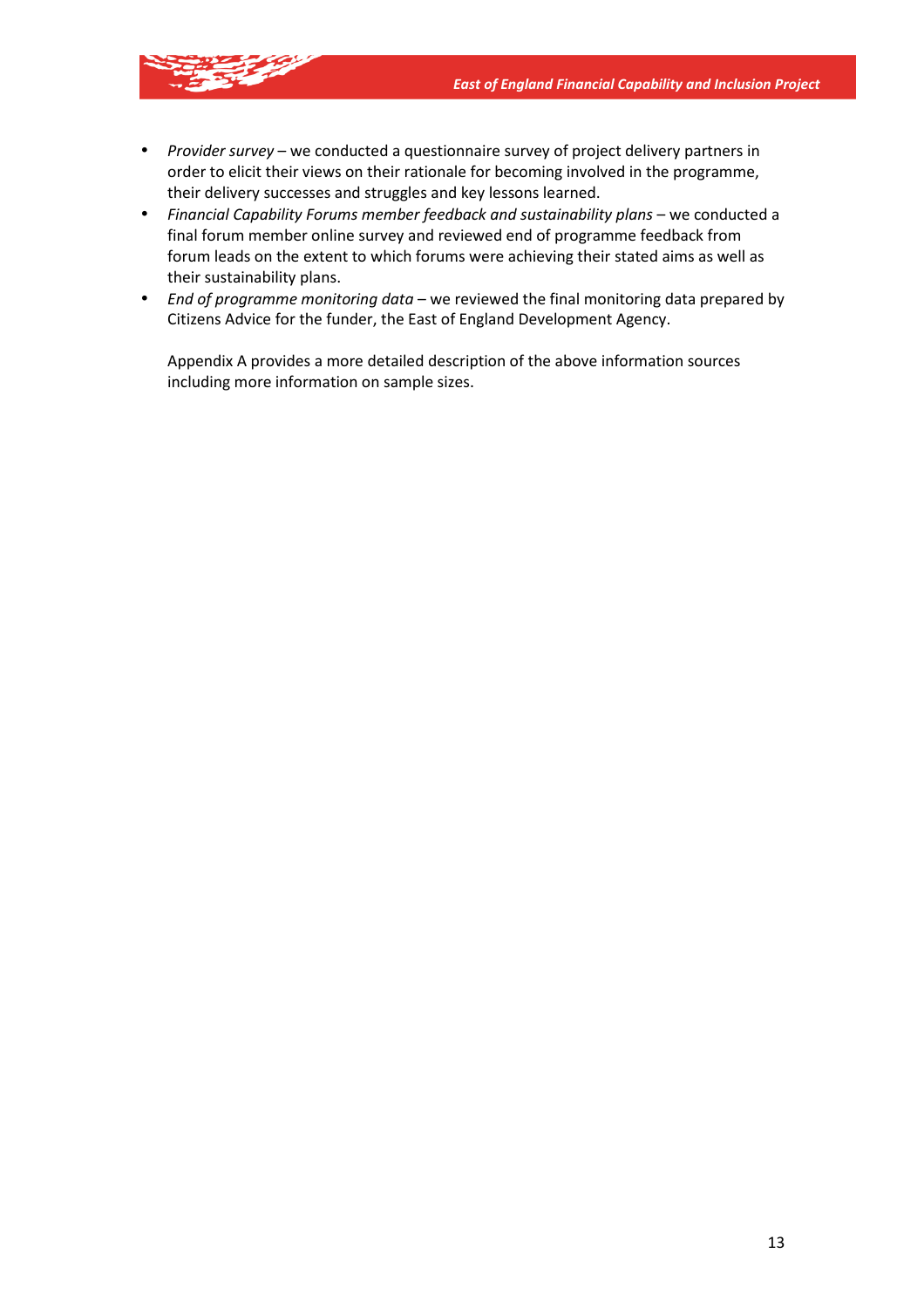

# **2. Programme Performance & Impact**

In this section we analyse the programme's impact, which includes:

- analysing performance against targets for both beneficiaries and front line workers;
- discussions with providers to find out their views on the impacts of the programme; and
- an analysis of the performance of the programme in targeting geographical financial exclusion hotspots.

# **2.1 Performance against targets**

## **2.1.1 Beneficiary targets**

The programme overall has over-achieved its committed beneficiary training targets, marking a significant shift from the position recorded in the mid-point evaluation, which noted a shortfall of 20% against the target engagement figure for the first four delivery quarters.

Several rationales were posited for the shortfall against target at the mid-point stage:

- In the early stages of delivery, a significant amount of time was required for the development and adaptation of training materials, the planning and development of marketing materials and project planning, rather than delivering to clients.
- Many of the beneficiaries who would be eligible for support lead chaotic lifestyles and this tends often to have an adverse knock-on effect in terms of timekeeping and keeping appointments.
- There is a significant propensity for beneficiaries who have accepted the offer of training, ultimately to fail to attend. This, inevitably, impacts upon project planning and the achievement of targets.
- Beneficiaries tend to be far more interested in getting help to address their own specific financial issues and debt problems rather than receiving preventative support.
- Quite a lot of beneficiaries who have expressed interest in receiving support have, in fact, been ineligible i.e. employed.

Ultimately the programme trained a total of 930 beneficiaries, over-achieving its programme target of 800 by 16%. This is an excellent outcome and underlines significant and consistent efforts made by providers to pursue existing leads as well as adopting new and different marketing strategies.

The mid-point evaluation noted that providers were struggling to deliver six hours or more of training to beneficiaries, either as a single session or breaking this down into smaller modules over a longer period, with only just over  $1/3^{rd}$  of beneficiaries receiving 6 hours or more. Within the context of the above, Citizens Advice approached EEDA with a view to reducing the support duration requirement down from six hours in order to achieve an eligible beneficiary support outcome. EEDA concurred that revising this target would not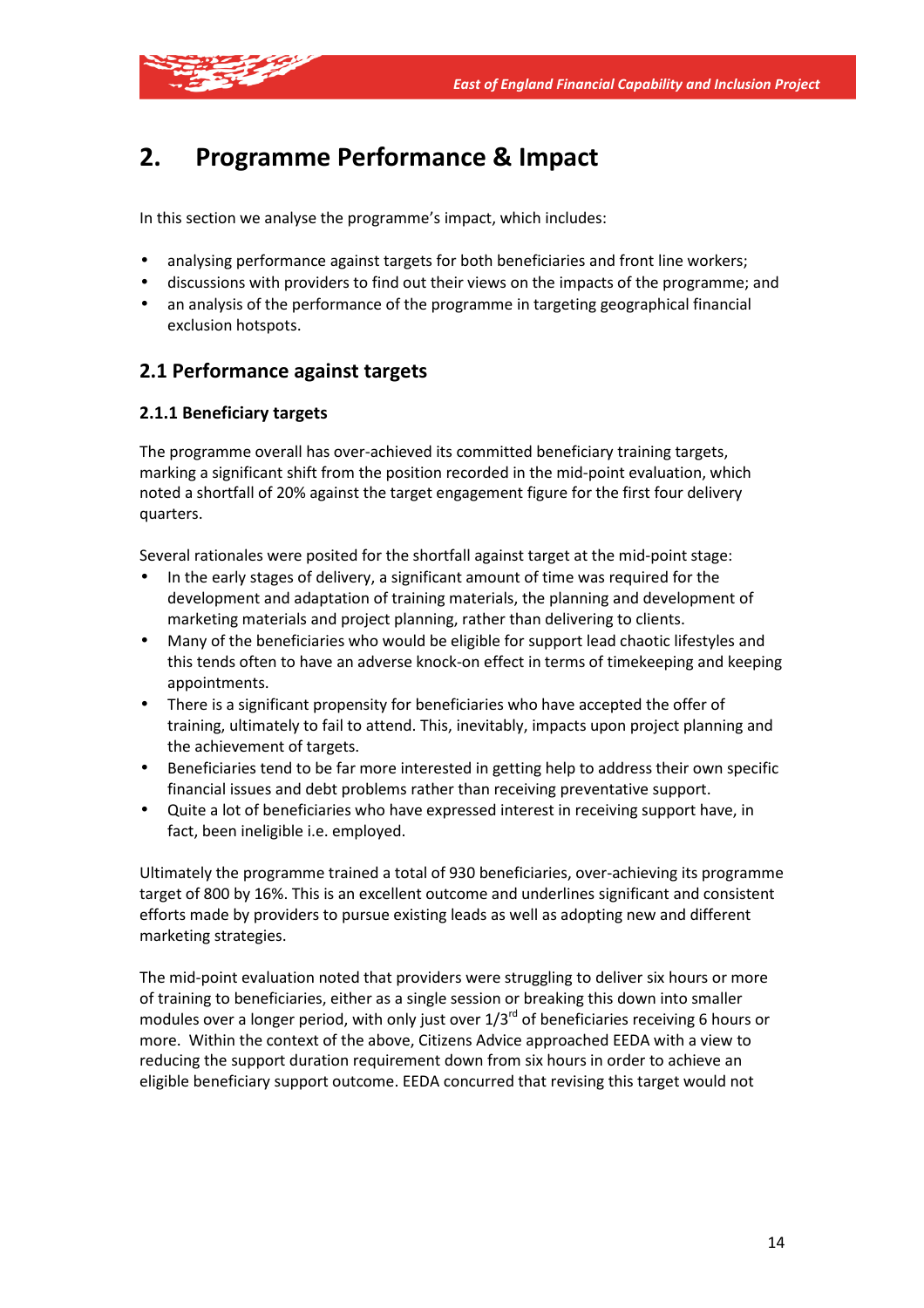compromise the delivery of high quality outcomes and noted in the Audit Report compiled following the February 2011 programme monitoring visit, that "although two of the targets $1$ may not be achieved, it was considered that the project had reacted to the demand and needs of the participants rather than the defined targets and has provided participants with the products, information and guidance required". Notwithstanding this, 28% of beneficiaries did, in fact, receive six or more hours of training through the programme.

The following table summarises the performance of each partner in achieving their beneficiary support targets.

|                                 | Total         |                    |               |               |
|---------------------------------|---------------|--------------------|---------------|---------------|
|                                 | beneficiaries |                    |               | $%$ of        |
|                                 | supported (%  | <b>Number of</b>   | $%$ of        | beneficiaries |
|                                 | of original   | <b>individuals</b> | beneficiaries | who were      |
|                                 | target        | receiving 6        | who were      | economically  |
| Partner                         | achieved)     | hours training     | unemployed    | inactive      |
| Bedfordshire CAB <sup>*</sup>   | 39 (48)       | 4                  | 28            | 72            |
| Luton CAB                       | 89 (105)      | 10                 | 44            | 56            |
| <b>CHS Group</b>                | 170 (102)     | 42                 | 18            | 82            |
| <b>Basildon CAB</b>             | 179 (99)      | 44                 | 75            | 25            |
| <b>Colchester CAB</b>           | 17 (40)       | 12                 | 76            | 24            |
| <b>Holdfast Credit Union</b>    | 42 (90)       | 18                 | 34            | 66            |
| <b>Cornerstone Trust</b>        | 43 (102)      | 25                 | 37            | 63            |
| Ipswich and Suffolk Credit      |               |                    |               |               |
| Union (supported by 2           |               |                    |               |               |
| partners)                       | 55 (114)      | $\overline{2}$     | 4             | 96            |
| North East Suffolk CAB          | 31 (79)       | 0                  | 100           | $\Omega$      |
| <b>Three Rivers CAB</b>         | 62 (102)      | 23                 | 29            | 71            |
| <b>Watford Women's Centre</b>   | 22 (96)       | 8                  | 59            | 41            |
| Diss, Thetford and District CAB | 69 (100)      | 7                  | 78            | 22            |
| Yare Valley CAB                 | $\Omega$      | 0                  | $\Omega$      | $\Omega$      |
| Weetu                           | 75 (97)       | 21                 | 65            | 35            |
| Norfolk Credit Union            | 41 (100)      | 41                 | 100           | 0             |

Where underperformance against beneficiary support targets is particularly significant, this has resulted from staffing or organisational issues which could not have been predicted or mitigated or an overall reduction in targets negotiated at the programme mid-point. Other rationales include over-achievement of front line worker targets offsetting underperformance and an instance where beneficiaries consistently committed to attend and then failed to do so. It is understood also that EEDA rejected the eligibility of a number of individual beneficiary supports because the form completed by the beneficiary was missing some detail; thus a greater number of individuals have actually been trained than is reflected in the programme's final out-turn.

 $1$  Number of people assisted to get a job and the provision of 6 or more hours of support.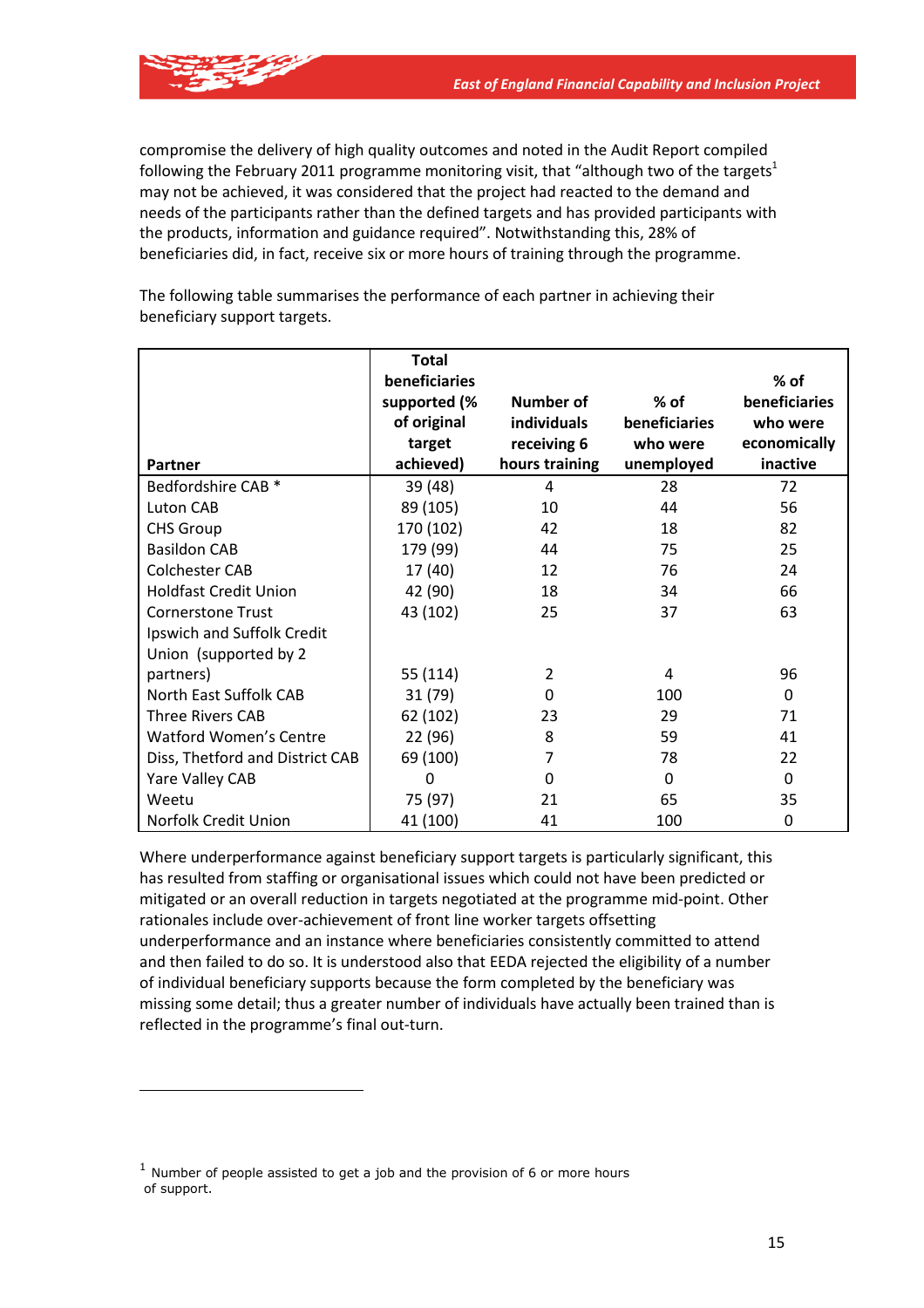

Providers right across the partnership struggled with providing six hours or more of support, with the exception of Norfolk Credit Union which managed to achieve this for all of the beneficiaries it supported.

The programme included a target of job search support for 120 beneficiaries. A total of 107 beneficiaries were directly supported, 67% of whom were economically inactive. There were two key reasons for this slight shortfall:

- Six beneficiary forms were discounted by EEDA for errors; and
- Secondly, although the principle of combining job search and financial capability support is a robust one, the fit between financial capability and job search support in the way envisaged through this programme, did not work for all beneficiaries. Those who were unemployed tended to be receiving job search support *already* as part of the employment interventions with which they were already engaged and it did not reflect the current needs of those who were economically inactive.

The programme also had targets for referrals to other support. 51 (against a target of 100) were referred for job search; 57 to a credit union (against a target of 50); 65 for debt advice (against a target of 50); and 30 to other services.

## **2.1.2 Front line worker targets**

The programme has significantly exceeded its targets for training front line workers. A total of 580 have been trained, exceeding the target of 400 by 45%, with most providers meeting or exceeding their targets. Providers have generally found it easier to deliver six hours of training for front line workers, with 54% of those supported receiving training sessions that total six hours.

|                                           | <b>Total front line</b><br>workers supported | % of frontline      |
|-------------------------------------------|----------------------------------------------|---------------------|
|                                           | (% of original target                        | workers receiving 6 |
| <b>Partner</b>                            | achieved)                                    | hours training      |
| <b>Bedfordshire CAB</b>                   | 19 (48)                                      | 100                 |
| Luton CAB                                 | 39 (99)                                      | 15                  |
| <b>CHS Group</b>                          | 118 (219)                                    | 43                  |
| <b>Basildon CAB</b>                       | 83 (99)                                      | 59                  |
| Colchester CAB                            | 45 (214)                                     | 77                  |
| <b>Holdfast Credit Union</b>              | 32 (152)                                     | 31                  |
| Ipswich and Suffolk Credit Union          | 2(8)                                         | 0                   |
| North East Suffolk CAB                    | 41 (205)                                     | 15                  |
| <b>Three Rivers CAB</b>                   | 34 (115)                                     | 76                  |
| <b>Hertfordshire Community Foundation</b> | 46 (104)                                     | 52                  |
| Diss, Thetford and District CAB           | 29 (127)                                     | 16                  |
| Yare Valley CAB                           | 26 (76)                                      | 100                 |
| Weetu                                     | 42 (123)                                     | 100                 |
| Norfolk Credit Union                      | 14 (100)                                     | 100                 |

As in the case of performance against beneficiary targets, where underperformance is particularly significant, this has resulted from unpredictable staffing or organisational issues or an overall reduction in targets negotiated at the programme mid-point.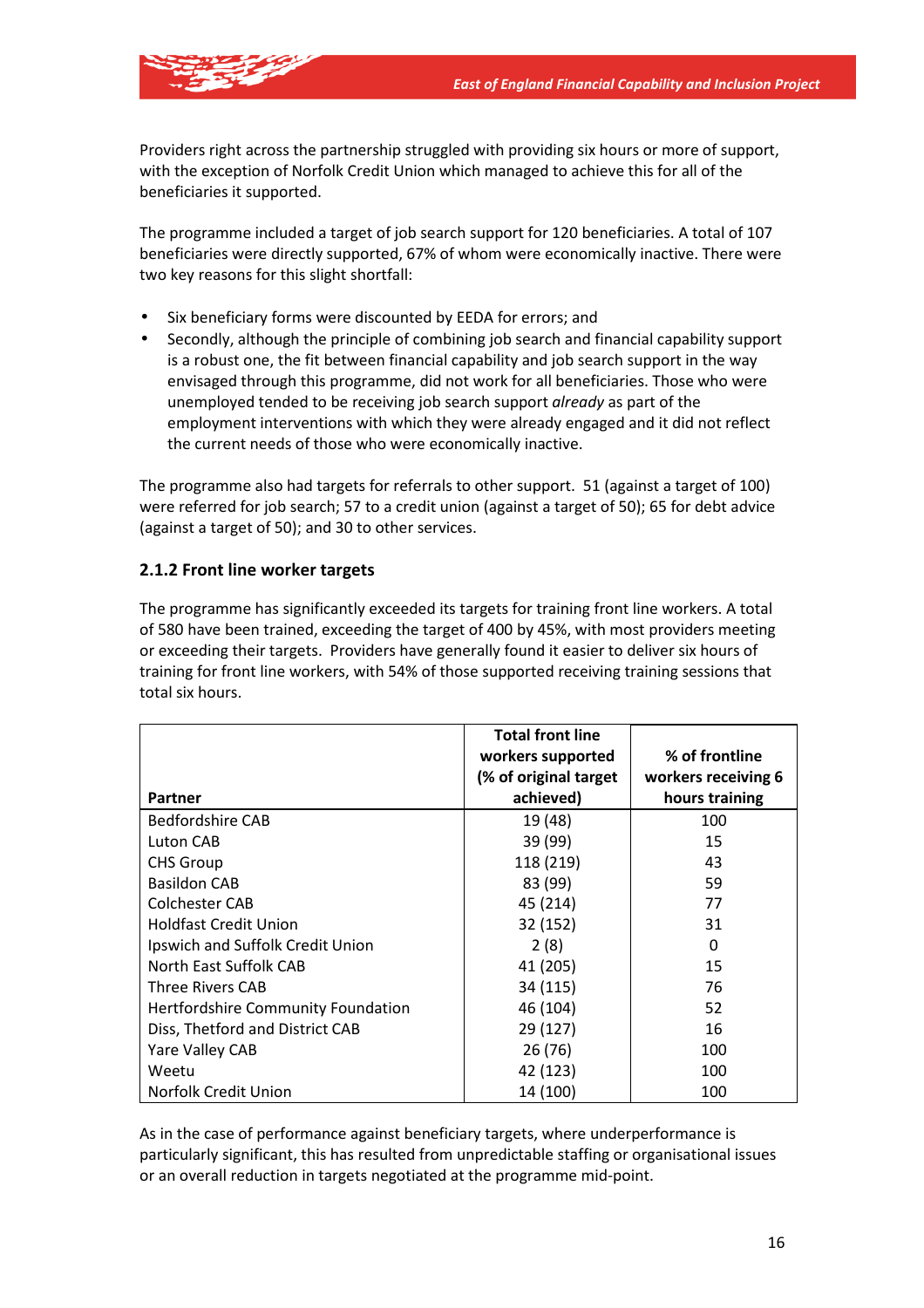

The front line workers receiving the training came from 128 organisations, representing and connecting with a wide range of beneficiary groups.

The front line workers were asked to estimate how many people they would reach during a year. The collective total estimated was 23,576, indicating that the programme has achieved a substantial actual and potential reach into its communities of interest.

Although the programme succeeded in over-achieving its targets for both beneficiaries and front line workers trained, it was clear from the very early stages of delivery that it would be a much more challenging task to engage beneficiaries than front line workers. This was partly due to issues arising from the characteristics of the beneficiary client groups targeted and partly because there were clear operational and delivery efficiency gains to be had from focusing early efforts upon engaging front line workers. The theory was born out in the reality of providers' experiences. The key reasons for this were reported as part of the midpoint evaluation, but given that one of the purposes of this final report is to reflect upon the experiences of delivering the programme as a whole, the insights are summarised again below.

- Organising the timely recruitment of beneficiaries from an array of backgrounds and with a range of different interests onto training is, logistically, arguably far more demanding than the recruitment of front line workers. Front line workers are more accustomed to accommodating professional development into their working world, particularly within the context of a fast-changing policy and legislative environment.
- Training of front line workers, first, significantly enhances the ability of providers to recruit beneficiaries onto financial capability support. Providing support to front line workers prior to large scale recruitment of beneficiaries is commonly regarded as good practice and the associated knowledge and confidence they gain in relation to the subject enhances their ability to promote the training and its associated benefits to beneficiaries.
- Front line worker sessions are delivered to groups of workers from organisations, commonly with an in-house worker acting as a 'promoter' or facilitator for the engagement; supporting the training provider in a range of aspects of planning and logistics, including timing and attendance. This makes it easier to plan the sessions and guarantee attendance than when the sessions are being delivered to a group of individual beneficiaries with different demands on their time.

# **2.2 Partner Discussions**

As part of the final phase of the evaluation we conducted a questionnaire survey of project partners asking them to reflect on their experiences of the programme as a whole; from developing their individual approaches right through to identifying the legacy for their organisations. 13 providers responded to the survey, including three who were new to financial capability training delivery prior to this programme. We also facilitated a workshop in order to enable some collective reflection of the highs and lows of the programme and the relative benefits that have come from partnership working. This section explores the outcome of these reflections and includes some key insights that have been articulated during the course of previous phases of the evaluation.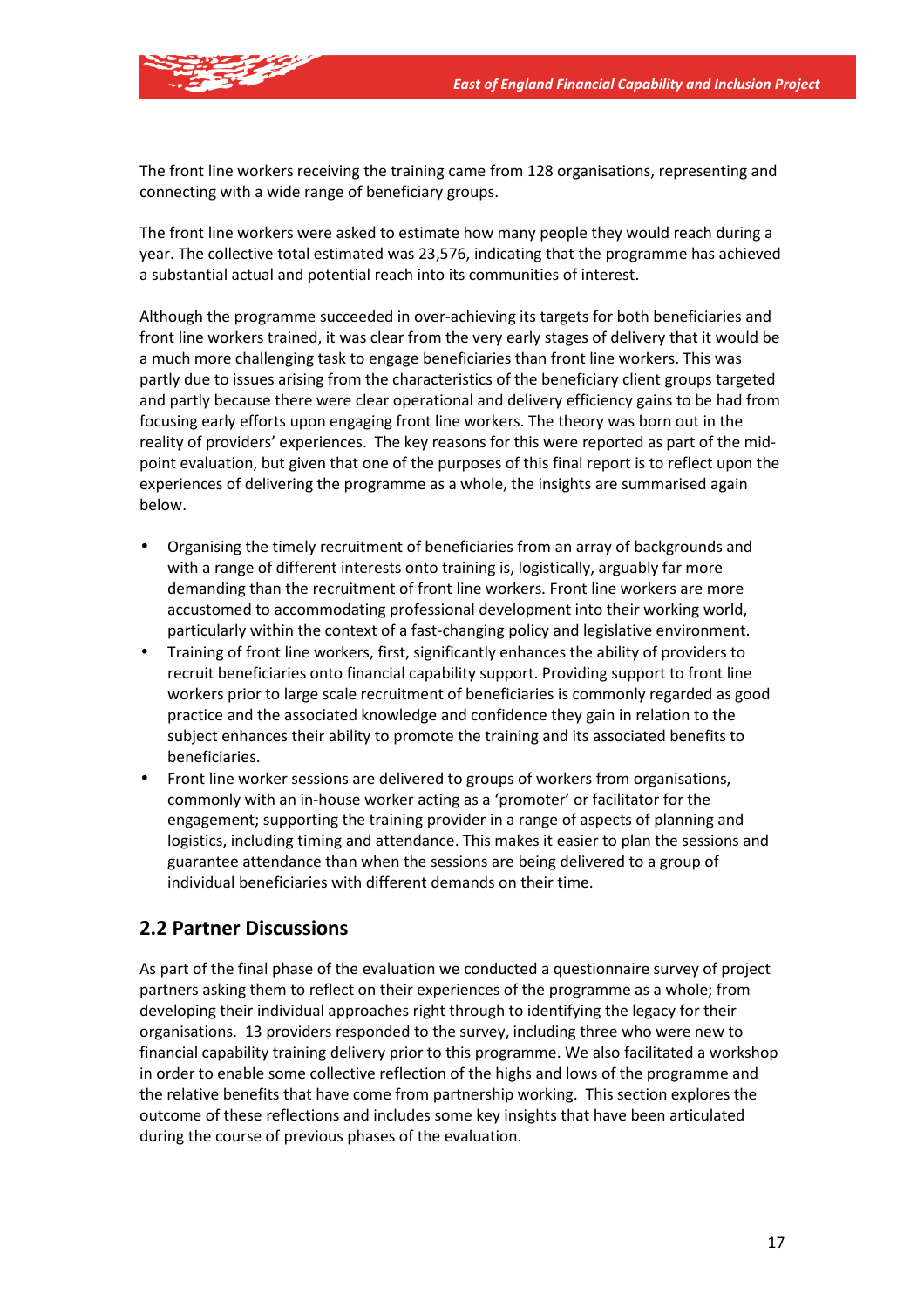

# **2.2.1 Motivations for becoming involved in the project**

Partners quoted a range of reasons for applying to deliver the project and a range of aspirations for both their project and the programme as a whole. The following opportunities identified included the potential to:

- scale up capacity generally and, in particular, to permeate deeper into communities with whom they did not previously have a relationship;
- extend the geographical reach of their organisations, supported in part by the potential to deliver training in venues additional to their own;
- instil a preventative, pro-active approach into tackling financial exclusion, which they considered to be more valuable and effective than a reactive model;
- extend and develop the skills, knowledge and experience of staff and their wider organisation;
- raise awareness about and the profile of financial capability amongst key strategic and partner agencies;
- enable individual organisations with complementary objectives to work increasingly in partnership and in different ways in order to tackle complex issues;
- operate as part of a consortium and to connect up in a positive way with a key funder;
- develop some fresh thinking around financial capability and consider mechanisms and opportunities for sustaining this important work – the opportunity for the county-level forums to lead to productive partnerships was seen as important; and
- create some great experiences of financial capability support for beneficiaries within a region where delivery in this field had not been of uniformly high quality.

Partners also welcomed the complementary and valuable addition that the programme could offer to their core operations. The programme also chimed with their recognition that financial capability is crucial to improving the life chances of individuals and they were also confident that they had the right skills and experience to do a great job.

# **2.2.2 Marketing the training and recruitment**

#### **Marketing techniques**

Partners felt that getting marketing right was key and critical to getting the projects off on the right foot. Some had pursued some resource-intensive and time-consuming 'blind alleys'. Key areas of learning include the following:

- The extensive use of existing contacts with organisations ideally with whom there are already regular and productive working links – as well as connecting with previous client organisations was crucial for both beneficiary and front line worker recruitment;
- Personal contact ideally verbal communication works much better than non-verbal communication including flier emails. It was generally agreed that fliers and poster campaigns were helpful only as complementary support to more intensive and direct approaches. A strong view was expressed that poster advertising to beneficiaries tended only to work well when they were placed within partner organisations, where front line workers could bring the posters to the beneficiaries' attention and help the beneficiary sign up for training if appropriate;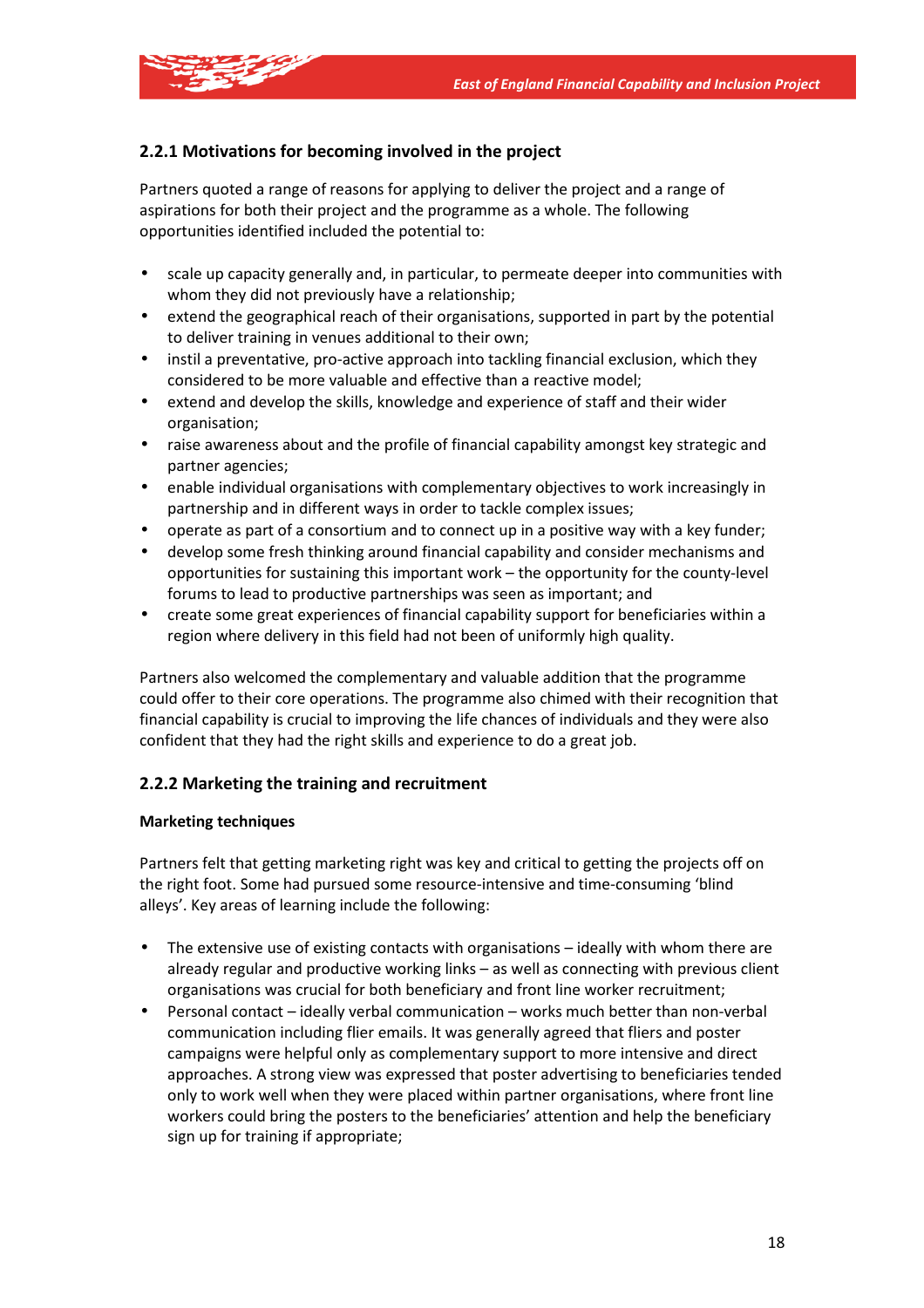

- It is important to factor in sufficient time to build upon relationships with partner organisations – not just in the initial contact stage, but right up to completion of delivery;
- It was also important to connect with the key decision-maker within the organisation from the outset – a convincing 'initial sell' can create and effective internal an external marketer of that individual and organisation. Some partners took learning materials, handouts and evidence of good news stories to their first client meeting as an aide to stimulating interest;
- Cold calling was of limited value;
- Recruit front line workers first. If they can be convinced of the benefits, they will market the programme and broker relationships with beneficiaries;
- It is important to engage fully and effectively with the client organisation in order to identify training needs and be clear about willingness to customise delivery to their requirements; and
- Wherever possible, piggyback existing groups (of beneficiaries) rather than try to create a new one.

We asked partners to estimate how many organisations they had approached during the course of their marketing campaigns. Seven had approached between 10 and 20 organisations; 2 had approached between 20 and 25 and three had approached more than 80. This gives a sense of the intensity of effort required in preparing the ground for the programme.

The above relate chiefly to the recruitment of beneficiaries. Front line workers were much easier to engage and one provider felt that a more overt and intensive marketing campaign targeting front line workers would yield unserviceable demand.

#### **The most and least effective recruitment source organisations**

The relative experiences of each partner varied, according to the area within which they operate. The shape of the infrastructure with which they could potentially connect and the relative responsiveness of the particular 'feeder agencies' was, inevitably, different. However, the following characteristics and types of organisation emerged as the most successful recruitment organisations:

- Those that already had an established support group;
- Those with project managers have the capacity to actively market the project to their clients;
- Organisations supporting people with mental health and learning difficulties. Children's Centres, Sure Start, churches and access to employment support organisations were particularly highlighted.

The least successful recruitment sources included:

- Organisations that had to bring together a new group of beneficiaries rather than facilitate piggybacking of existing groups;
- New Children's Centres that, as yet, lacked a core group of parents attending classes or that lacked the space to accommodate training on-site;
- Organisations where front line workers trained and went on to train beneficiaries themselves rather than refer them back to partners;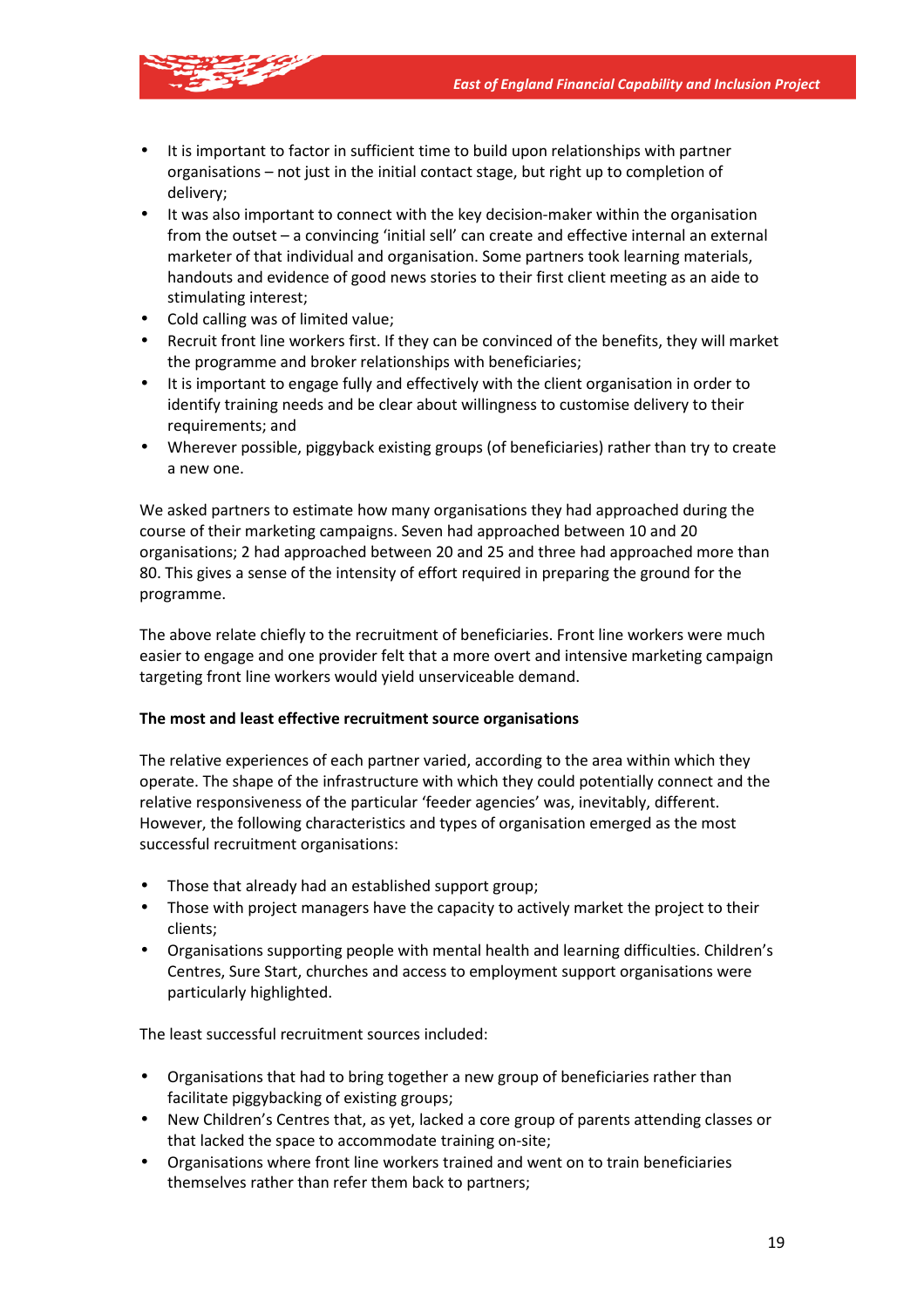- Organisations that exercised excessive pressure upon clients to attend; and
- Public libraries.

Organisations that were successful for some and not for others included housing associations (although some performed well in terms of co-ordinating groups of tenants and harnessing the support of tenant board members in order to raise awareness), Probation Service and other organisations supporting ex-offenders; and Community and Voluntary Sector networks and organisations – possibly because they viewed the projects as potential competition.

#### **Success factors for recruiting people with disabilities**

Particular success factors for recruiting people with disabilities included:

- Connecting with organisations supporting people with disabilities and committing to significant up-front relationship building in order to harness the trust of the organisation. An ability to demonstrate a clear understanding of some of the beneficiaries' key needs and 'what works' in supporting them was also key as was an ability to customise delivery in order to accommodate these in practical ways including the incorporation of significant visual content into the training materials.
- Connecting with rehabilitation services where people were available for extended periods of time; and
- Offering training in venues frequented by disabled people.

#### **Success factors for recruiting people from Black, Asian and Minority Ethnic Groups**

Key and critical here was the need to build upon existing relationships with organisations supporting BAME communities and with community elders who are key influencers within those communities. Partners with well established relationships based upon a culture of regular interaction and trust with BAME communities were most successful in this regard.

Other successful approaches include the appointment of interpreters to support delivery to beneficiaries with low levels of English.

#### **Success factors for recruiting with rural communities**

During the initial stages, the programme struggled to connect with communities within rural areas. In common with the success factors for engaging with BAME communities, partners with well-established networks and working connections with organisations within rural areas have been most successful. Other effective approaches included CHS Group delivering training from Children's Centres with catchments covering rural areas. They were less successful, however, in working through carers networks, but this may have been because connections with these were less well established rather than an indication that carers networks may not prove effective in future.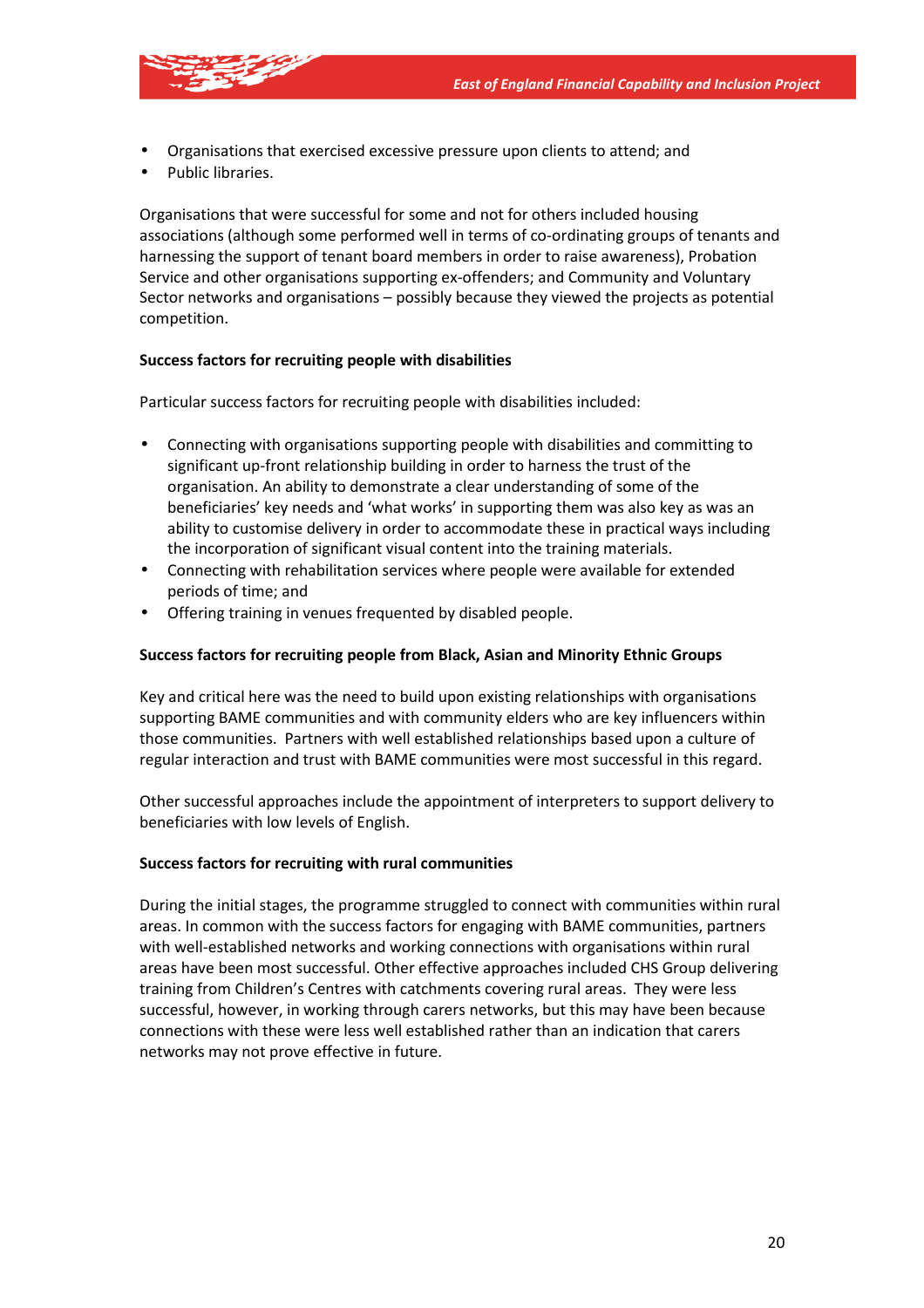

# **2.2.3 Designing the training**

Partners told us that they had used a range of source materials in designing the training. These included:

- Citizens Advice resources including 'Managing Your Money', 'Managing Debt' and 'Energy Best Deal';
- Office of Fair Trading 'Saving for Christmas' materials;
- Financial Services Authority booklets and materials;
- Pointers from NIACE training;
- Imported learning from Financial Capability Forum meetings; and
- Adaptation of materials that partners had used previously.

Partners' generally created a portfolio of learning materials from which they were able to select appropriate elements, depending upon the particular needs and interests of the group to be trained. In practice, the materials were continuously adapted, building upon a growing body of knowledge about which materials and techniques were proving most and least effective. The inclusion of interactive tools and techniques – quizzes, games and visual materials - proved particularly effective.

It was generally felt that although designing the training together with other development work required considerable, and sometimes a disheartening level of investment and effort, significant up-front work reaps benefits for delivery in the round.

## **2.2.4 Delivering the training**

#### **What worked well?**

The following methods were quoted by partners as being particularly effective:

- Avoid 'chalk and talk' and optimise use of interactive technology wherever possible (eg. response handsets);
- Maximise opportunities for group discussion and the sharing of information and individual stories;
- Wherever possible, relate topics to clients' personal circumstances;
- Provide handouts and information packs in order to encourage later reflection;
- Go for relaxed, non-institutional environments;
- Be 'fleet of foot' in delivering the training. In some cases, there may be a need to alter training elements during delivery if the beneficiaries' needs are to be met;

#### **What was less successful?**

- Some partners felt that the requirement to work with groups rather than provide 1:1 support to individuals effectively excluded some of the most vulnerable people from participating in the training;
- Referrals where individuals had felt 'forced' to attend eg. by other agencies supporting them into work or the Probation Service. 'Willing' participants better engage with the training;
- The preparation work involved in the development stage was of a scale that was unexpected by most (eg. scoping the offer, designing the course materials, marketing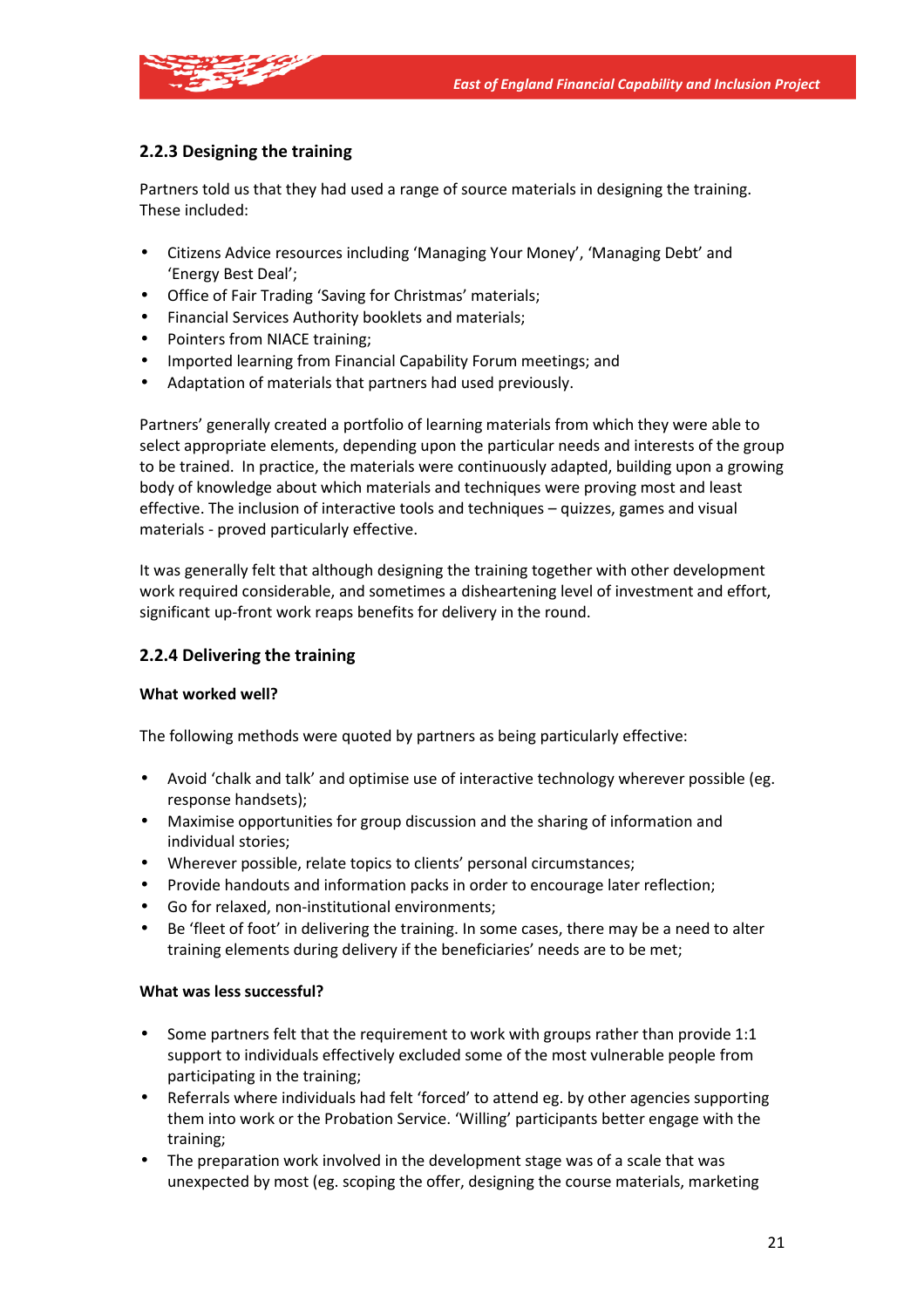

the training, negotiating with clients and logistics such as organising and checking venues);

- There were too many forms for participants to complete for monitoring and evaluation purposes. Beneficiaries frequently questioned how the information would be used, which was a threat to trust relationships and literacy and ESOL-related barriers faced by some beneficiaries meant that completing the forms was a struggle for some beneficiaries and partners alike;
- The scale of issues connected with supporting enhanced financial capability had resulted, in some instances, in partners trying to pack too much into the training;
- Some groups were a struggle to train. These included some NEET groups, people with mental health issues who were clearly in a state of high distress, young mums with childcare and other friends and family relationship issues that sometimes proved disruptive to course delivery, late-comers and individuals prone to behaving in a disruptive way;
- Some people attending training who were technically ineligible; and
- The relatively high incidence of people committing to attending training and them failing to attend.

| Number of     | Number of partners  | Number of front line | Number of partners  |
|---------------|---------------------|----------------------|---------------------|
| beneficiaries | confirming level of | workers              | confirming level of |
|               | absence             |                      | absence             |
| $1 - 9$       |                     |                      |                     |
| $2 - 10$      |                     | $1 - 10$             |                     |
| $11 - 20$     |                     |                      |                     |
| $21 - 30$     |                     |                      |                     |
| $30 - 40$     |                     |                      |                     |

We asked partners to give us an estimate of how many people who had originally committed to the training, failed to attend. The results were as follows:

Partners quoted the following as being important success factors in achieving beneficiary attendance at a first session:

- Ensure that the course labelling is phrased in a positive and accessible way that makes it clear what will be provided at the sessions. Importantly, avoid the word 'debt' - the negative connotations of which can be a real deterrent and also 'finance or financial' which can evoke images that are too 'high level' for some beneficiaries to relate to;
- Train in an environment that is familiar to the learner, thus, avoiding the need for them to travel too much more than they would normally;
- As a general rule, limit beneficiary training sessions to three hours which differed to front line workers who tended to favour longer (up to six hour) sessions, limiting the need for successive sessions and further calls on their time;
- Schedule sessions so that, as much as possible, they mirror beneficiary needs piggybacking existing groups is a clear example of this – and be prepared to run sessions out of work hours. Different times tended to suit different beneficiary groups. Eg. older people and people suffering from depression favoured afternoons, but Children's Centres generally preferred mornings;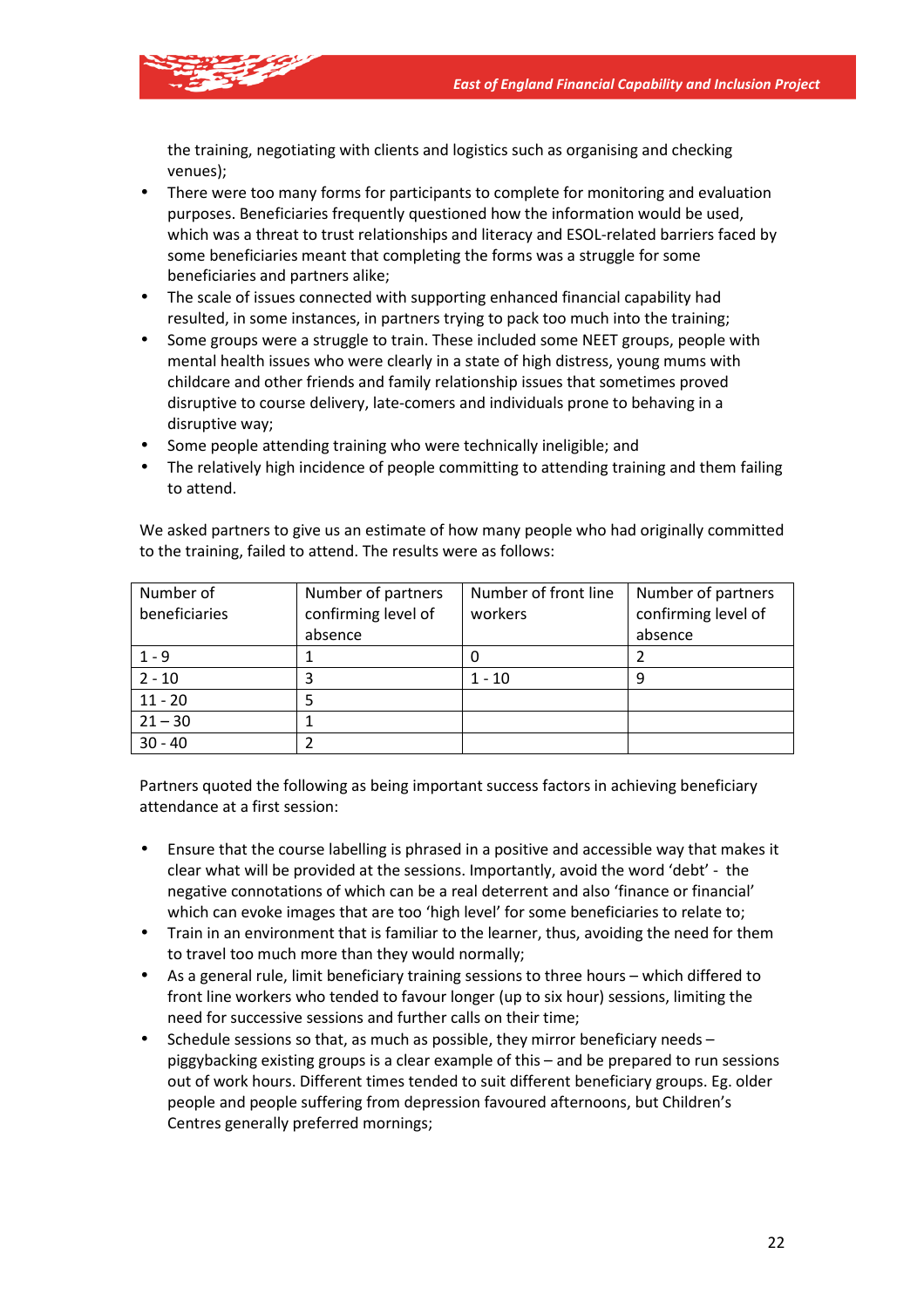

- Include topics that have been consistently popular with beneficiaries; notably, 'Managing your Money'-type courses which supported beneficiaries to get their finances into order;
- Provide incentives such as vouchers, energy monitors or a raffle draw;
- Provide food and refreshments;

In terms of maintaining beneficiaries' involvement over a series of sessions, partners suggested that the following had worked for them:

- Limit the number of sessions that people would need to attend in order to drive up their financial capability to a level required for it to impact upon their day to day lives;
- Make it clear to beneficiaries that the second/third session will be very much customised to their particular needs; thus moving away from general to more specific issues that chime with their particular interests. Eg. a significant number of Papworth Hospitalbased beneficiaries were expecting sizeable compensation payments, so the training delivered to this group had a large focus on savings and investments. Training provided at Children's Centres looked at financial capability from a parent's perspective, including budgeting for young mums;
- Make it clear that people will be given a chance to catch up if they miss one of a series of sessions ie. provide a recap' at the beginning of each new session;
- Provide certificates or other incentives (eg. vouchers) that reward continued engagement.

We also asked partners to estimate how many people were ineligible within the context of the programme output definitions. The results were as follows:

| Number of beneficiaries | Number of partners confirming level of |
|-------------------------|----------------------------------------|
|                         | absence                                |
| None                    |                                        |
| $1 - 5$                 |                                        |
| $5 - 10$                |                                        |
| 16                      |                                        |

#### **What would partners do differently?**

Partners confirmed that, if they had their time over again, they would make the following differences to their delivery methods:

- Begin a delivery relationship with an organisation by booking in small chunks of training, rather than investing unrealistically in trying to achieve a series of six hour sessions;
- Approach more pre-established groups earlier in the programme;
- Ensure that the course title is clear and reflects the content of the training in order to guide and manage expectations;
- Focus to a greater degree on mental health groups as feeder routes; and
- Design delivery so that beneficiaries have the space between sessions to do their own independent working and reflection.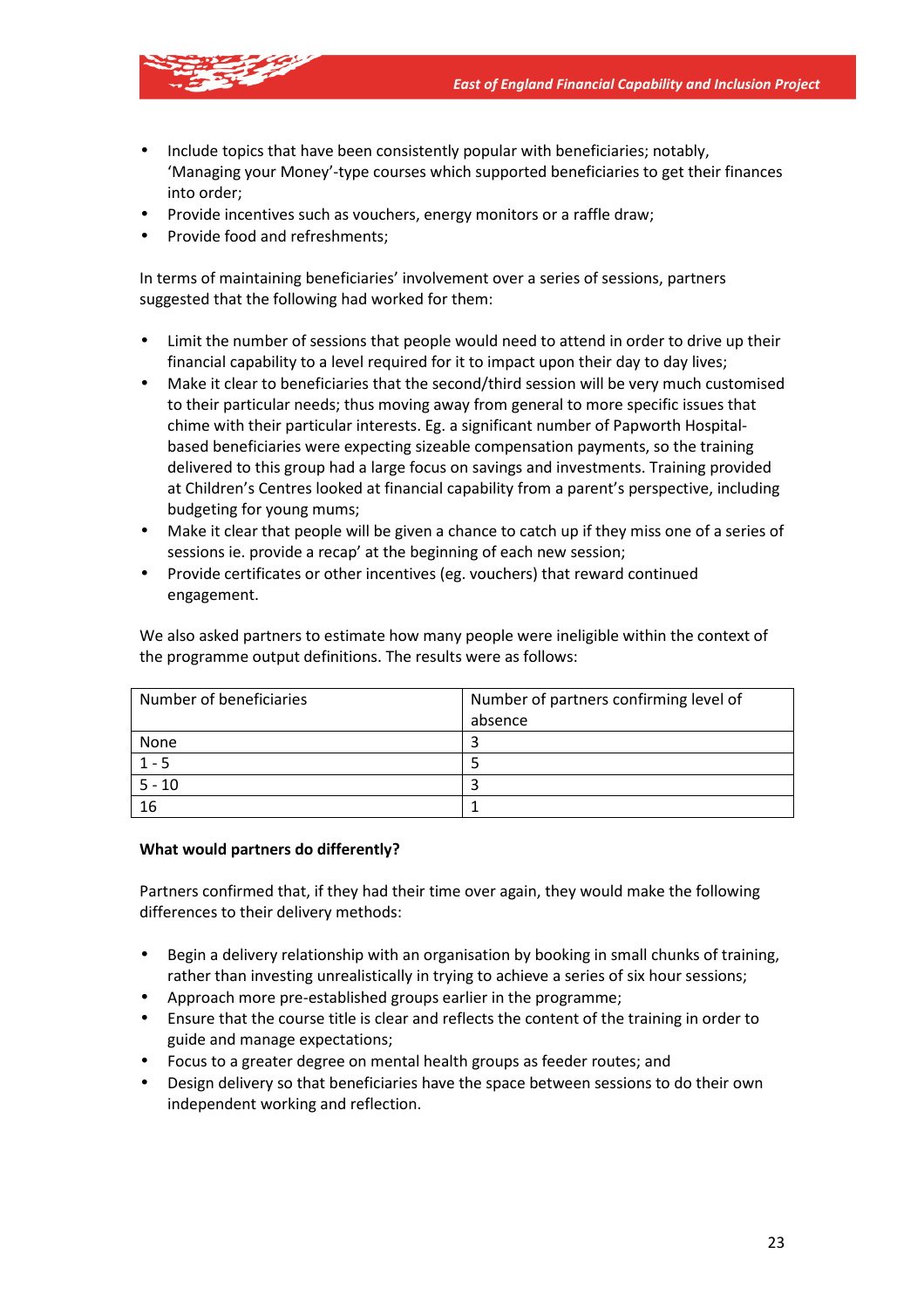

# **2.2.5 (How) did beneficiary referrals work?**

Successfully making referrals was an area where most providers struggled in terms of identifying specific follow up activity with a beneficiary and monitoring whether the beneficiary had followed it through. A referral process was designed at the start of the project which proved difficult to implement. Programme partners considered this procedure to be overly complex, resource-intensive and cumbersome. The key reasons for this being that it entailed completion of detailed documentation over and above that already required for ESF monitoring purposes; there was no incentive for the organisation to which the referral was made to respond because they were not contractually bound to so; and there was no shared database or network facility on which to record the data, relying instead upon manual procedures.

## *"Tricky…official system very fiddly and involved too many bits of paper"*

They, therefore, tended to approach referrals in a more 'ad hoc' and flexible way, which included providing beneficiaries with contact details for, and information about, other support organisations and directly providing appointments for some (although these were not always pursued). Where referrals entailed signposting to support elsewhere within their own organisation or a partner with whom they had a close working relationship, this was easier to facilitate and track. The referral worked most effectively when the recipient became actively involved in supporting the client through the transition (hence, the relative ease of the internal referral process or referral between organisations that were accustomed to working closely). Fundamentally, however, the effectiveness of this more ad hoc process was dependent upon the rigour of the recipient organisation in confirming client contact and subsequent take-up of support.

## **2.2.6 Sustainable benefits for the provider partners**



We asked provider partners to tell us about the key sustainable benefits for their organisation, based on a set checklist. The graph below demonstrates the result.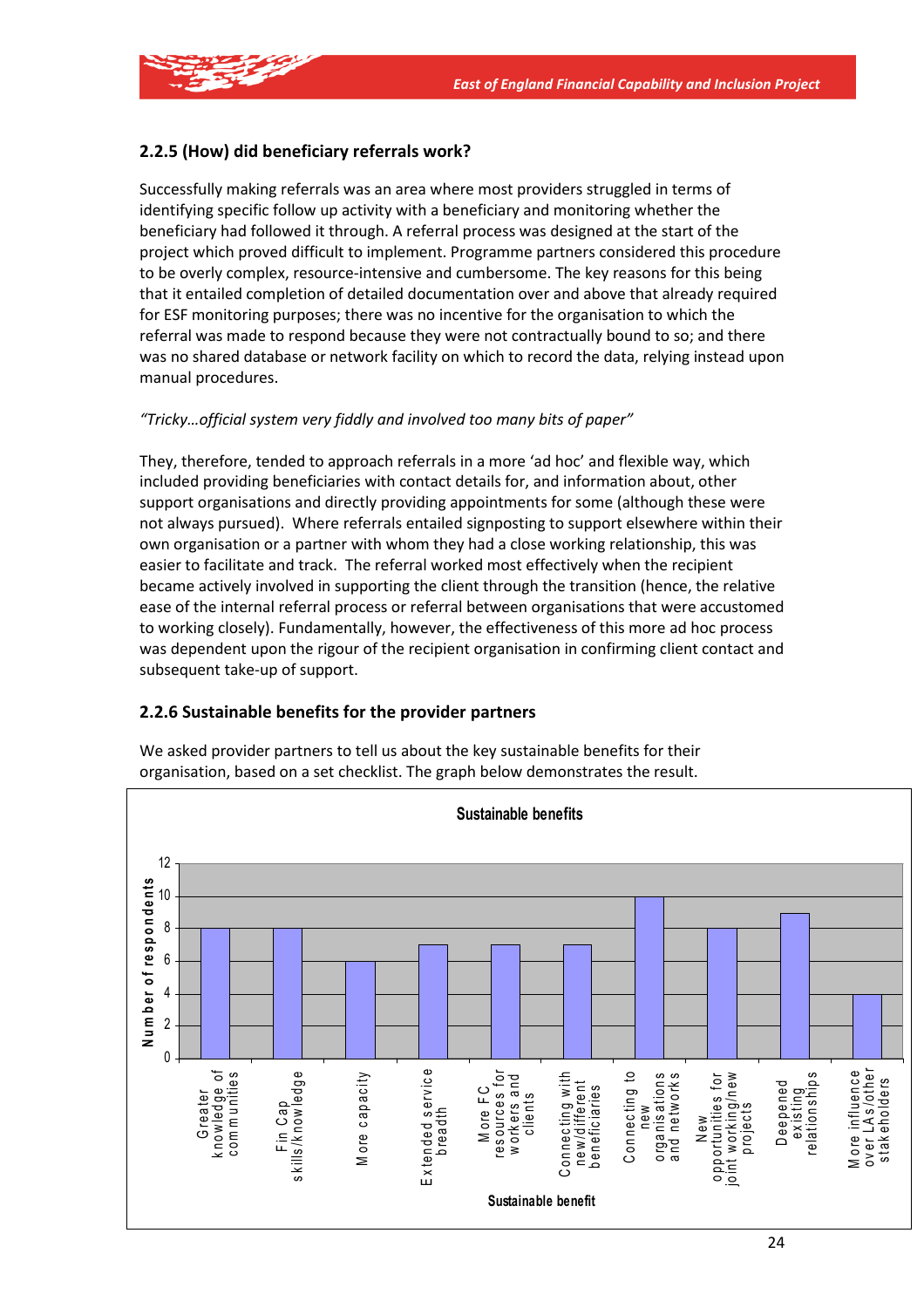

Connecting to new organisations and networks and deepening existing relationships were the leading responses, with building greater knowledge of communities and greater financial capability skills and knowledge also scoring highly. The lowest score was recorded against having more influence over local authorities or other stakeholders.

When asked about outcomes that they have hoped for, but were not quite achieved two key items emerged.

- A frustration that there was still a need to 'sell' financial capability to end users and that considerable efforts were required in order to create demand. A practical suggestion posited that could address this was more extensive use of general demand for ICT as an engagement tool. This had worked in other financial capability projects in which the partner suggesting this had previously been engaged; and
- That, despite a high level of customisation and flexibility, the development of a truly 'demand-led' rather than 'supply driven' model of financial capability learning is still a little way off.

## **2.2.7 Support from Citizens Advice**

Citizens Advice played a key and pivotal role in this programme and it was clear from the outset that its performance would be critical in pulling the provider partnership together, facilitating the sharing of information across partners and embedding the networking infrastructure represented by the six county forums. We asked partners to tell us what was particularly effective and what could have improved in terms of the level and quality of support provided by Citizens Advice.

We asked partners to rate the support they had been given by Citizens Advice on a scale of one to five, where one = poor and five = excellent.

11 of the 13 respondents rated the support at five (denoting excellent), with two rating support at 4.

The project co-ordinator was singled out for unanimous praise and was commended for the high quality of support she had provided across a range of project management roles.

• Supporting the development of training:

"*Liz was wonderful with putting me in contact with other trainers with experience in a particular area, pointing me towards training material, support when the going got rough etc"* 

• Creating connections:

*"I have found her contacts with major regional/national organisations particularly helpful".* 

• Responsive:

*"Whenever I asked a question about the project, it was quickly and efficiently answered"*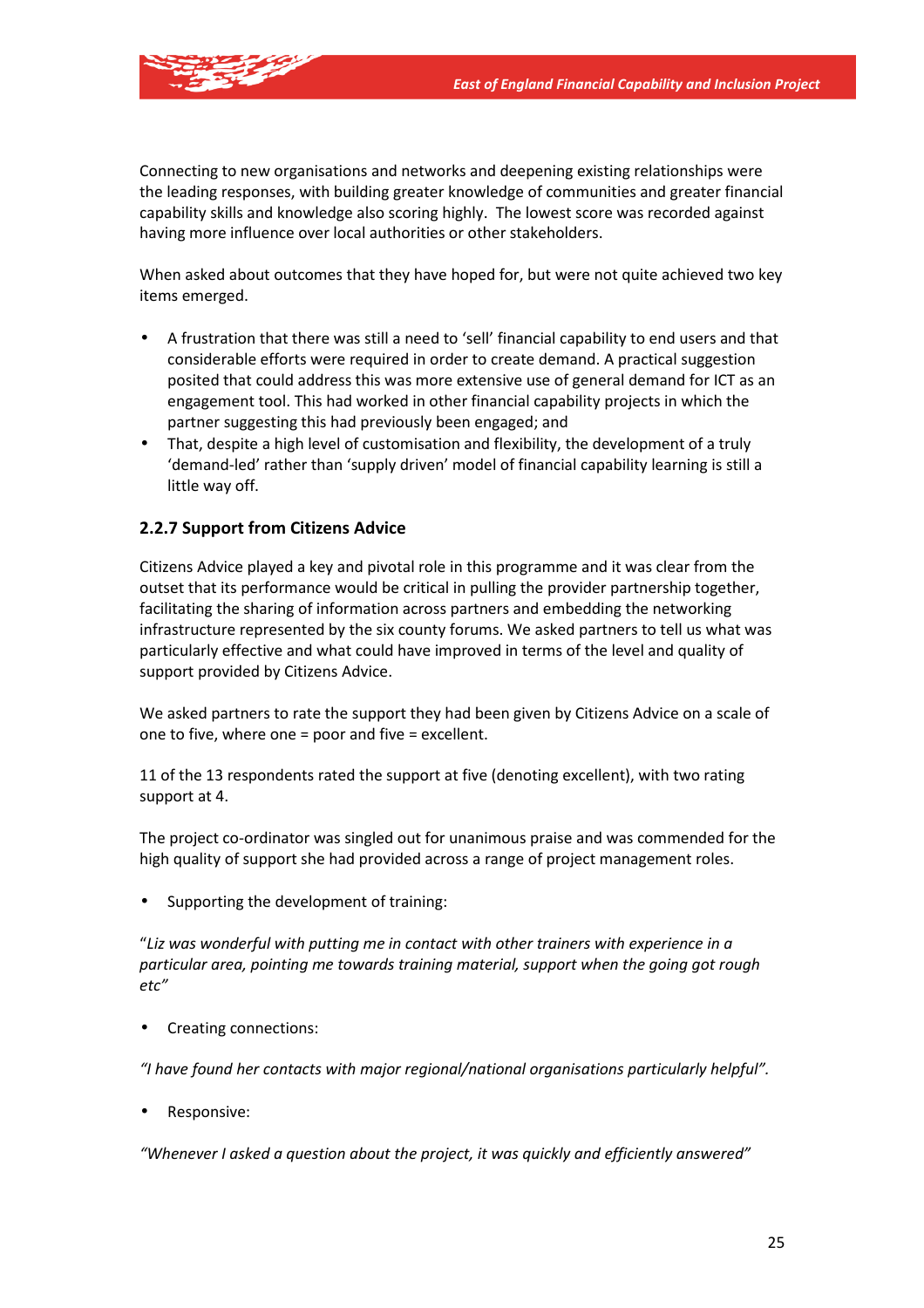

• Balancing the need to be supportive and flexible with the need to sure the programme delivers on time and to target.

*" Liz and Lynne have both worked tirelessly to support us all on the monitoring of this project which was far more than any other project I have worked on"* 

Additional issues raised included:

- Provision of, and signposting to, helpful training materials;
- The effectiveness of the Forums in supporting individuals and organisations to network, provide the building blocks for partnership working and support organisations to win more work; and
- Access to helpful and knowledgeable people beyond the project co-ordinator.

Suggestions for improvement were, essentially, twofold and offered by two providers. The first concerned partner training. It was felt that more could have been done to support organisations that were already experienced in delivering financial capability training, to take their delivery to the next level by supporting them to customise approaches to the needs of specific client groups and facilitating a higher level of training for providers generally. Regret was also expressed by one provider that the NIACE-delivered training and accreditation support could have been delivered in a more fluid and timely way and that Citizens Advice would have been important here.

The above represents a real endorsement of the quality of Citizens Advice's performance and demonstrates very clearly that it achieved the right balance between adopting a flexible and supportive approach to partners with its responsibility to keep the performance of the project as a whole on track; in line with its role as accountable body for the programme.

## **Collaborative working**

One of the underpinning rationales for the programme was to raise the profile and awareness of the potential benefits of financial capability support through enhancing partnership working across the region. There is clear evidence that the forums have made considerable strides towards bringing together staff at the operational and strategic levels across a wide range of organisations and evidencing collaborative working that has resulted directly from new relationships.

The benefits of partnership working at the programme partner level, however, are not so clear. Citizens Advice has provided the essential gel to the programme partnership, sharing experience across providers and connecting up partners around particular issues of mutual benefit as appropriate and as the opportunity arose. Feedback from partners received through this evaluation would indicate that the sharing of experiences, expertise and knowledge between partners was patchy, with some feeling that their efforts were not reciprocated sufficiently to motivate them to be proactive in establishing and maintaining relationships with programme partners.

# **2.3 Geographical targeting**

An underpinning objective of the programme was to target 'hotspots' for financial exclusion in the East of England. Previous work by Rocket Science identified the location of these.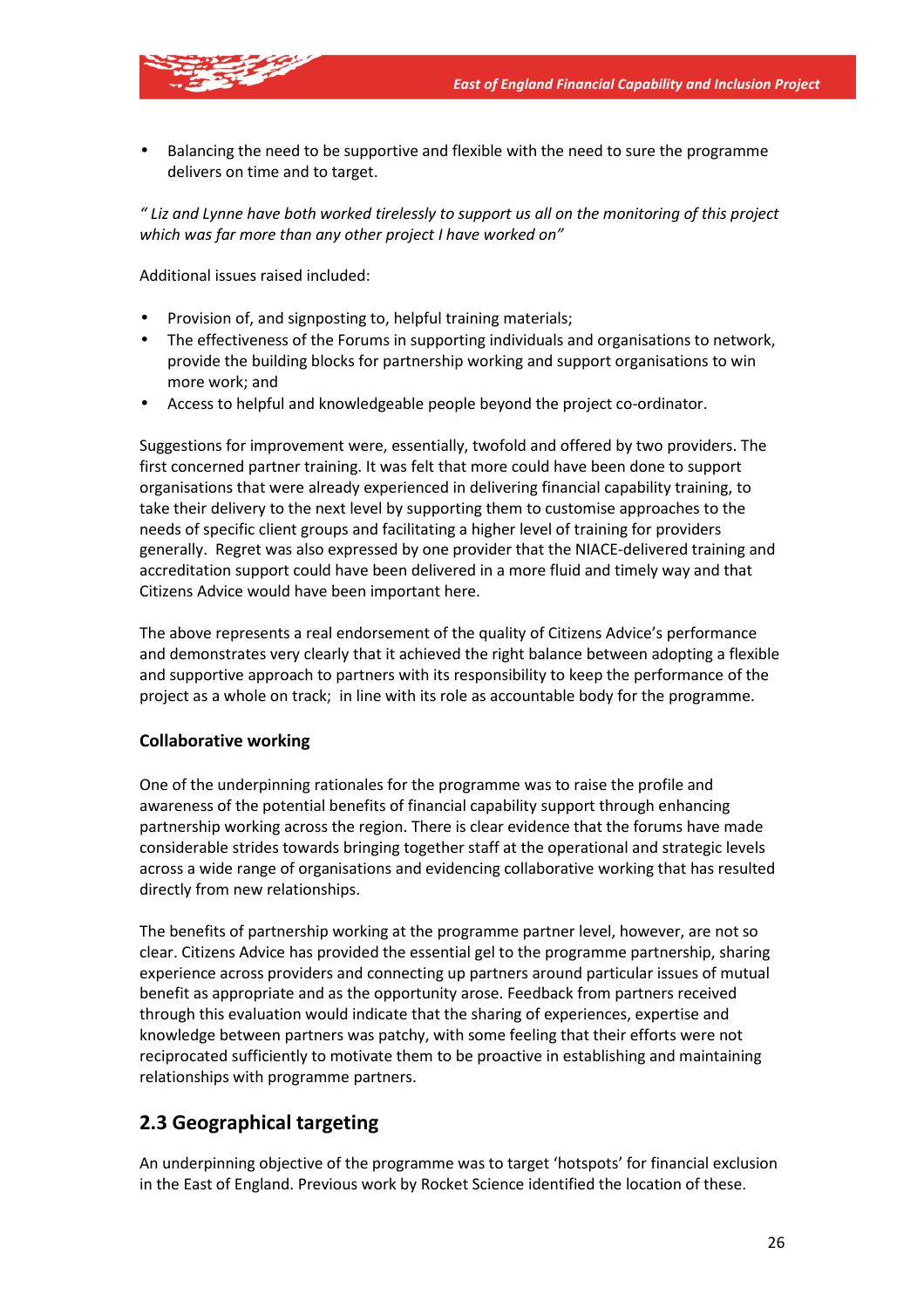

The mid-point evaluation found that the majority of financial exclusion hotspots were being reached by the organisations delivering the programme and engagement of beneficiaries within these was effective in the south and centre of the region. However, at that time, there are significant areas in the far north and more rural areas that did not have beneficiaries or providers in close proximity. Engagement levels in North and North West Norfolk, in particular, were relatively low. At the time of submitting the October headline report, significant improvements had been made in targeting rural communities, according to the Commission for Rural Communities' definitions and this was maintained to programme end.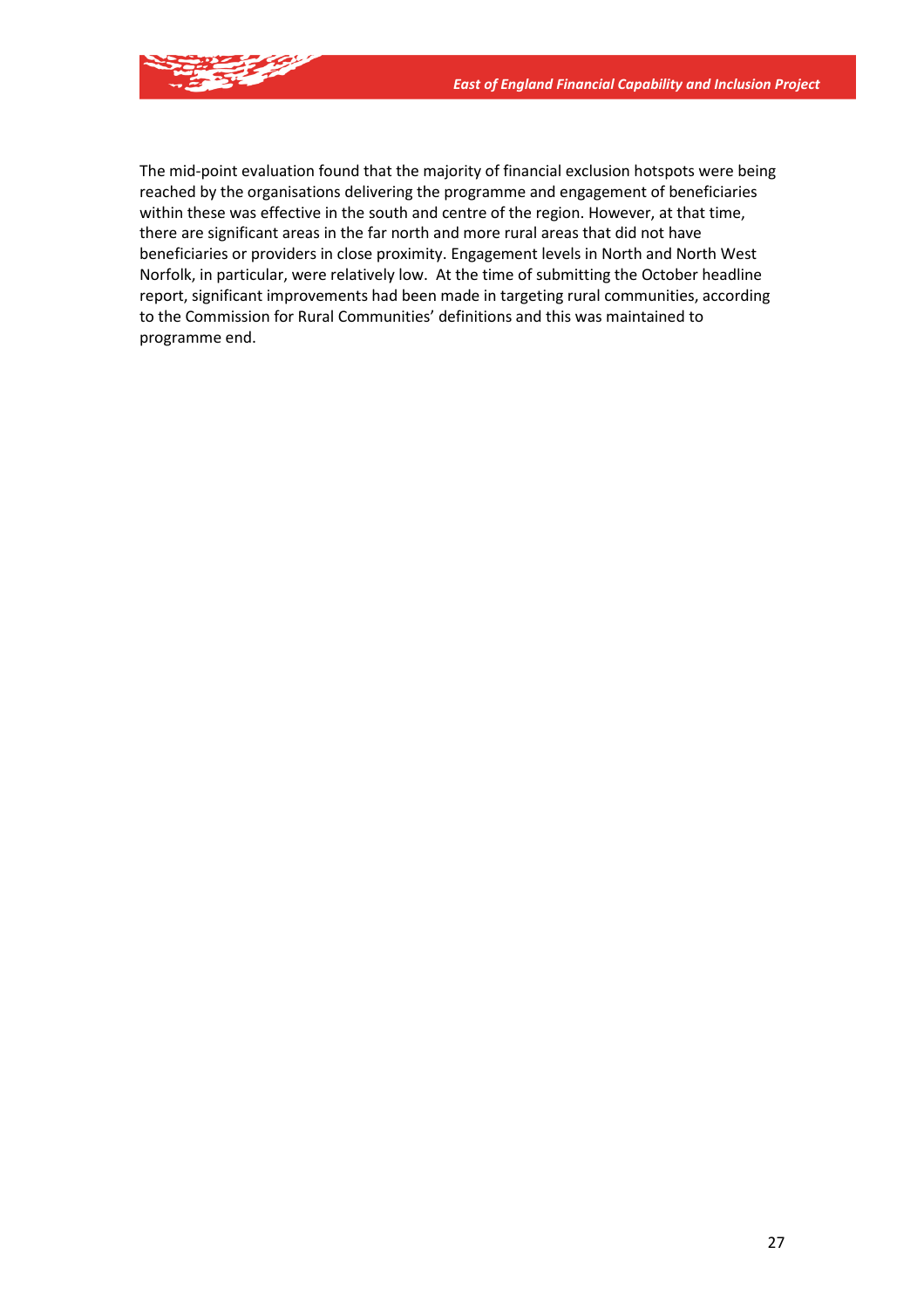

# **3. Beneficiaries & Front-line Workers Feedback & Impact**

The two target groups for the programme were beneficiaries and front line workers. In this section we look at the impact of the training from the perspectives of both. This section draws upon findings from three questionnaire surveys of beneficiaries, beneficiary and front line worker details and feedback forms, telephone interviews with beneficiaries, a focus group conducted with front line workers in March 2011, a frontline worker online survey and Citizens Advice monitoring and claims data collated by Citizens Advice.

# **3.1 Beneficiaries**

In this section we provide an analysis of who the beneficiaries were and explore the impacts of the training from their perspective.

# **3.1.1 Beneficiary profile**

There is an almost equal split between beneficiaries who were unemployed and those who are economically inactive (51% were economically inactive). The programme target envisaged that more than twice the number of economically inactive people would be supported than those who were unemployed. It is possible that the number of economically inactive people supported is, actually, higher than the total number recorded, because at the beginning of the programme, it was revealed that some beneficiaries who had defined themselves as 'unemployed' were not, in fact, available to start work within a two-week period. Further guidance was provided on the definition of unemployment and economic inactivity in order to address this.

Notwithstanding this, experiences from initiatives designed to target worklessness demonstrate that it is far more challenging to engage with economically inactive people than those who are already engaged with services designed to support the return to work. Within this context, although the programme fell a little short in this respect, it is considered that the achievement of 85% of the target number of economically inactive people constitutes a considerable success. In addition, it should be noted that the programme targets were set prior to the escalation of unemployment levels associated with the current recession. It is possible that a fuller understanding of sheer scale of unemployment on the horizon at the time when targets were set may have resulted in an adjustment to the balance between unemployed and economically inactive support targets.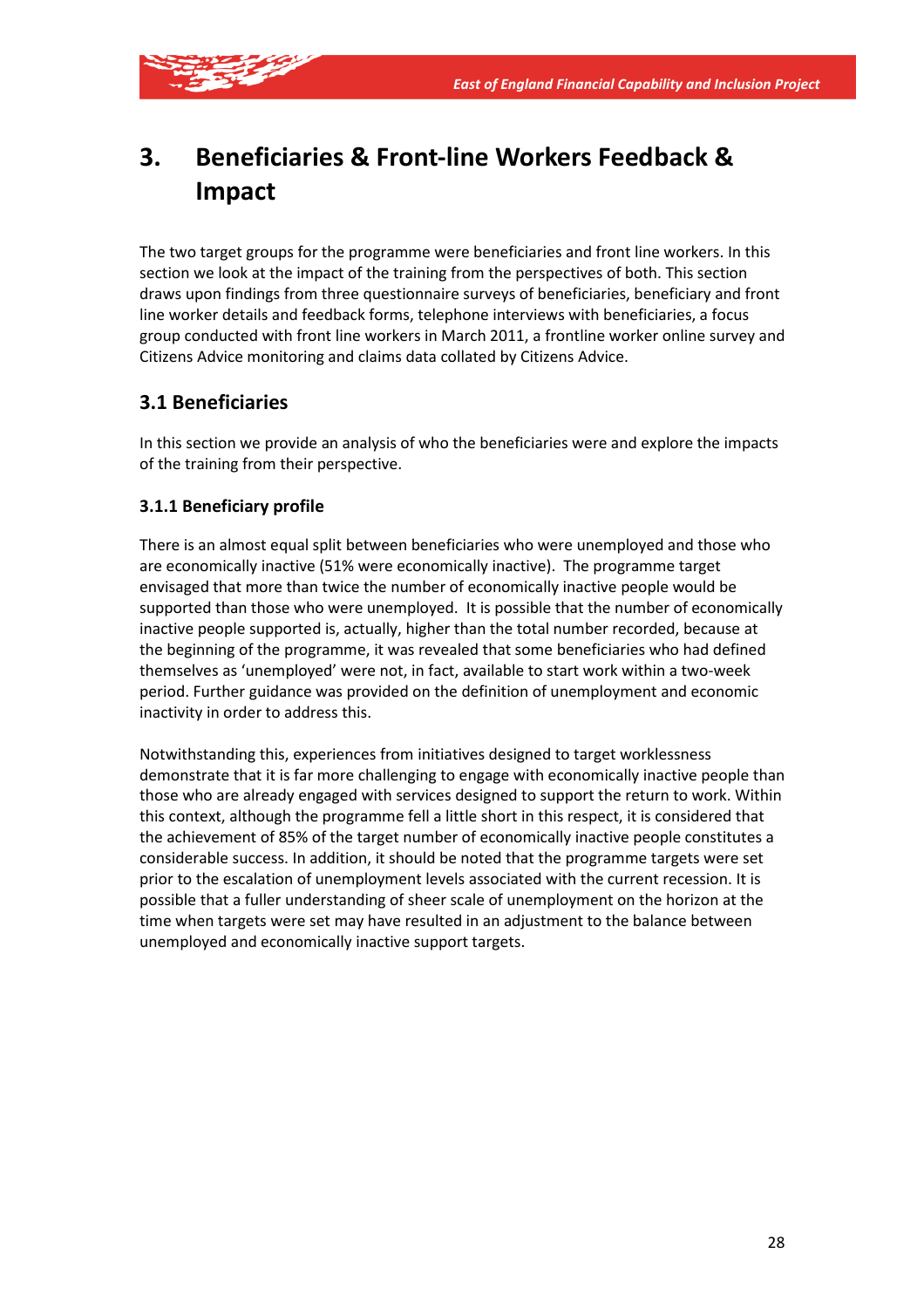**unemployment 0 5 10 15 %20 25 30** More than 36 months; 24 – 35 months  $12 - 23$ months  $6 - 11$ months; Less than 6 months.

**Of those unemployed - duration of** 

The following chart shows unemployment duration.

64% of unemployed beneficiaries have been out of work for a year or longer and 26.5% have been unemployed for more than 36 months.

The chart below shows the qualification levels that beneficiaries reported on their details forms. The highest number of responses were recorded against the 'no qualification' category and a high number also reported that they did not know what qualifications they had, which might mask higher numbers with low or no qualifications than claimed.



58% of beneficiaries were female. The largest beneficiary age group was between 26 and 49 (491). 136 were aged between 18 and 25 and 33 were below eighteen years of age. 28% of beneficiaries were over 50 (exceeding the programme target for this by 78%).

Most beneficiaries (76%) were White British (704). The next largest ethnic groups trained were Black African (36) and Black Caribbean (18) and Indian (18). The programme overachieved its BAME target of 128 beneficiaries by 23%. This was facilitated, in part, by subcontracting Menter, the regional minority ethnic group network, to work with CHS and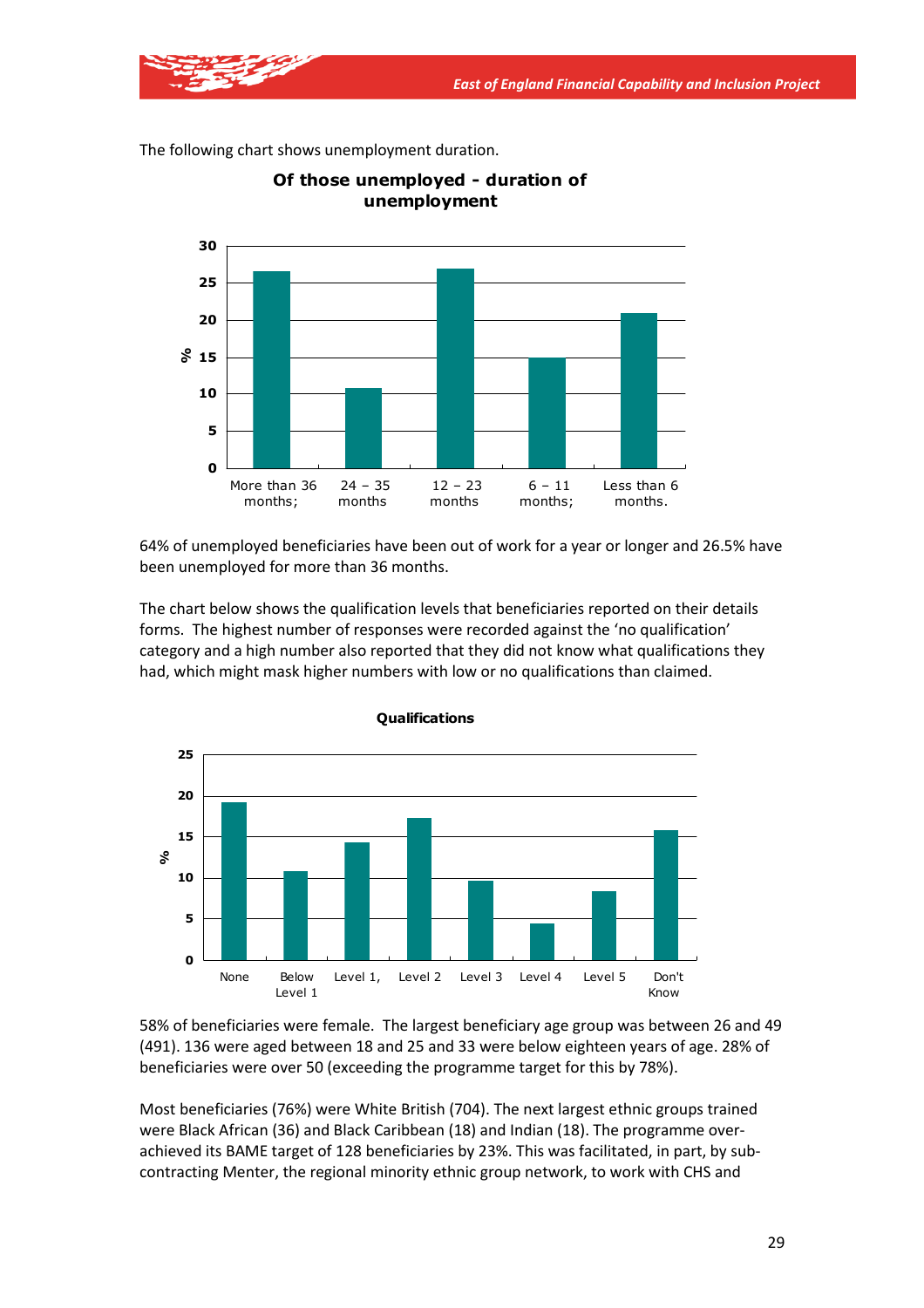

WEETU to engage with BAME groups. 22% were lone parents (exceeding the target by 111%) and 42% had a disability or long term health condition (exceeding the target by 123%). Overall, this points to very effective outreach into the target groups, particularly into communities of disabled people.

The beneficiary profile reflects the personal and socio-economic characteristics that research has identified as signalling a likelihood of being financially excluded and having lower levels of financial capability. They include: being female; being a single parent; belonging to an ethnic minority; being under 45; and being economically inactive. This would indicate that client group targeting has been effective.

# **3.1.2 Reasons for taking the training**

The graph below shows the response of the 103 of the 108 beneficiaries responding to our surveys<sup>2</sup>, who told us that what prompted them to take the training.



Most beneficiaries who attended the financial training sessions did so as a result of money worries, wishing to plan for the future or quoted a response other than that contained within the questionnaire options. The 'other' options included referrals and recommendations from other organisations including access to employment providers and health-related support organisations (MIND, Jobcentre Plus, A4E, Probation Service, Credit Union, YMCA and other charitable organisations). Other reasons for undertaking training included the need to learn more about how to stretch money on benefits and in two cases, to enhance their ability to support people as a volunteer.

 $<sup>2</sup>$  The surveys asked about beneficiaries' background money-related issues and reasons for training,</sup> satisfaction with the course, any other benefits they have perceived and what future support should consist of.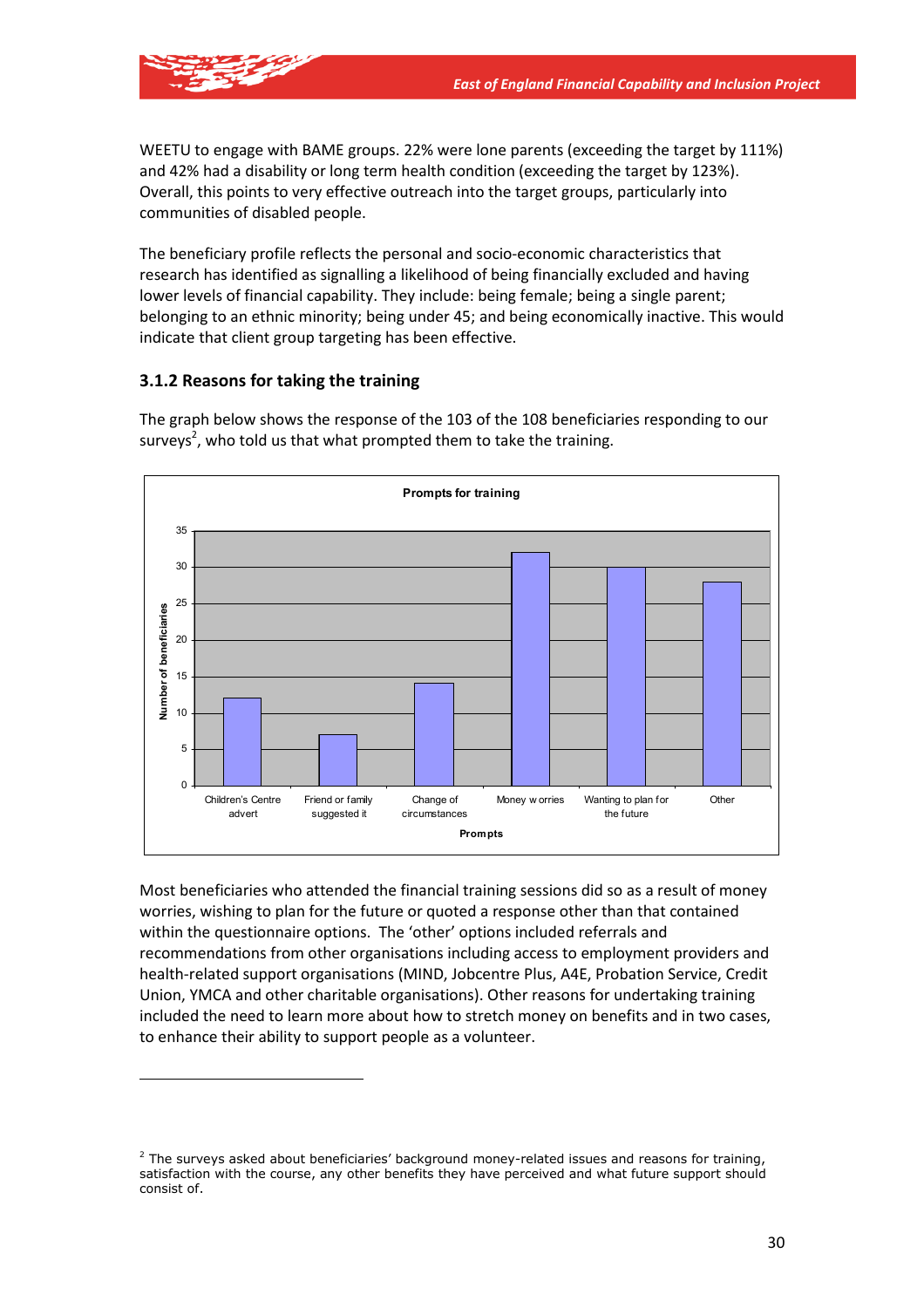

## **3.1.3 Duration of money-related worries**

86 people responded to a survey question asking how long they had been experiencing money worries. The responses are shown in the graph below. 10 respondents were not experiencing money worries, but a significant proportion had been for over six months (31). Some of the beneficiaries interviewed in earlier phases of the evaluation cited long-term debt issues, some for as long as 10 years. Beneficiaries who were suffering the effects of long-term debt reported that it was adversely affecting their day to day life, which included stress, worry, depression, adverse credit ratings which was preventing the purchase of higher value goods, and feeling constrained financially because most of their available income was being used to pay off service debts.



Beneficiaries interviewed also expressed a wish to have more money to be able to spend on luxuries and disposables or family members.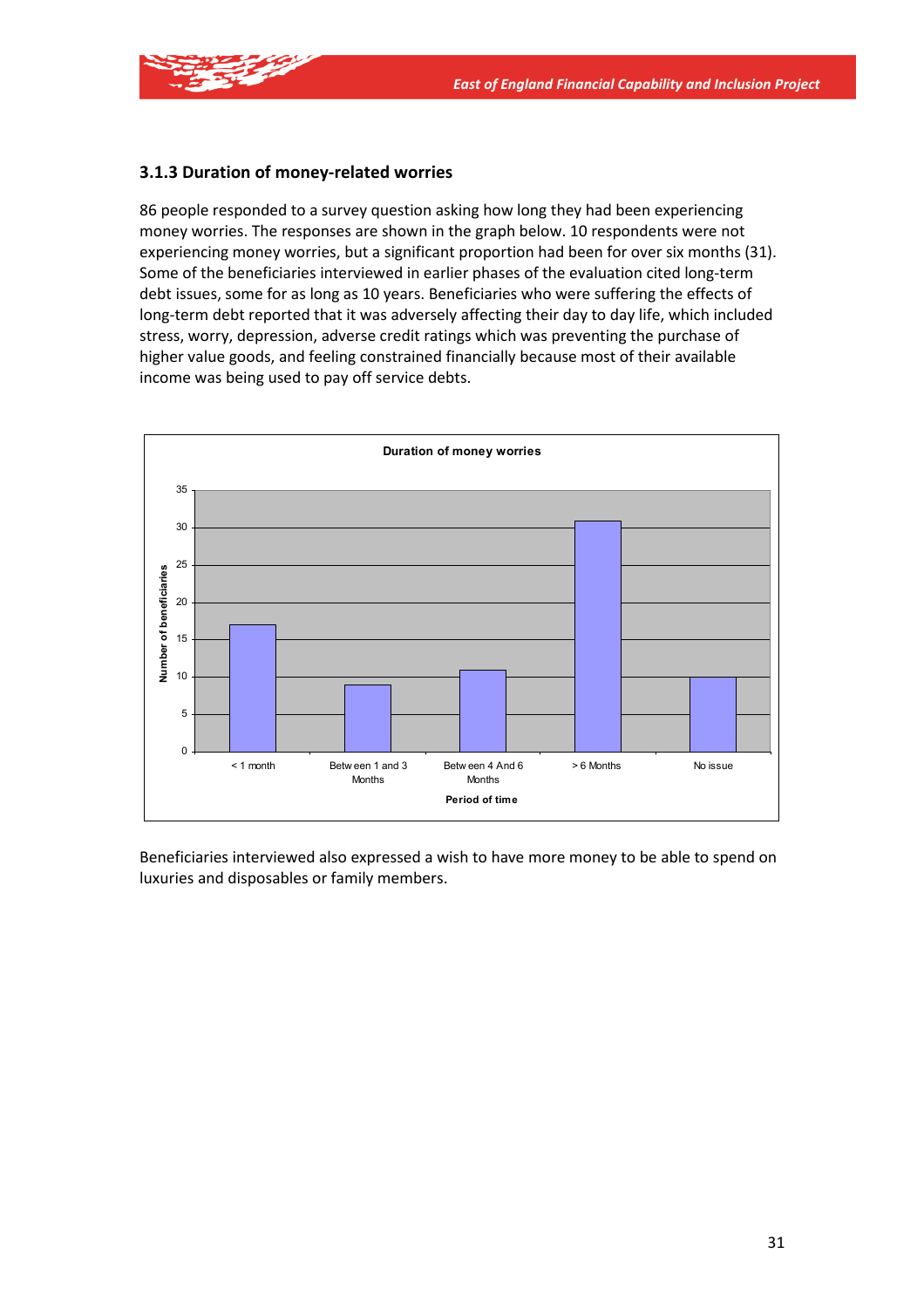

# **3.1.4 Training topics**



The 104 people who told us in the surveys which types of training they had received reported a roughly equal split of support across a wide range of topic categories, with budgeting receiving a slightly higher response. This spread is reflected also in the beneficiary feedback forms that were submitted on completion of each training session (993 forms submitted, representing multiple sessions by some individuals).

The breakdown of sessions across partner agencies as reported in the beneficiary feedback forms is shown in the table below.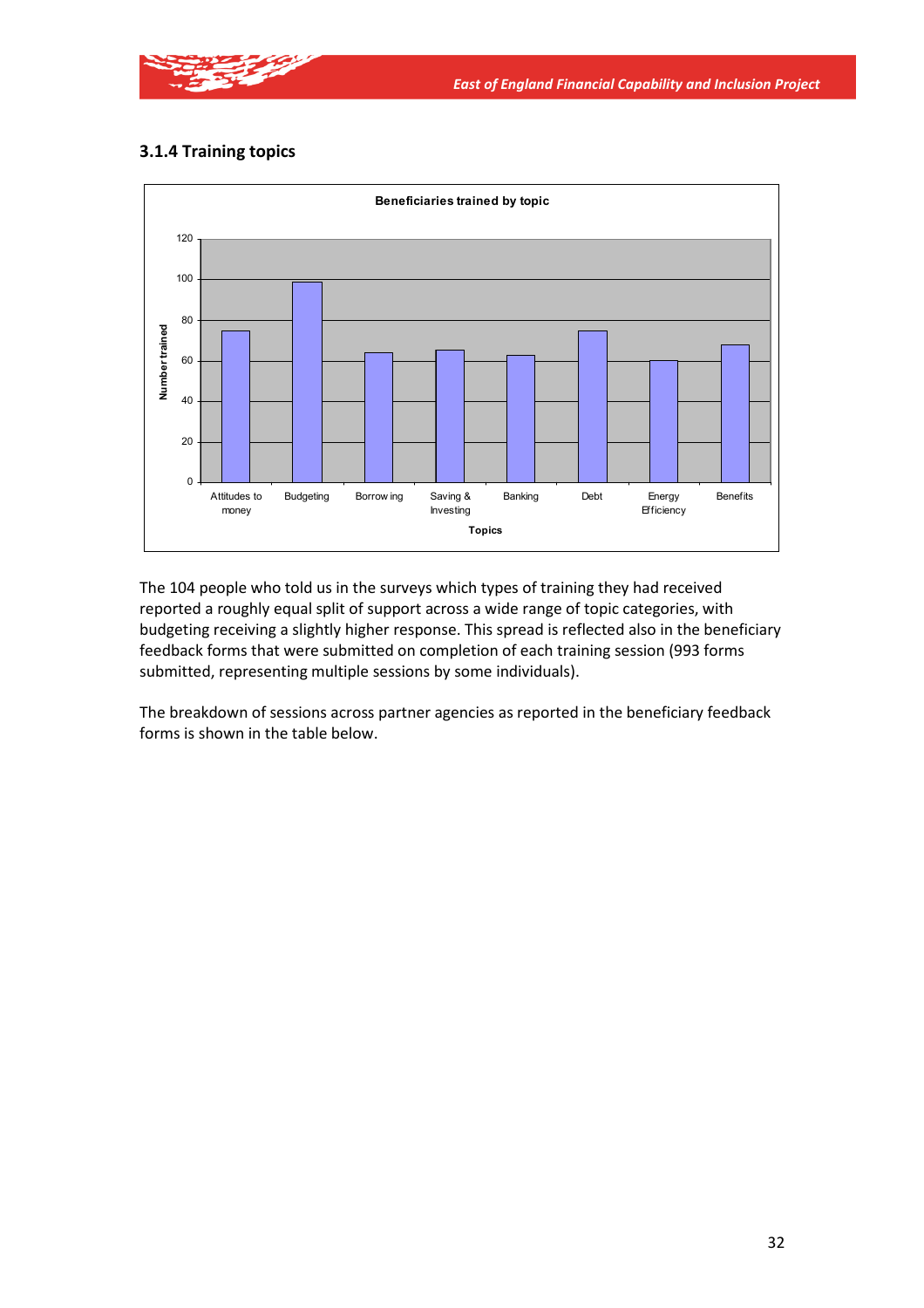

| Partner                  | Participants (% of | Sessions (% of total) | Average and (max)           |
|--------------------------|--------------------|-----------------------|-----------------------------|
|                          | total)             |                       | sessions per<br>participant |
| <b>Basildon CAB</b>      | 23.4               | 21.9                  | 1.3(3)                      |
| <b>Bedfordshire CAB</b>  | 5.5                | 5.4                   | 1.4(3)                      |
| <b>CHS Group</b>         | 18.5               | 21.5                  | 1.6(6)                      |
| Colchester CAB           | 1.9                | 1.5                   | 1.2(2)                      |
| <b>Cornerstone Trust</b> | 6.1                | 9.6                   | 2.2(7)                      |
| Diss, Thetford and       | 8.9                | 7.5                   | 1.2(2)                      |
| <b>District CAB</b>      |                    |                       |                             |
| Hertfordshire            | 4.3                | 3.7                   | 1.2(2)                      |
| Community                |                    |                       |                             |
| Foundation               |                    |                       |                             |
| <b>Holdfast Credit</b>   | 4.8                | 4.6                   | 1.4(3)                      |
| Union                    |                    |                       |                             |
| Ipswich CAB              | 5.6                | 5.2                   | 1.3(3)                      |
| Luton CAB                | 7.4                | 7.1                   | 1.4(3)                      |
| North East Suffolk       | 0.9                | 0.6                   | 1.0(1)                      |
| <b>CAB</b>               |                    |                       |                             |
| Norfolk Credit Union     | 4.0                | 3.1                   | 1.1(2)                      |
| Weetu                    | 5.8                | 5.7                   | 1.4(4)                      |
| Watford Women's          | 3.0                | 2.5                   | 1.1(2)                      |
| Centre                   |                    |                       |                             |

The 993<sup>3</sup> beneficiary feedback forms that clearly recorded the number of hours per session indicated the following:

| Up to 1 hour $-22$ sessions          | Between 4 and 5 hours – 77 sessions |
|--------------------------------------|-------------------------------------|
| Between 1 and 2 hours - 523 sessions | Between 5 and 6 hours – 50 sessions |
| Between 2 and 3 hours – 305 sessions | Between 6 and 7 hours – 1 session   |
| Between 4 and 5 hours – 15 sessions  |                                     |

In terms of referrals to other support, arising from the training, end of programme monitoring data suggested that 51 related to job search, 55 related to debt advice, 65 were referred to a Credit Union and that there were 30 referrals to 'other' sources of support some of which were unspecified. Those that were defined included support for anger management, ESOL, study advice, general CAB and benefits advice, further access to jobs support and other types of training including ICT.

<sup>&</sup>lt;sup>3</sup> Note that beneficiaries were asked to complete feed back forms for each training session received. Therefore, multiple forms will have been completed and analysed for some beneficiaries.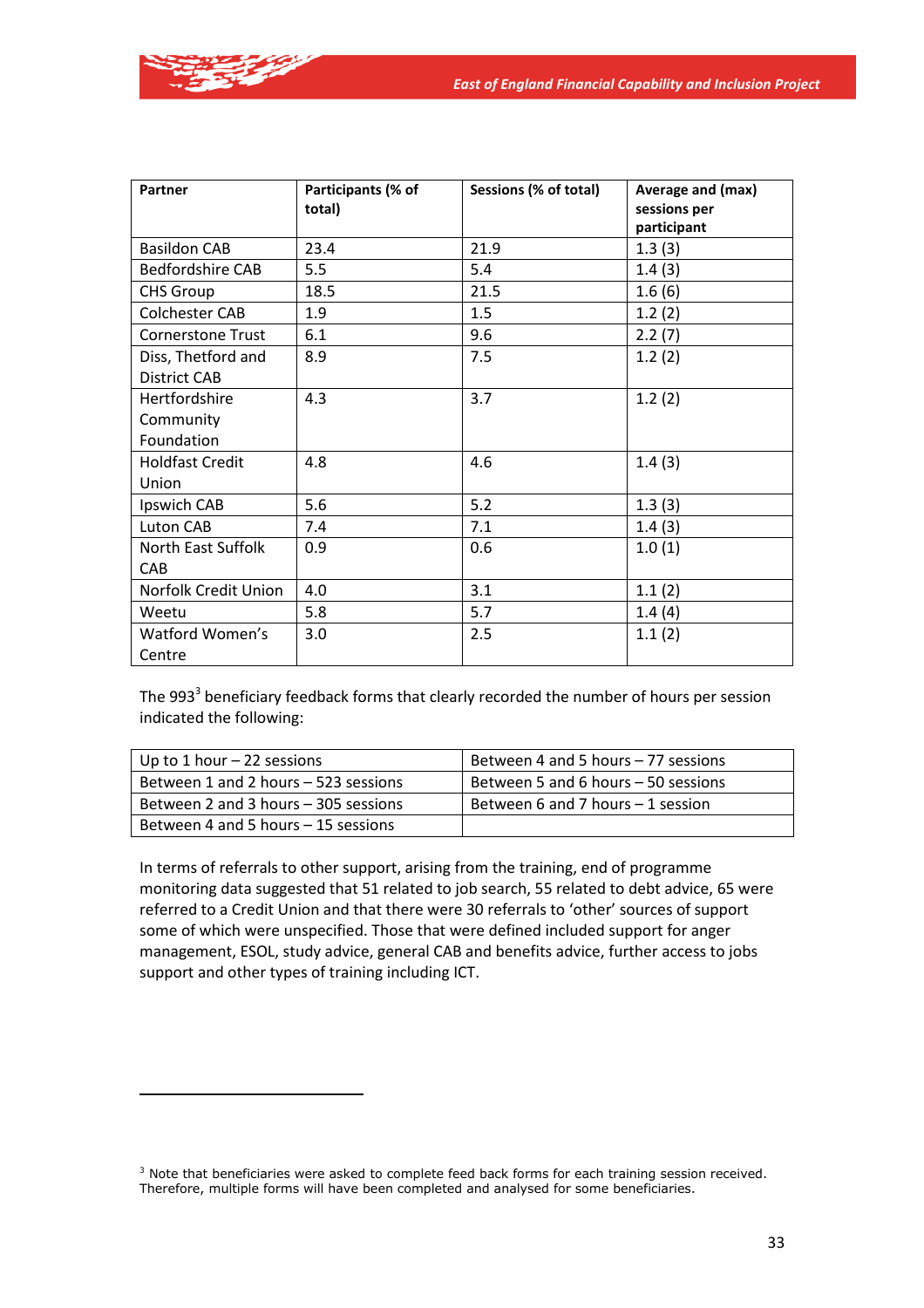

# **3.1.5 Satisfaction with the training**

Beneficiary feedback on the quality and relevance of the training provided is overwhelmingly positive.

Of the 102 individuals who responded to the survey question asking whether they would recommend the training to others, 97 said they would. Five said that they would not, but the comments of two of these respondents around other training aspects would suggest that they may have indicated a negative response in error and one of the other five felt so confident about the knowledge he had gained that he would be in a position to relay what he had learned to his friends and family himself. Taking these factors into consideration, it would be fair to say that 97% respondents would recommend the training to others.

Beneficiaries expanded upon what they particularly appreciated and enjoyed about the training. These are summarised below:

- The non-judgmental, sensitive and empathetic style of staff who were friendly, open and helpful;
- The non-threatening delivery environment;
- A great deal of content was delivered, clearly and competently, in a relatively short amount of time;
- The visual aids and interactive elements created interest and captured their imagination – many beneficiaries particularly valued the discussion elements as this contributed to reducing their sense of isolation;
- Practical information on other help available (including credit unions) and other benefits that beneficiaries could claim was particularly valued.

*"Practical, useful information that I could relate to my situation"* 

*"It gave me some new direction and an end to bills getting on top"* 

There were very few negative comments, with the majority of beneficiaries unable to identify any shortcomings. Some would have appreciated a longer session with more time given to each topic element covered because they struggled to get to grips with the range and depth of information on offer. Some felt that more could be covered in the time.

A limited number of suggestions for improvement were offered, but included the provision of a one-to-one interview facility following the training – although the time constraints on this were recognised and dealing swiftly and effectively with disruptive people.

An interesting and strong view was expressed that training similar to that delivered through the programme should be rolled out more widely as a prevention tool.

*"A course similar should be used in schools, colleges and also as soon as someone is unemployed. Children should learn this before they make mistakes".* 

#### **3.1.6 Impact on confidence levels**

Of the 610 beneficiaries completing 747 participant feedback forms asking them to describe their confidence levels on a scale of one (very low) to high (excellent) before and after the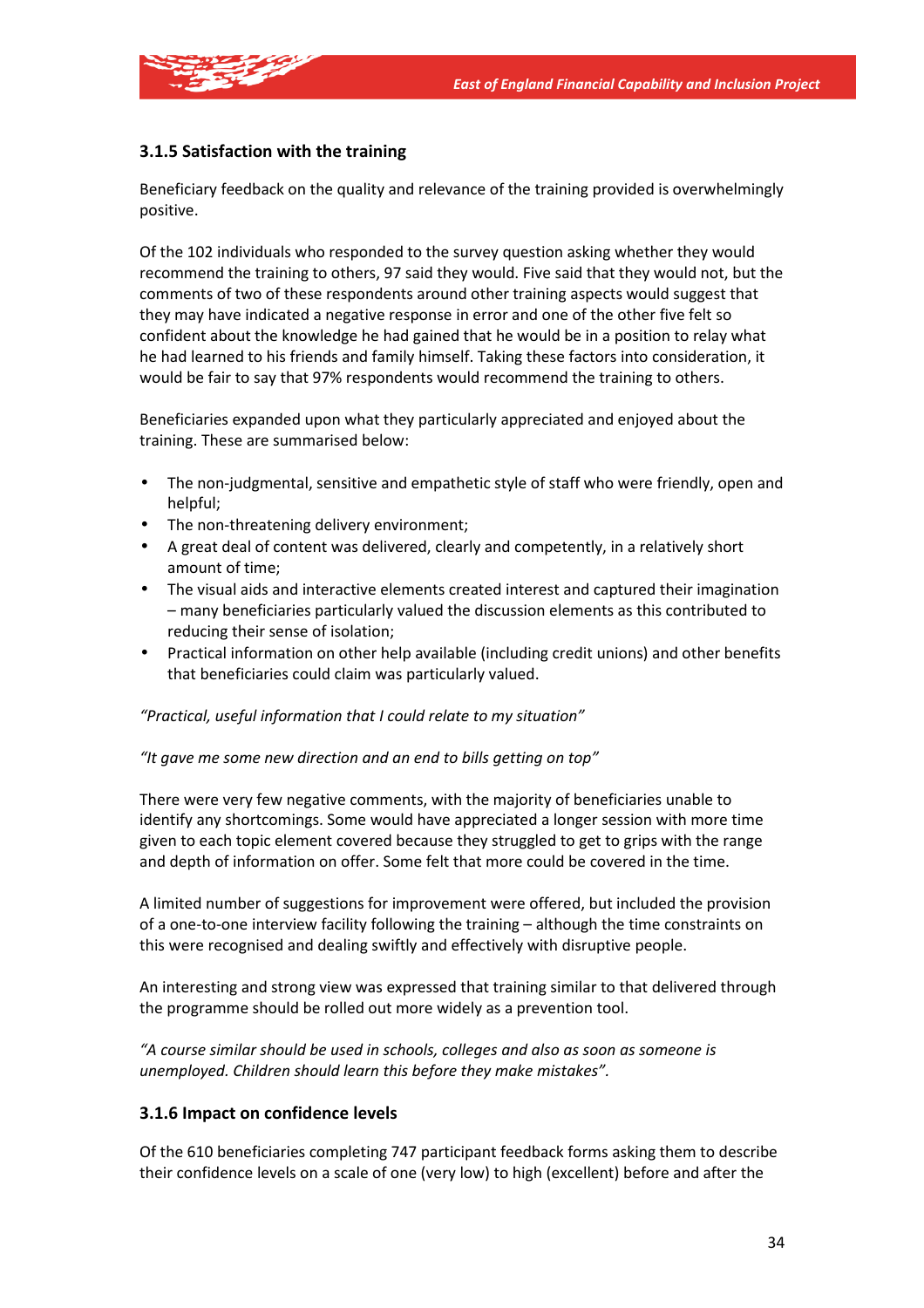

training, they reported a rise in confidence levels from an average of 3.1 before training to 3.9 after a session.

Beneficiaries responding to the questionnaire survey were asked to rate their current level of confidence in managing their day to day finances. The responses of the 102 people who replied to this question are demonstrated in the graph below:



78% scored themselves either at levels four or five, which is an excellent result particularly as the questionnaire survey aims to elicit the practical impact of the training upon beneficiaries' day to day lives and the ways in which it has supported them individually to cope and move forward.

Participants provided reasons for their responses. Those scoring higher quoted evidence of better money management (eg. thinking before making lists/making lists before buying); greater knowledge generally; having more and better everyday tools to cope and plan; and less fear about confronting debts.

*"I have information I can look back on and tools to change my spending/saving habits"* 

*"Because the problems are now in my hands and I can deal with them"* 

*"I can now plan ahead more easily"*

## **3.1.7 Behaviour change and legacy**

According to the beneficiary feedback forms completed at the end of each training session, on completion of training, beneficiaries planned the following money management changes.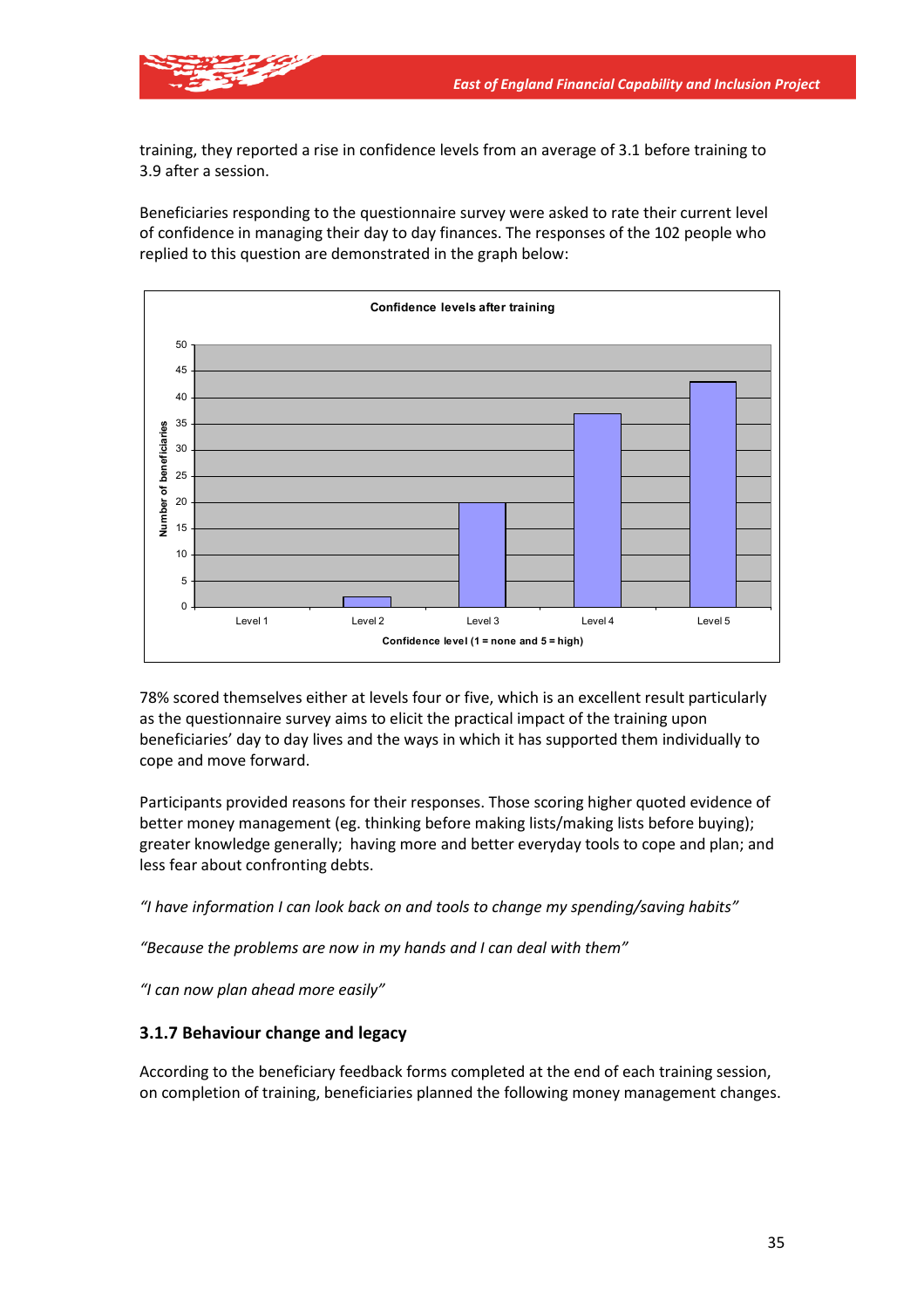

Although beneficiaries recorded responses against all of the options suggested, the highest proportion was recorded against resolving to set up a budget, followed by talking to a credit union and seeking individual debt advice..

90 of the beneficiaries responding to the questionnaire survey told us about the practical changes that they had actually made in the way they manage their money since undertaking the training. The responses indicated that of this sample, a total of 171 practical actions had been taken. This is demonstrated below:



The response was highest against setting up a budget, with 61 (67%) confirming that they had done this. 'Other' actions included:

- Contacting a house insurance company;
- Contacting all creditors and arranging reasonable monthly payments;
- Prioritising debts in accordance with importance;
- Keeping a close eye on bank statements;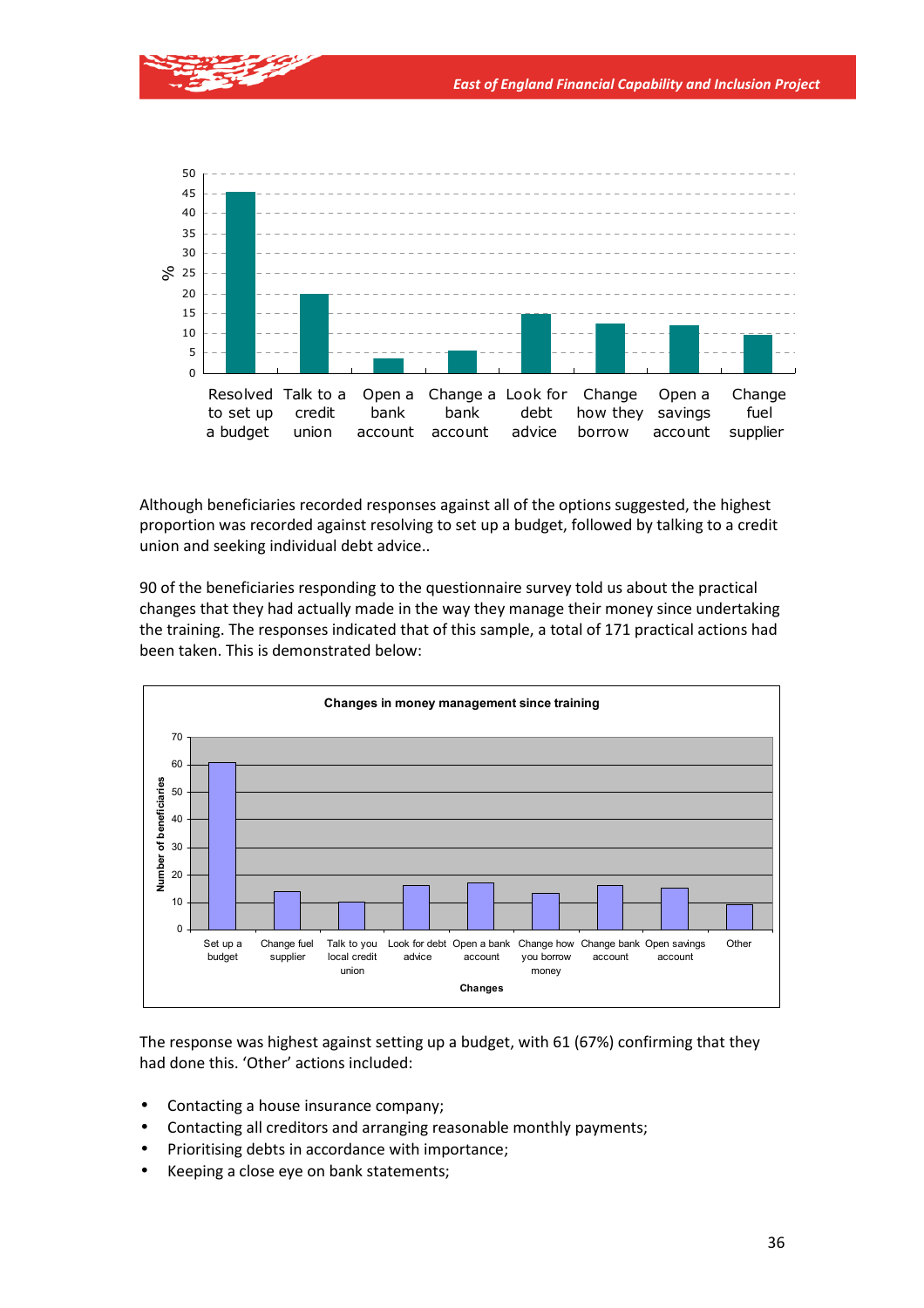

- Supporting others; and
- Not being reliant on others.

#### *"Not re-mortgaged and got into more financial strife".*

Beneficiaries interviewed as part of earlier evaluation phases reported improvements in the general management of their finances after attending the training sessions. Many stated that they had started to budget their money and, as a result, had experienced increases in their disposable income at the end of the month. Particular enthusiasm was expressed by beneficiaries regarding engagement with credit unions, largely because they had previously been unaware of how attractive their rates and terms for loans were.

There is evidence also that some beneficiaries had taken multiple actions as a result of the training. One young beneficiary had made considerable changes to her life after attending the courses. She opened both a current and a saving account, opened a joint account with her partner, joined her local credit union and encouraged her partner to open an ISA. These changes have given her the independence to move out of her parent's house, which previously seemed unlikely.

Beneficiaries were asked to tell us what proportion of the changes they could attribute to the training they had received. 71 people responded. 40 beneficiaries told us that they had made **all of the changes** because of the training. 31 told us that **some of the changes** were the result of the training.

We also asked beneficiaries where they would go for help if the training had not been available. The vast majority reported that they had no idea and would probably not have engaged with support at all. Other avenues quoted included Citizens Advice, family and friends and Jobcentre Plus.

#### **3.1.8 Wider benefits**

94 beneficiaries responding to the questionnaire survey told us about the wider benefits that they had gained from the training. Their responses are demonstrated in the graph below: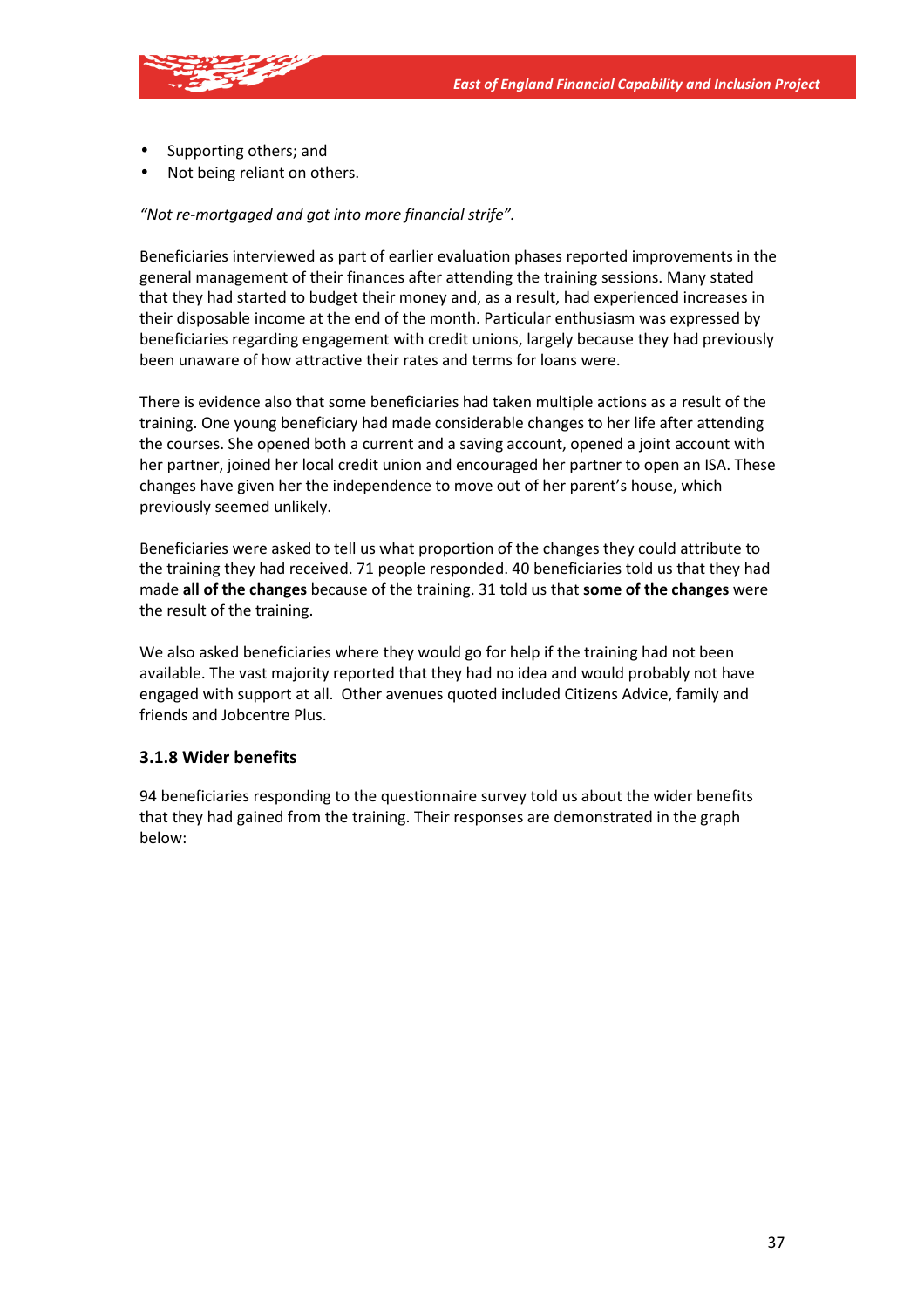



The highest response was recorded against reduced stress, with 71 (76%) respondents claiming this as a benefit. If this response level is extrapolated across the total beneficiary cohort, the programme would have resulted in reducing the stress levels of 660 people.

Between 13 and 30 respondents in the survey sample reported benefits across the other areas. Between 24 and 29 beneficiaries reported benefits against improved health, help for the family and accessing other training.

#### **3.1.9 Support topics for the future**

94 participants surveyed told us which support topics they felt would have most impact as part of future support programmes. They responded as follows:

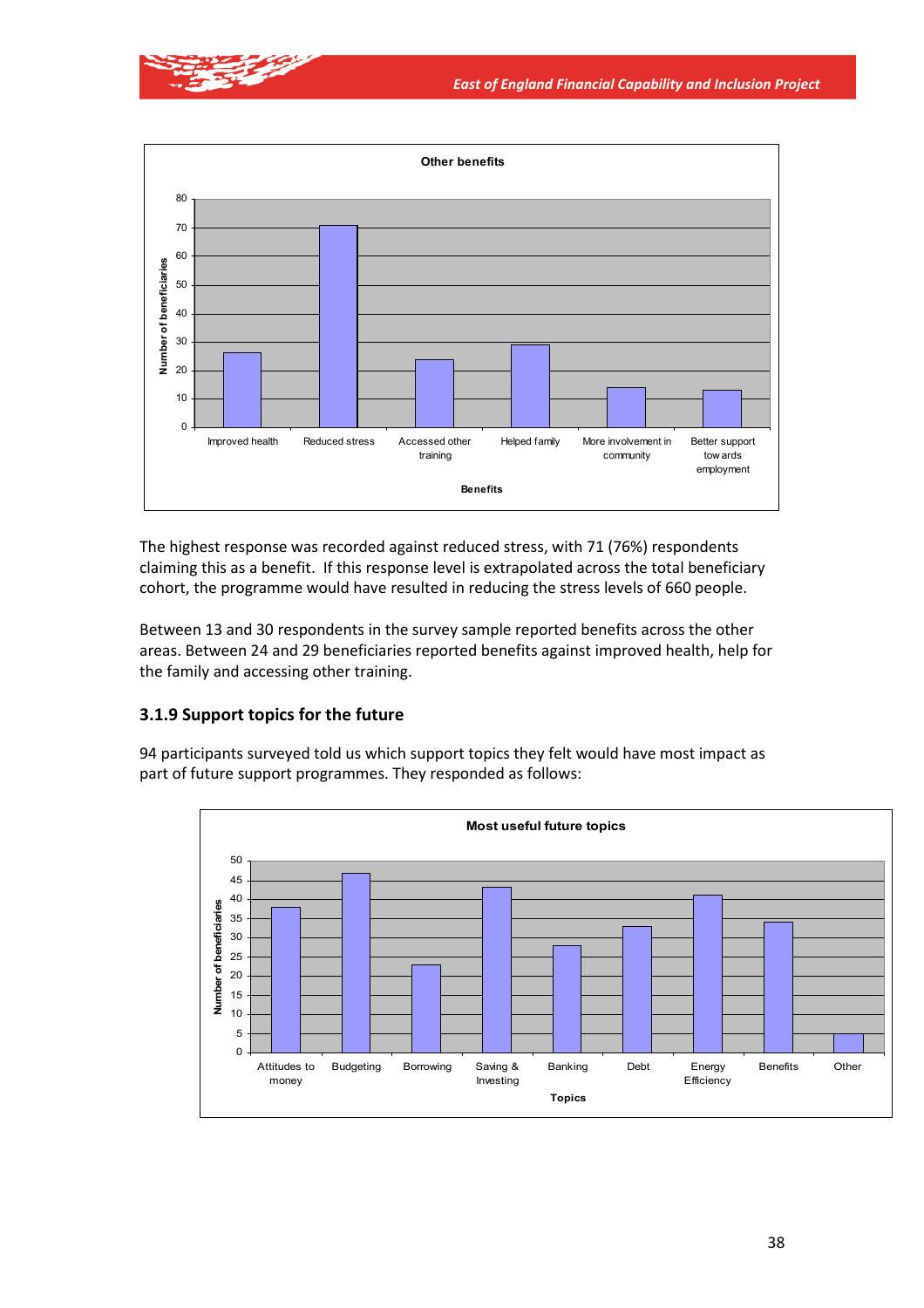

Budgeting, attitudes to money, saving and investing and energy efficiency were all identified as being important by 38 and 47 respondents. 'Other' topics included a focus on retirement and benefits that are not widely known, such as 'guardian's allowance'.

# **3.2 Front Line Workers**

### **3.2.1 Motivation**

The front line workers receiving the training came from 128 organisations, representing and connecting with a wide range of beneficiary groups. Front line workers were asked to assign themselves to one of a set selection of categories, according to their main client group. The responses are summarised in the table below.

| Front line worker client group           | Percentage of front line workers |
|------------------------------------------|----------------------------------|
| Social housing tenants                   | 22                               |
| Parents and families                     | 21                               |
| People with disabilities/health problems | 19                               |
| Unemployed                               | 10                               |
| Women's groups and refugees              | 5                                |
| <b>BME</b> or migrant groups             | 4                                |
| <b>Credit Union members</b>              | 4                                |
| Offenders and ex offenders               | 3                                |
| Local authority customers                | $\mathfrak z$                    |
| All community groups                     |                                  |
| Older people                             | $\mathfrak z$                    |
| Carers                                   | $\overline{2}$                   |
| Homeless people                          | 0.8                              |

Housing association front line workers tended to be outreach, rent officers or support workers. Those working with the unemployed are primarily advisers. Frontline workers working with parents and families and people with disabilities and health problems perform a range of roles, from organising activities to providing specialist advice.

Front line workers undertook the training mainly because they thought it would help them deliver more and better services to their clients:

*"I thought it would be beneficial to customers I see"* 

*"To gain knowledge and enable me to provide good advice to people on debt management"* 

*"We have a lot of referrals of people who are experiencing financial hardship"* 

There was an awareness that financial capability support chimed very much with the direction of travel of government policy and that there was a need to be abreast of what it involves and how to provide it well.

*"Financial Inclusion is very much at the forefront of the Governments thinking. We are always keen to ensure that our tenants have access to appropriate information in order to maximise their income".*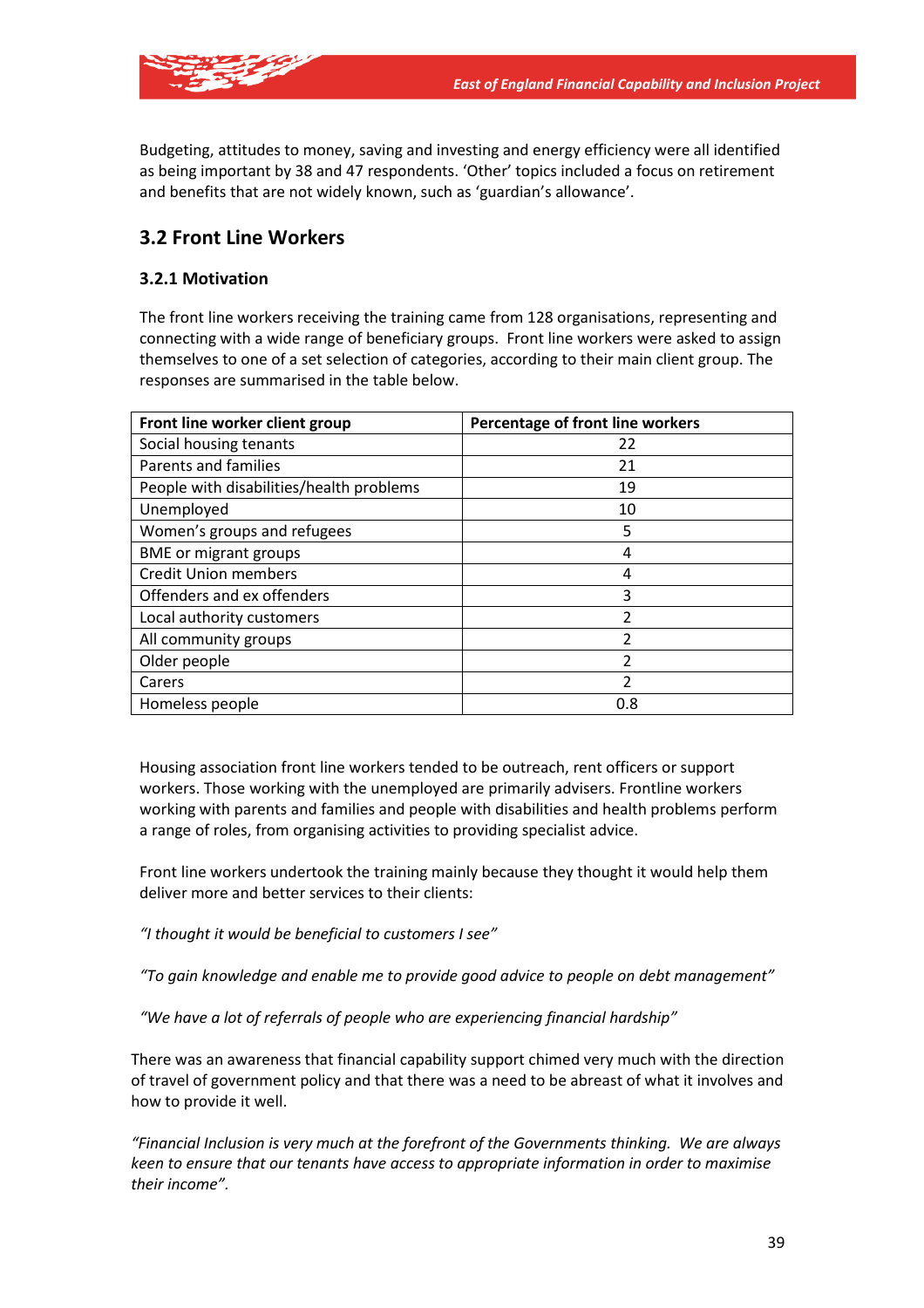*"Everything changes so fast – it is good to keep up with knowledge"* 

*"I will take any training that can help me do my job better"* 

Many told us that their managers had suggested they should attend:

*"Both myself & my manager thought it might be useful/beneficial to attend"* 

#### **3.2.2 Views on the training**

378 front line workers completed 431 feedback forms following training.

Frontline workers reported that their **knowledge** about financial inclusion/ capability issues had increased as a result of the training. Their average before/after training score rose from 3.1 to 4.3 where  $1 =$  poor and  $5 =$  excellent.



The also reported that their **confidence** in identifying individuals in need of support around money issues following the sessions with average before/after training score rising from 3.2 to 4.2.



95.7% of feedback forms analysed indicated that the worker felt more confident about referring clients for help with money issues.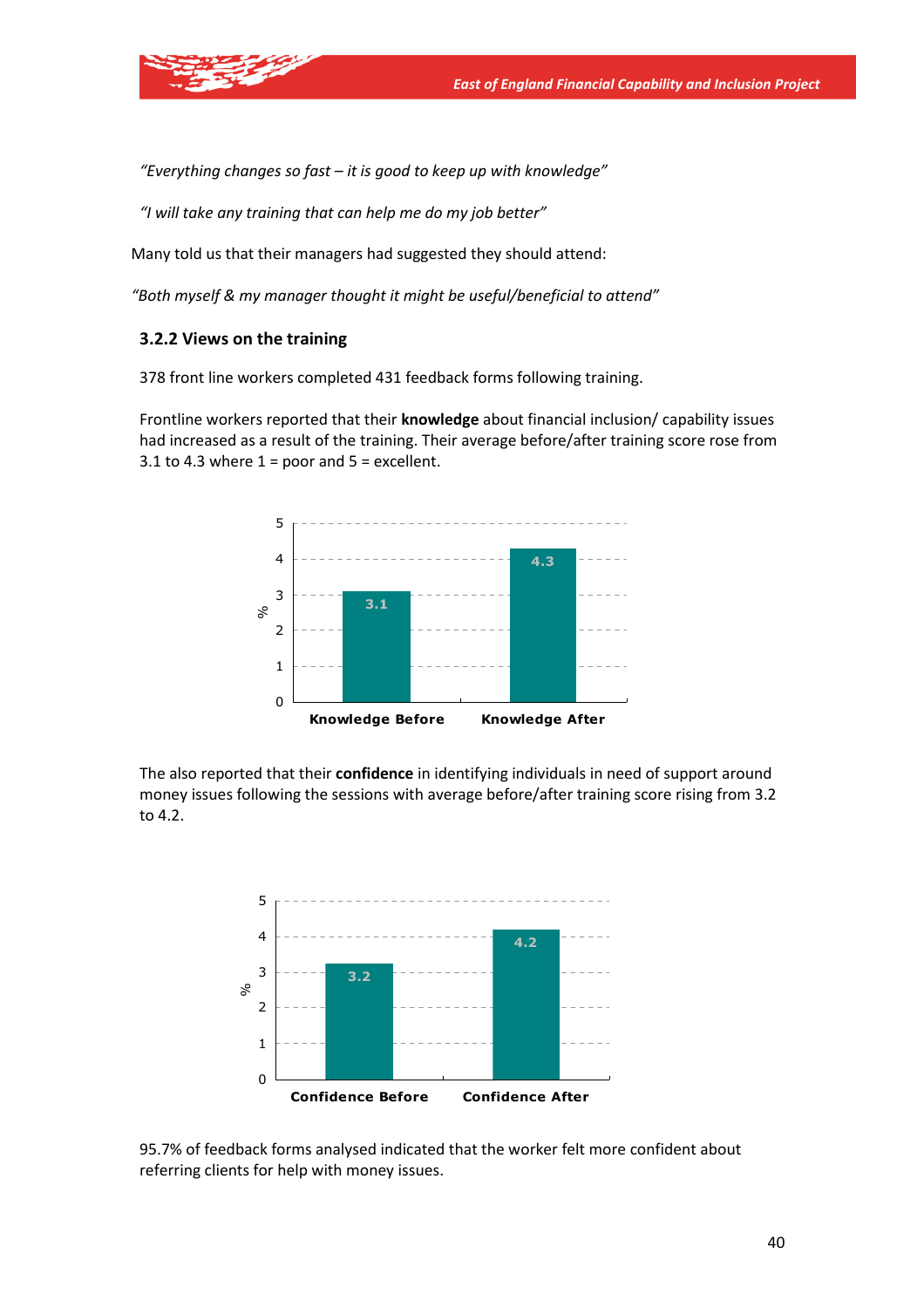

The average satisfaction with the delivery of the courses was 4.5 out of a potential highest score of 5 - a very positive rating.

Comments highlighted on the feedback forms were overwhelmingly positive and are summarised as follows:

- Delivery was excellent, easy to follow and participants felt involved;
- Many found the course content excellent or very good, commenting that it was very informative, very interesting and very useful. Particular strengths included:
	- the breadth of content it was good to get an overview of such a wide range of factors;
	- the interactive games these made a potentially dry subject interesting and engaging;
- Many noted that the information was important to their clients but also to themselves and their families;
- People clearly enjoyed learning from each other, sharing knowledge and experiences.
- The considerable knowledge and experience of the trainers was also widely acknowledged – in some cases the trainers came from the same background as the participants, enabling the trainer to really contextualise and tailor the training - *The trainer came from a Housing Association and subsequently understood where many of the workers were coming from". "The trainers understood the reality of being a front line worker".*

There were some suggestions for how things could improve:

- A formal information pack would be useful some felt that there were insufficient hand outs; and
- Some felt it was rushed, and several wanted more time to absorb the information and reflect upon it.

Some concerns were also raised:

- Some front line workers found that they either couldn't take everything on board or that some topics were not covered in enough depth;
- The training could have been better tailored to the audience in some instances front line workers have varying levels of knowledge and, as a result, some found the training too difficult where others found more limited elements of training to be useful. One provider interviewed during an earlier phase of the evaluation did note that it was difficult to know quite where to pitch the level of training because recipients had different levels of prior-knowledge of financial capability.

One particular area of concern, which is a key learning point, was expressed at the final evaluation focus group, conducted with an access to employment provider. In this instance, front line workers were used, quite appropriately, as a gateway to providing training for beneficiaries. The front line workers received mixed feedback from beneficiaries. The key reason for this is that a number of beneficiaries felt that the training marketing materials did not properly convey the level at which the training would be pitched. Some expected the support to help them prepare for self employment, whereas in reality, the training was aimed at providing a much more basic level of competence in money management. Some felt that the training was not suitable for them because their money management skills were sufficient. Both these factors point to the need for marketing materials to be clear (which has already been acknowledged by providers) and to ensure that front line workers are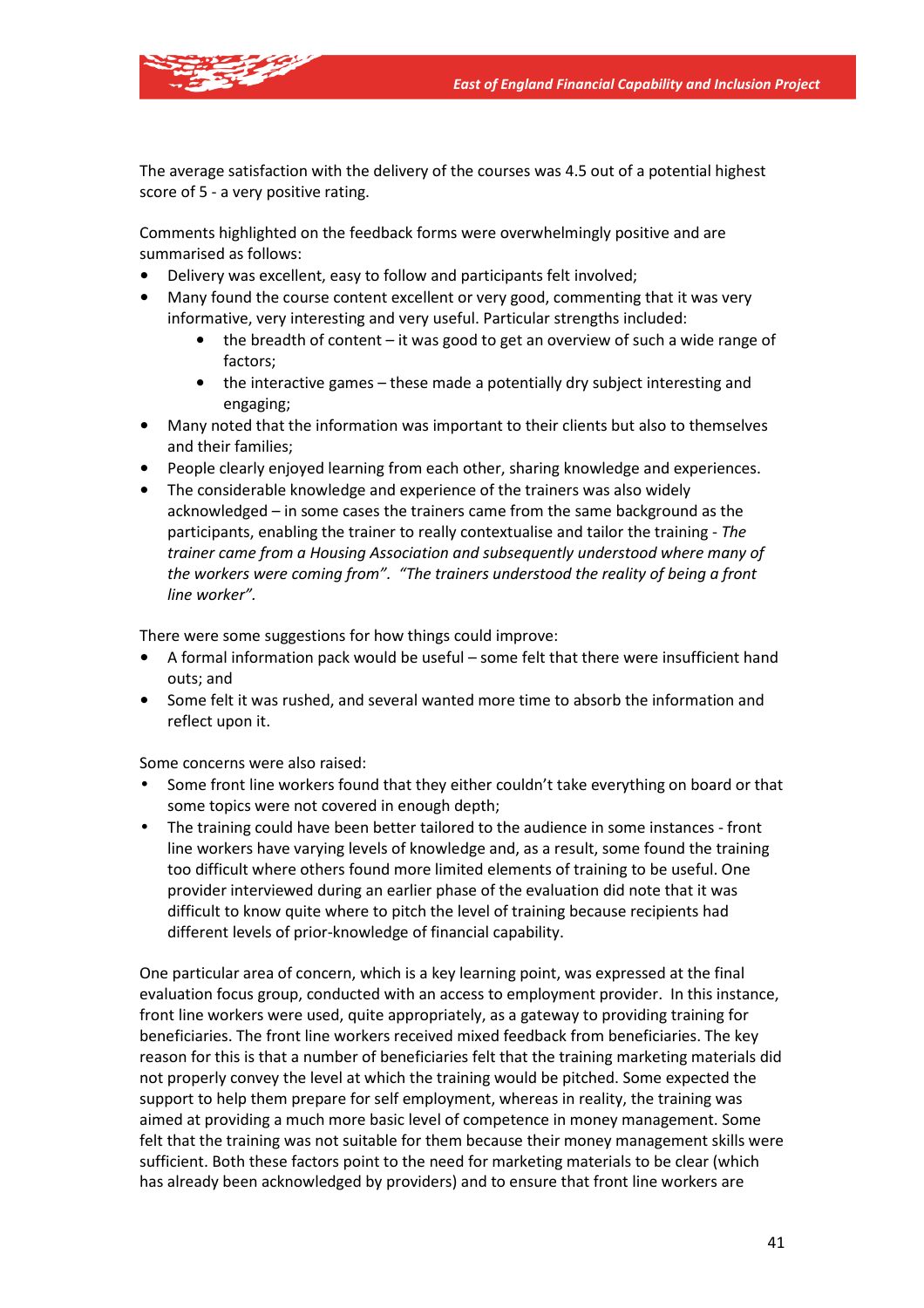

provided with sufficient insights into the training to manage the expectations of their clients. The front line workers expressed an additional concern within the above contexts regarding their briefing by the training provider. They had been informed that beneficiaries would be offered one-to-one support following the group training. This did not happen. They say that beneficiaries were contacted following training, but for monitoring purposes rather than to offer follow-up support. Although the provision of one-to-one support is not integral to this financial capability programme, the offer made in this instance did unrealistically raise expectations.

### **3.2.3 The legacy of the training**

In order to supplement information elicited through the training course feedback forms we conducted an online survey of front line workers as part of the final evaluation phase. We received 21 responses from front line workers supported by 8 of the programme's providers. Respondents were involved in supporting all of the programme's 14 key client groups. 47% of respondents mainly supported unemployed people, RSL residents, people with disabilities and health problems and parents and families.

Again, they were very positive about the training they had received, with 18 out of 21 saying they would recommend the training to colleagues. They offered the following additional insights:

#### **Where would they have gone to for support had they not been offered the training?**

Had they not had access to the training, most said that they would have gone to Citizens Advice or conducted an internet search in order to find information. 3 people were not sure where they would have obtained the information. The remainder said they would consult colleagues.

#### **Would front line workers undertake further training?**

53% felt they would do more training as a result, but only 3 felt that this would be an accredited course. It is interesting to contrast this with feedback from the final focus group, where people expressed a much higher propensity to pursue additional training. They felt that they would be expected in the future to be able to provide more rounded support to clients, and they would need a greater understanding of how effectively to diagnose the need for financial capability support and provide directly more detailed insights themselves. Within this context, they were very keen to find out about accredited training available to support this.

#### **Significance of financial capability as part of their organisation's core work**

13 of the 21 respondents said that financial capability was provided by their organisation on an ad hoc basis. Four stated that it was a core area of their work and four stated it was not part of their service.

53% of respondents considered that the significance of financial capability for their organisation would grow. 9 respondents did not know whether this would be the case.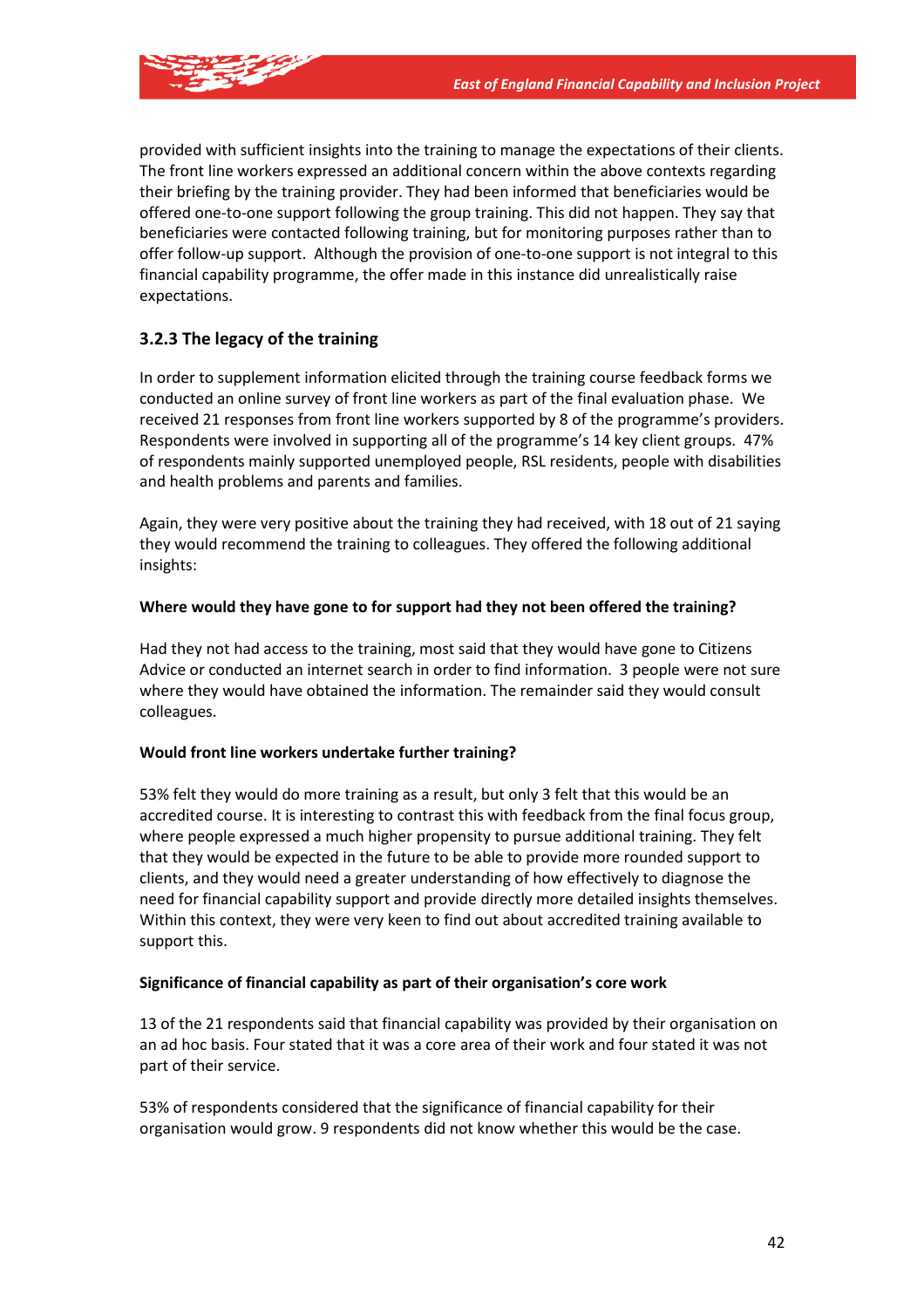67% would like their organisation's involvement in financial capability to grow. 43% had no opinion on this.

**READER**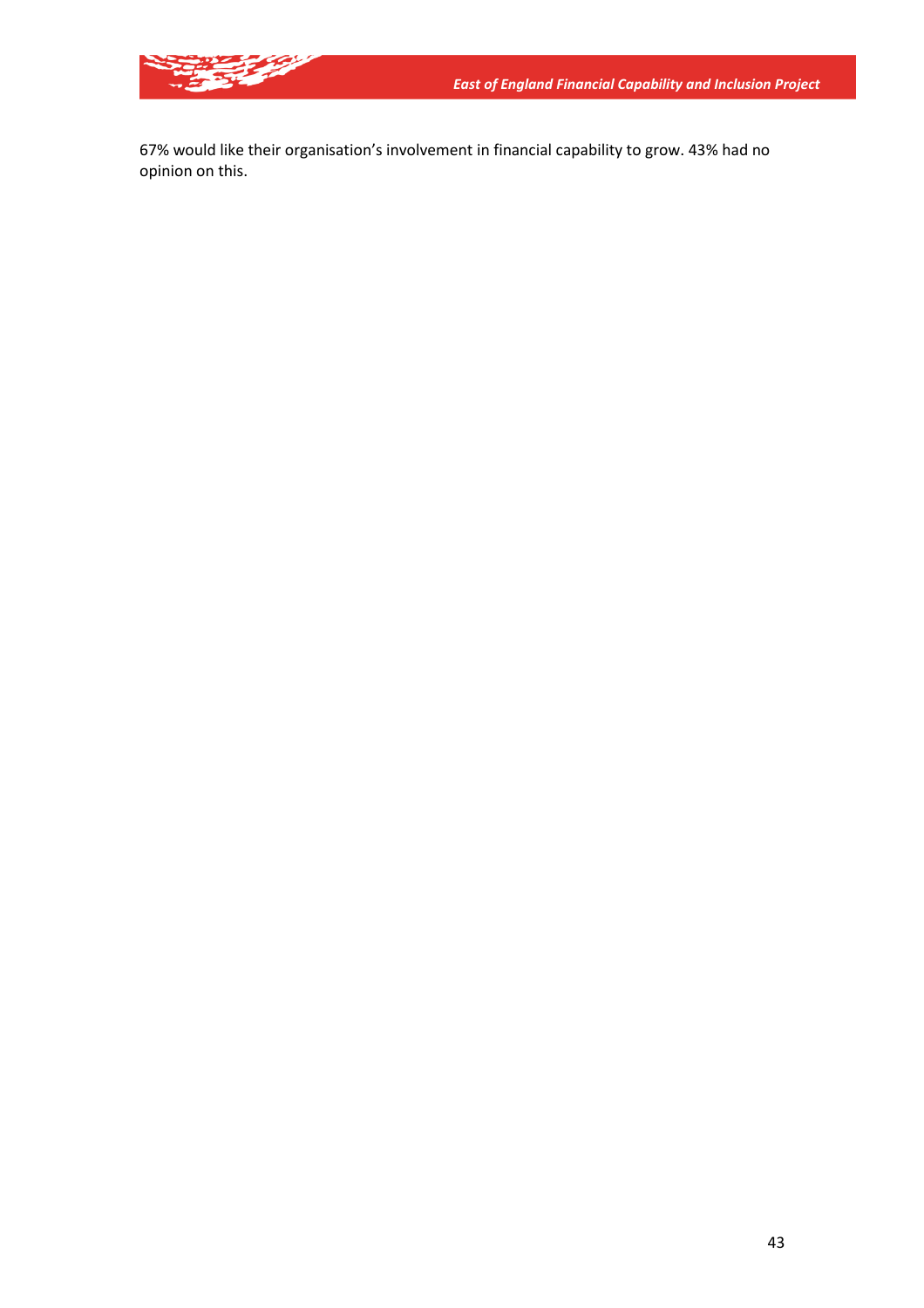

# **4. County Financial Capability and Inclusion Forums**

In this section we reflect upon the performance of the six county financial capability and inclusion forums, which have been key to enabling the programme to promote the visibility of, and cross-organisation and cross-sector collaboration around, financial inclusion across the region. We have drawn upon the results of a final online survey of forum members, oneto-one conversations held with the forum leads during earlier phases of the evaluation, the monitoring returns submitted by the forum leads and the sustainability plans produced for each forum.

## **4.1 Evolution of the Forums**

### **4.1.1 Promotion and attendance**

The Forums are open to all individuals from organisations across the private, public or voluntary and community sectors, with an interest in financial capability and inclusion and who are willing to work in partnership to promote its visibility within their county.

Some of the forums built upon pre-existing structures, but this programme enabled them to be taken to the next level in terms of scale and reach.

Each Forum has an assigned 'lead', who has overall co-ordination responsibility and chairs each meeting. The forum leads were pivotal in engaging members; initially drawing upon their own contacts and networks. Guidance and support to attract members and to frame the forums' was provided in this regard from Citizens Advice and its regional financial capability lead. As the forums matured over the programme period, leads have reported that members have increasingly taken up the promotion mantle and engaged their own colleagues and contacts and raised awareness of the forums amongst their own networks. Also, forum leads and members worked together, initially, to identify gaps in attendance and target organisations that they felt would both benefit from, and contribute to, the value of the forums.

Each forum has held between five and seven meetings. The number of individuals who have attended at least one forum meeting and the number of attendees at each meeting are set out in the table below.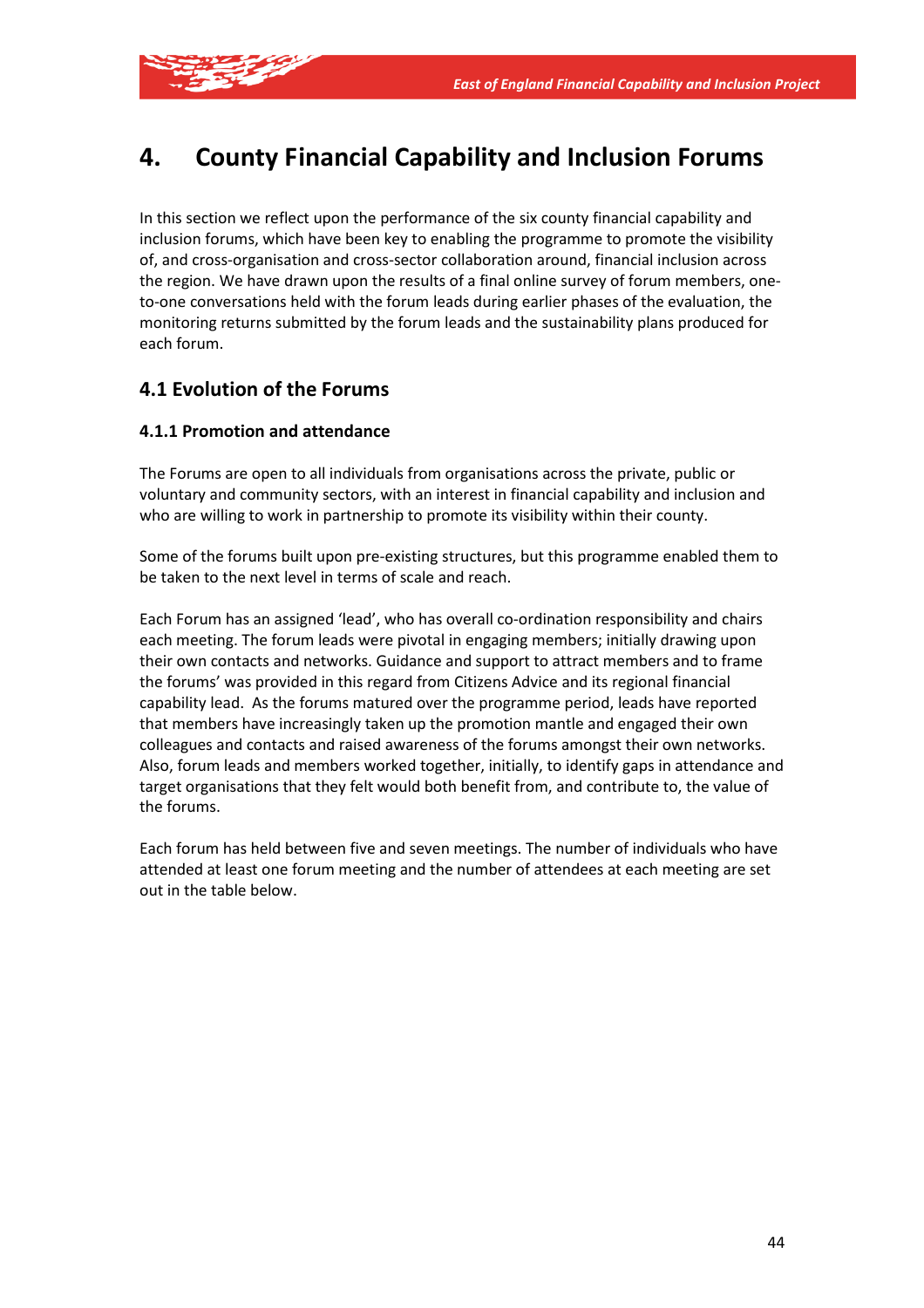

| Forum          | Individuals<br>attending | Number<br>at $1st$ | Number<br>at $2^{nd}$ | Number<br>at $3^{\text{rd}}$ | Number<br>at $4th$ | Number<br>at $5^{\text{th}}$ | Number<br>at $6th$ | Number<br>at 7 <sup>th</sup> |
|----------------|--------------------------|--------------------|-----------------------|------------------------------|--------------------|------------------------------|--------------------|------------------------------|
|                | at least                 | meeting            | meeting               | meeting                      | meeting            | meeting                      | meeting            | meeting                      |
|                | one                      |                    |                       |                              |                    |                              |                    |                              |
|                | meeting                  |                    |                       |                              |                    |                              |                    |                              |
| Bedfordshire   | 65                       | 10                 | 26                    | 27                           | 11                 | 16                           | 12                 |                              |
| Essex          | 42                       | 11                 | 17                    | 15                           | 18                 | 14                           |                    |                              |
| <b>Norfolk</b> | 38                       | 11                 | 19                    | 19                           | 18                 | 10                           | 9                  |                              |
| Hertfordshire  | 50                       | 5                  | 16                    | 10                           | 9                  | 12                           |                    |                              |
| Cambridge      | 53                       | 10                 | 14                    | 21                           | 14                 | 13                           | 18                 | 13                           |
| and            |                          |                    |                       |                              |                    |                              |                    |                              |
| Peterborough   |                          |                    |                       |                              |                    |                              |                    |                              |
| Suffolk        | 29                       | 8                  | 7                     | 10                           | 9                  | 10                           | 8                  |                              |

Attendance peaked at meetings two and three. It dropped a little from meeting four.

Although the total number of individuals attending at least one meeting varies across the Forums and some – notably Bedfordshire – has attracted a higher number of different individuals to its meetings, it should be noted that Norfolk and Suffolk, which attracted a lower number of individuals, have achieved a higher number of multiple attendances. Rather than criticise their value, most members who stated reasons for not continuing to attend the Forums have generally given other rationales. For example, their roles were about to change; they were going to leave their organisations; or that it would be more appropriate for other staff members to attend.

The range of organisations has been encouraging. Initially, some forums had more organisations represented from one sector than another, but that was mainly a result of the scope of Forum Lead's original contacts. As the forums have become more established a greater range of organisations has become involved. Forums typically have representation from:

- Housing Associations;
- Credit Unions;
- Voluntary sector and charitable organisations, including Citizens Advice Bureaux and organisations focusing support on specific groups;
- Enterprise agencies;
- Local statutory organisations including Jobcentre Plus; and
- Local authorities housing departments, social services, trading standards, money advice services, local strategic partnerships.

The mid-point evaluation noted that the range of people attending included more front line workers than strategic employees. "*[It is] generally front line workers who seem to be more interested so they can take stuff away and implement it".* At programme end, the attendance by more strategic level stakeholders and influencers - including local and county level authorities - had increased. This suggests that the perception of the forums' value has broadened from being an opportunity for sharing materials, ideas, insights and contacts in order to inform practical delivery, to a wider opportunity to influence the development of strategy.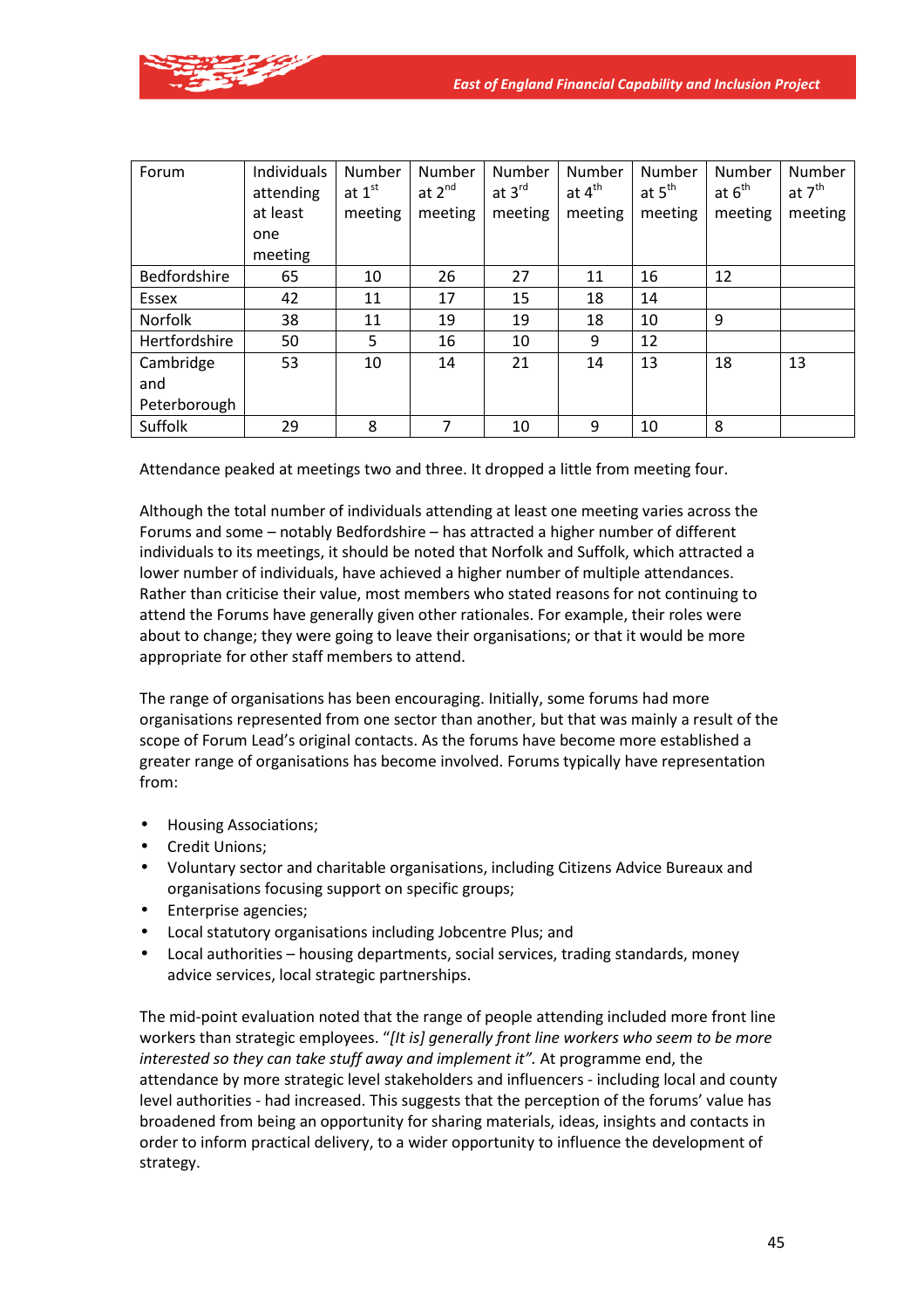

# **4.2 Performance of the Forums against their objectives**

#### **4.2.1 Programme-wide objectives**

The programme defined a set of programme-wide objectives for the forums. These objectives are outlined below:

- 1. Bring together people from a wide range of occupations and sectors who have a prime or secondary interest in financial inclusion, including those who have undertaken the frontline worker training.
- 2. Provide a support structure to bring together the frontline workers participating in the project.
- 3. Provide a key place for organisations to feed into activities, share experiences and exchange learning.
- 4. Support delivery partners to be able to shape and personalise training to a local area.
- 5. Promote and actively encourage partnership working, which includes joining up existing local delivery and working in partnership to address gaps in provision such as leading the development of collaborative external funding bids.
- 6. Share and develop a better understanding of financial inclusion at a sub-regional level including through to Local Area Agreements, Joint Strategic Needs Assessment and Sustainable Communities Strategies.
- 7. Support the development of county, unitary and district financial inclusion strategies.
- 8. Promote the project at a county level and lobby for financial inclusion to be included across a range of public, private and third sector delivery.
- 9. Provide a direct link into the existing regional financial capability forums enabling initiatives/actions to be rolled out to county level.

One of the initial tasks for each Forum was to consult its membership and create a set of 'sub-objectives' for its own actions. These needed to be customised to the needs of the county, but consistent with and contributing to the overarching programme wide objectives for the forums.

Each of the forum leads have compiled a sustainability plan, which reflect upon how the forum has responded to its objectives and the options for going forward. We have drawn upon these plans in the findings set out below within the three broad categories of knowledge sharing, creating partnerships and a better understanding of partners and lobbying and influencing.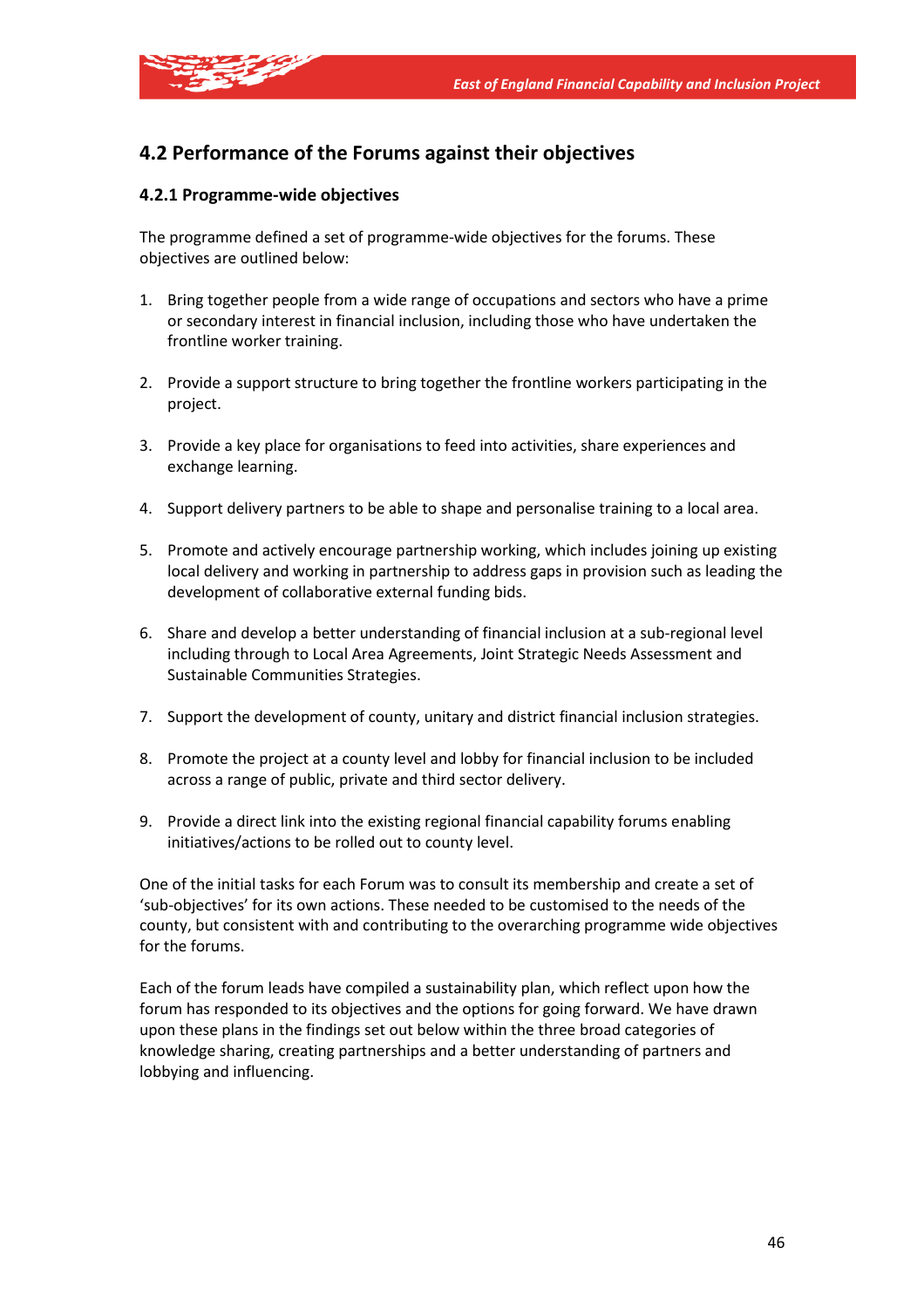

### **4.2.2 Knowledge sharing**

The forums facilitated knowledge sharing across members, imported knowledge from external organisations and disseminated insights and learning to external partners in a number of ways:

They organised presentations from speakers from a range of organisations (including forum members) on a variety of topics that were pertinent to the financial capability and inclusion agenda. The topics selected demonstrated efforts to engage members with the following:

- The priorities, initiatives and ways of working of strategic level authorities whose core role focused upon financial inclusion as well as those of other organisations that members would wish to influence in order to raise the profile of financial inclusion. Presenting organisations include the Department of Work and Pensions Financial Inclusion team, Local Strategic Partnerships, local authority Adult Community Learning Services and organisations external to the region including Shepherd's Bush Housing Group on their Financial Inclusion Strategy.
- Reaching excluded communities. Examples include insights from the Commission for Rural Communities on how statutory partners and other stakeholders have successfully reached excluded communities and how Credit Unions work to connect with isolated communities.
- Sharing of good practice. Examples include: Mini financial capability sessions at forum meetings to demonstrate good practice; scoping and pursuing the delivery of a peer observation project, enabling financial capability trainers and potential trainers to share techniques by enabling the latter to observe sessions.
- The availability of materials and tools to support financial capability: Examples include presentations from the Financial Services Authority/Consumer Financial Education Body on their initiatives to promote financial capability and materials they can provide to support other organisations to do so, as well as presentations from more local stakeholders including Bright Green in Suffolk.

#### **4.2.3 Creating partnerships and better understanding of partners**

The forums have clearly stimulated the creation of partnerships and a shared understanding across members about who is involved in financial inclusion and how. The forums have:

- Created networking opportunities for members to connect with each other, provide member updates and build relationships that have continued outside of the forum arena.
- Mapped, in some cases, financial inclusion and capability activities, starting with those of forum members, and shared these with strategic agencies involved in, and beyond, the forums.
- Created connections between forum members and wider organisations with financial inclusion strategies – eg. Norfolk forum facilitated workshops with the Norfolk Strategic Partnership.
- Facilitated practical joint working between members on specific projects. Eg. in Essex, Braintree CAB, Holdfast Credit Union & Greenfields Housing have developed practical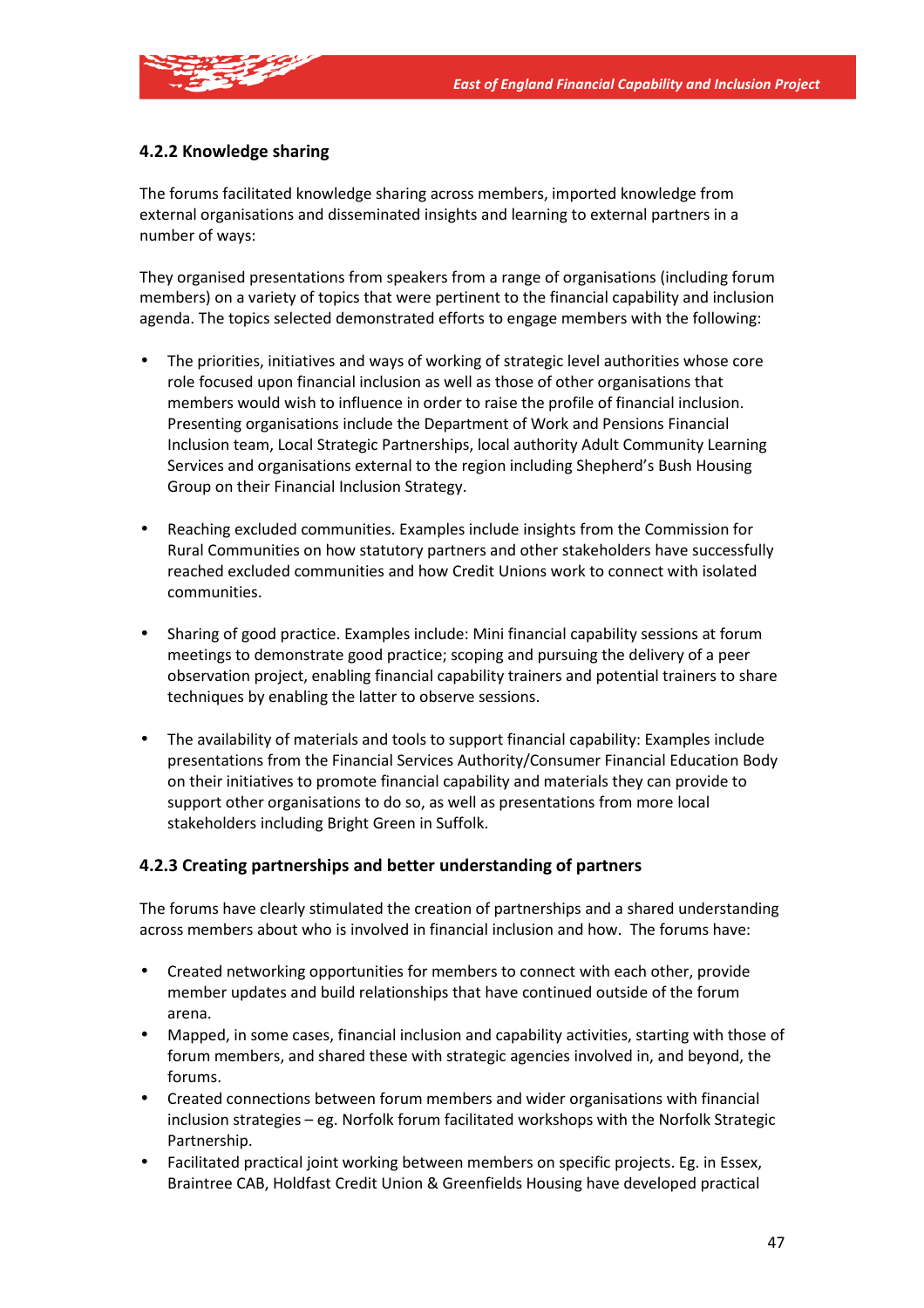

working relationships and Basildon CAB has delivered training to Rochford housing & Circle Anglia as a direct result of connections made through the forum. In Norfolk, the 'Norwich Group' has set up a working party to explore delivery in schools and will be rolling this out in partnership. Cambridgeshire Forum has connected members to housing associations within the area to explore how they can work together better in order to deliver more effective services and make better use of available resources. Outcomes have included the development of joint funding applications for members to deliver services on an SLA basis with housing associations.

#### **4.2.4 Lobbying and Influencing**

One of the more challenging aspects of the forums' work has been lobbying organisations and individuals in ways that will create a sustainable impact around raising awareness of financial capability issues and shaping the priorities and funding decisions of organisations that can contribute to the agenda. A major contributory factor in this has been the change of government in May 2010, and the associated rapid changes to elements of infrastructure with which forums had been trying to engage; notable here being the Local Strategic Partnerships and Local Area Agreements.

That said, the wide range of strategic level organisations that the forums have succeeded in attracting to the meetings is testimony to efforts and results here although, generally, some forums have struggled to consistently engage with local authorities and PCTs.

There are also examples of forum leads and members succeeding in gaining audiences with key influencers. e.g. The outcome of financial capability mapping of activities in Norwich was presented at a meeting with the local Member of Parliament and other key stakeholders in Norwich in order to raise the profile of financial inclusion work within the sub-region.

The above outcomes around partnership working in particular, have demonstrated the forums' ability to win over hearts and minds to extend financial capability within the region.

In addition to the work of the forums around lobbying and influencing, during the course of the programme's delivery, the programme co-ordinator has sought advice from the regional Government Office and EEDA in order to identify the key strategic stakeholder agendas that the project needs to engage with in order to enhance the embedding of financial capability support across the region, particularly worklessness and child poverty assessments. She has actively pursued opportunities to meet with appropriate persons from key regional agencies that need to be influenced in order to make this happen.

It was noted at the mid-point evaluation stage that an example of how this project has had influence on connecting the financial capability agendas and the work of other agencies has been its success in engaging Jobcentre Plus, particularly at the regional, strategic level. Although it had been a member of the Regional Financial Inclusion group, Jobcentre Plus had previously been more distant from the financial capability support field, but became engaged with this programme at the regional level from its inception. It is an active member of the project steering group, attends the Regional Financial Capability Forum and has encouraged lobbying of Prime Contractors to incorporate financial inclusion within their support packages. Strategic staff also facilitated links between the programme and Job Centre managers, resulting in front line worker training pilots. It should be noted here that the potential for a programme of this scale (i.e. the number of training places available for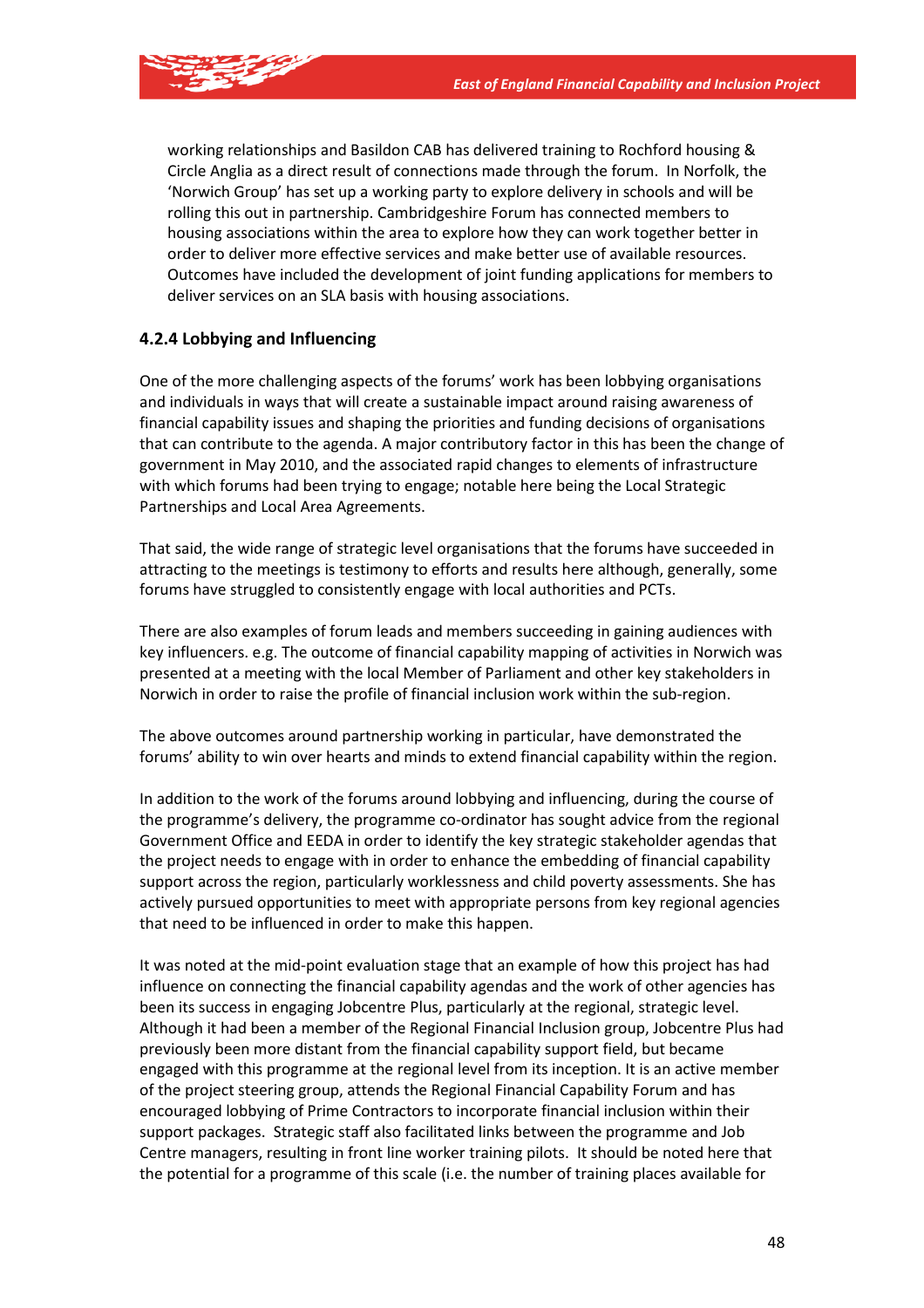

front line workers) to have a major impact upon such a large organisation at the local level, is relatively limited. This was recognised right at the outset of the programme and in the interests of engaging front line workers from as many different organisations as possible across the East of England, it was agreed that training for Jobcentre Plus front line workers would need to be restricted. That said, it is clear that the programme has been successful in building great relationships between financial capability-focused organisations and Jobcentre Plus at the strategic and operational levels. This is an excellent result, particularly within the context of the inter-relationship between financial capability and success in gaining and retaining work.

# **4.3 Connections with the Regional Financial Capability and Inclusion Forum and the Financial Inclusion Group**

The county forum leads attend the regional forum in order to facilitate a two-way exchange of information on financial capability issues between the two forum levels. At the mid-point evaluation stage, it was noted at the county forum level, that there should be more - and more consistent - attendance by county forum members at the regional forum. There was also a strong sense amongst forum leads that there is a need for a clearer distinction between the roles of the regional forum and the county forums and that if this failed to happen, it could be to the detriment of both.

The co-ordinator has been working to achieve a better fit between the regional financial capability forum and financial inclusion group in terms of co-ordinating meetings to exchange the efficiency and timeliness of information sharing. Part of the context to this included articulating the respective roles of the county and regional financial capability forums. The county forum agenda is more fluid than that of the regional forum and reflects much more on local needs, which differ across the region. Citizens Advice acknowledges that more work needs to be done to maintain communication between the county and regional forums and actions to address this are included in the project sustainability plan.

# **4.4 County Forum Member Perspectives**

Rocket Science conducted an online survey of county forum members in order to elicit the reasons for their interest in attending the meetings; their perceptions on the benefits they were deriving from them; their thoughts on the potential for the forums to influence policy and strategy and the question of forum sustainability.

### **4.4.1 Who responded?**

81 responses to the survey were received. Responses were received from members from all six forums and most (24 out of the 81) had attended the Cambridgeshire & Peterborough forum, followed by Essex with 18. The following chart shows which forums the member respondents had attended.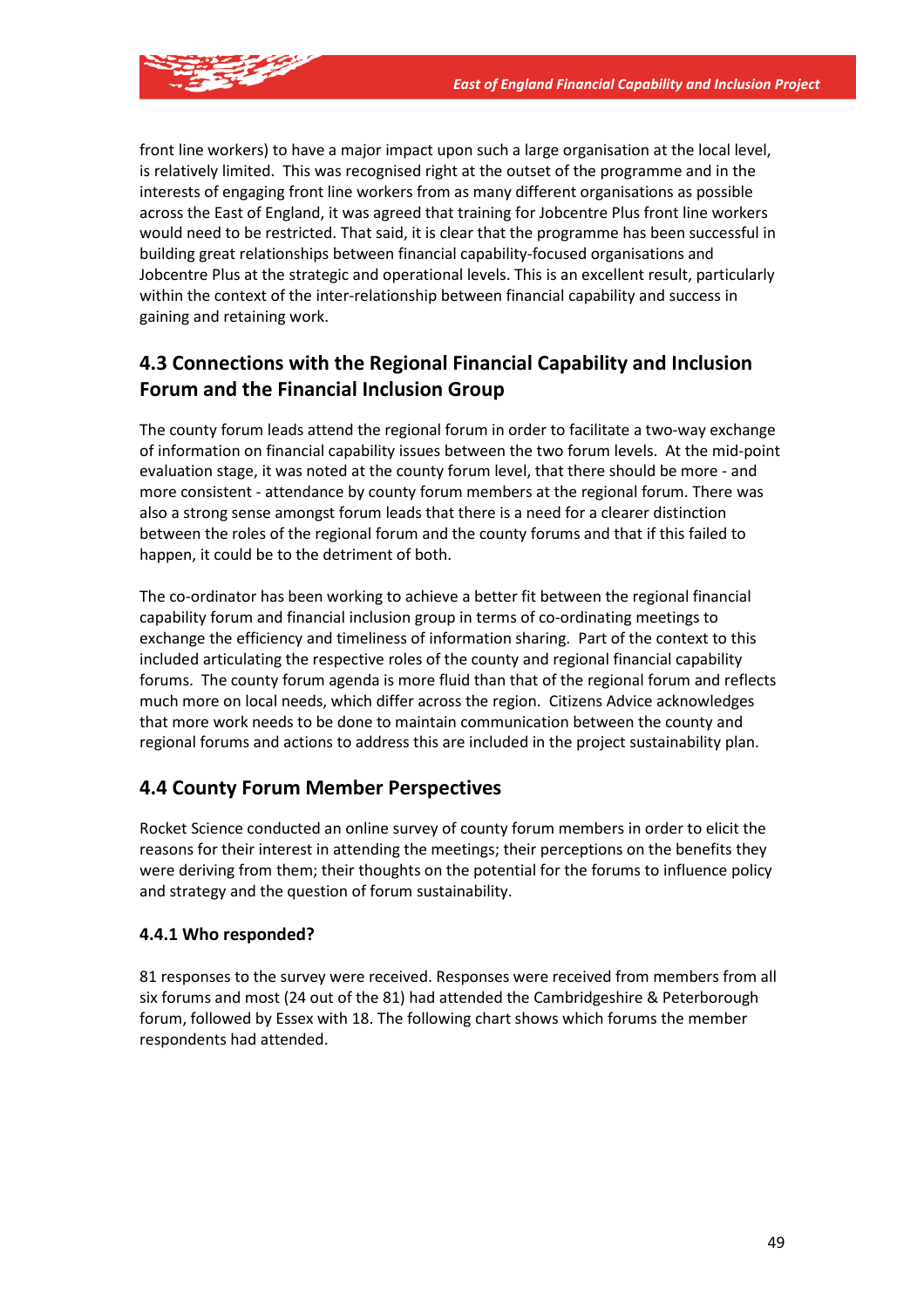

27 respondents were *practitioners* who directly deliver financial capability and inclusion work, 26 respondents were *strategic managers* of organisations providing financial capability support and 25 worked within organisations providing a different service but whose clients would benefit from financial capability support. The remaining four respondents included two community development workers and a secretary of a local advice forum.

### **4.4.2 Facilitating networking and building connections**

Members were asked to articulate how strongly they agreed or disagreed with a number of statements in relation to the extent to which the forums had enabled them to make contacts and connections with other people and organisations. The survey results are encapsulated in the following bar charts and speak for themselves, with an overwhelming majority of respondents strongly agreeing or agreeing with the statements.

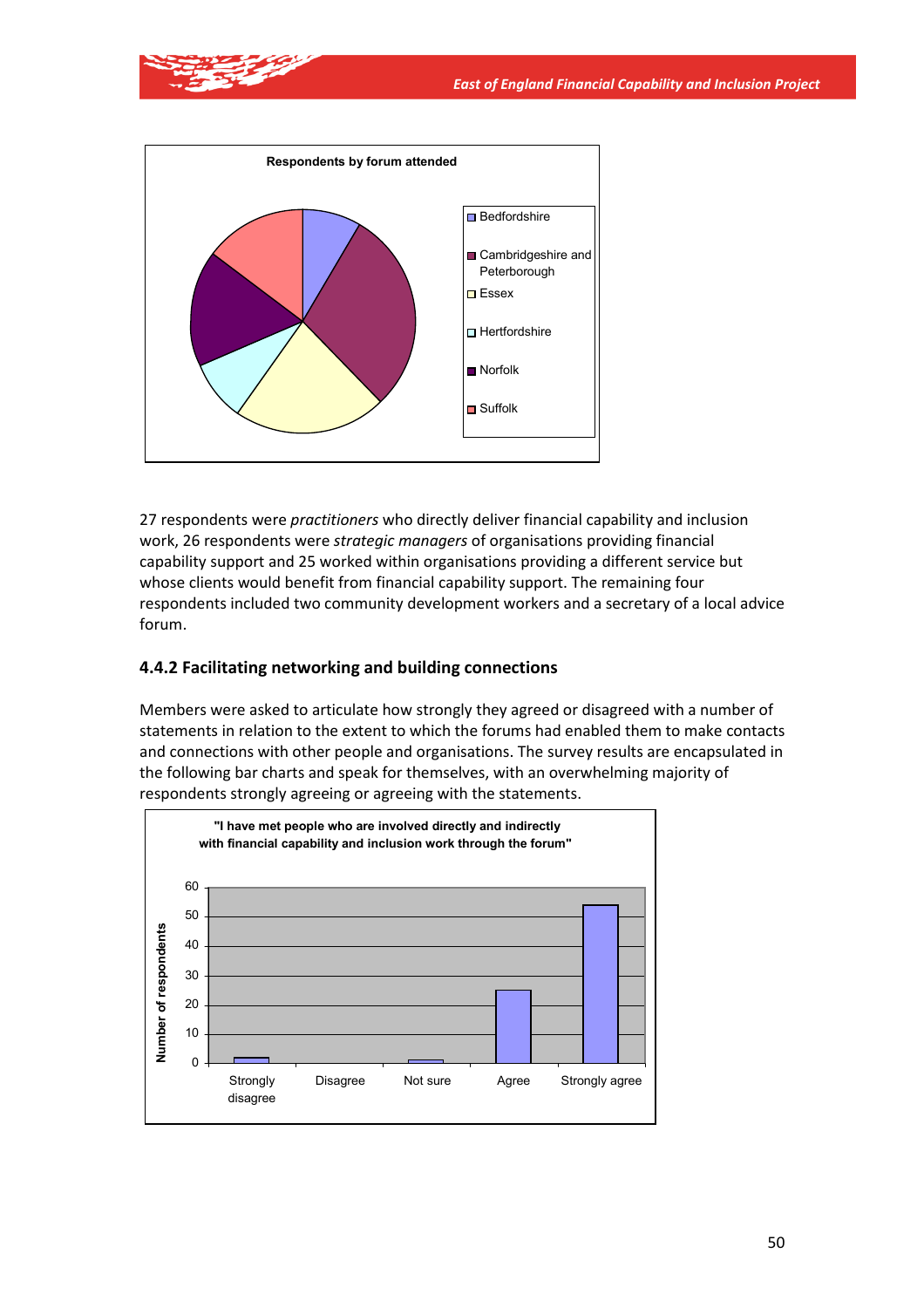

医学





51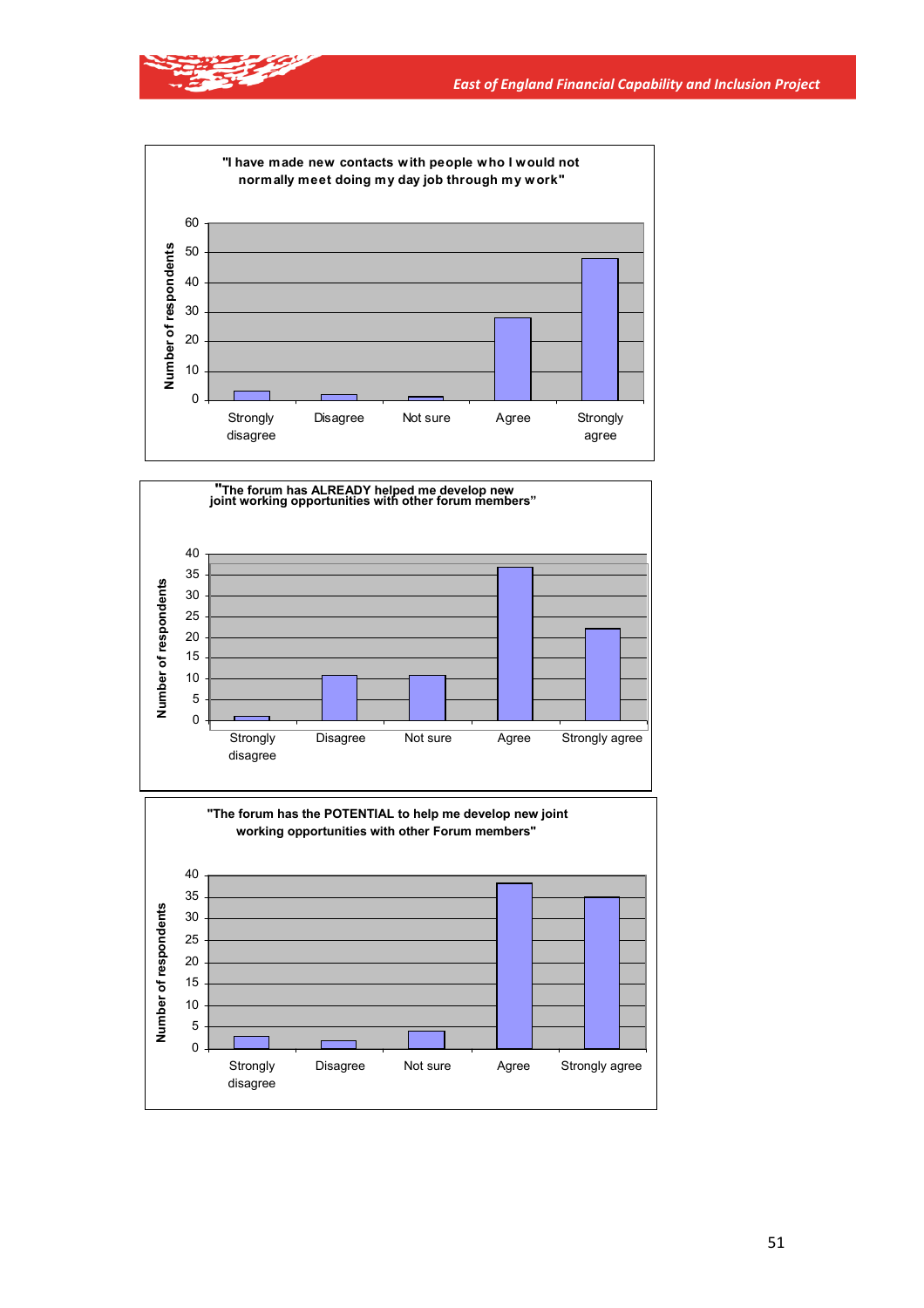

### **4.4.3 Knowledge and Learning**

Members were asked to comment upon the degree to which the Forums have increased their understanding of financial inclusion and capability issues in their area and the potential for the support they provide to improve as a result of the shared learning gained through the Forum. Again, the results were very positive.



The table below demonstrates the strong sense amongst forum members that the shared learning facilitated by the Forums has not only had a positive impact upon the quality of current support to date, but has considerable potential to result in additional support improvements in the future.



#### **4.4.4 Lobbying and Influencing**

Members were also asked for their perceptions on the extent to which the forums facilitated awareness raising around financial capability and financial inclusion and associated strategy.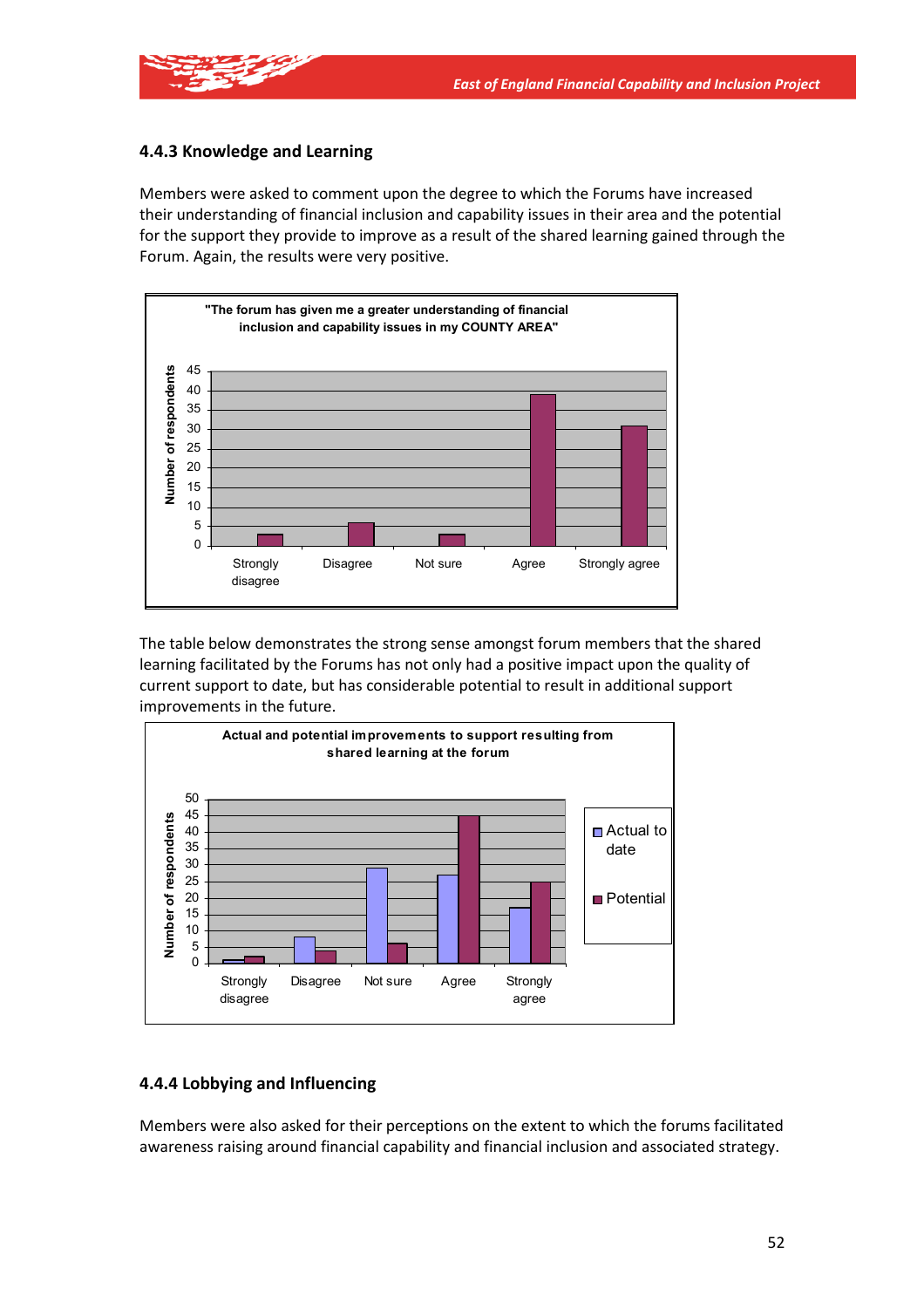





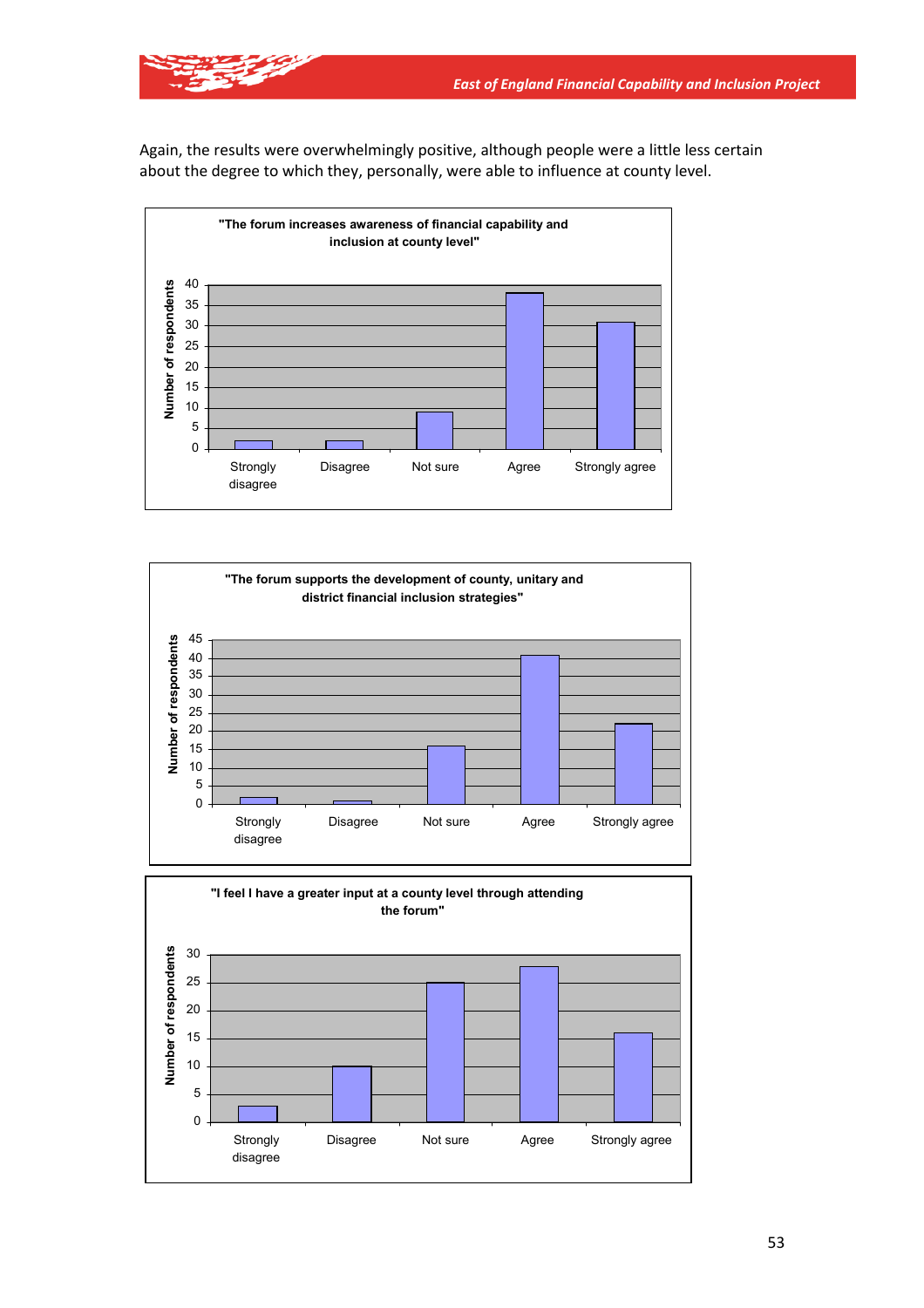

### **4.4.5 The future of the forums**

87% of respondents agreed or strongly agreed that county forums were important to the future development of financial capability and inclusion throughout the county and 78% agreed or strongly agreed that it was important to have a county as well as a regional financial capability forum.

Finally, members were asked how keen they were to support the forums to become sustainable.



60% stated that they agreed or strongly agreed, with 40% saying that they were 'not sure'. Members were also asked how they could do this in practice. The results indicated a focus upon 'in kind' rather than cash contributions:

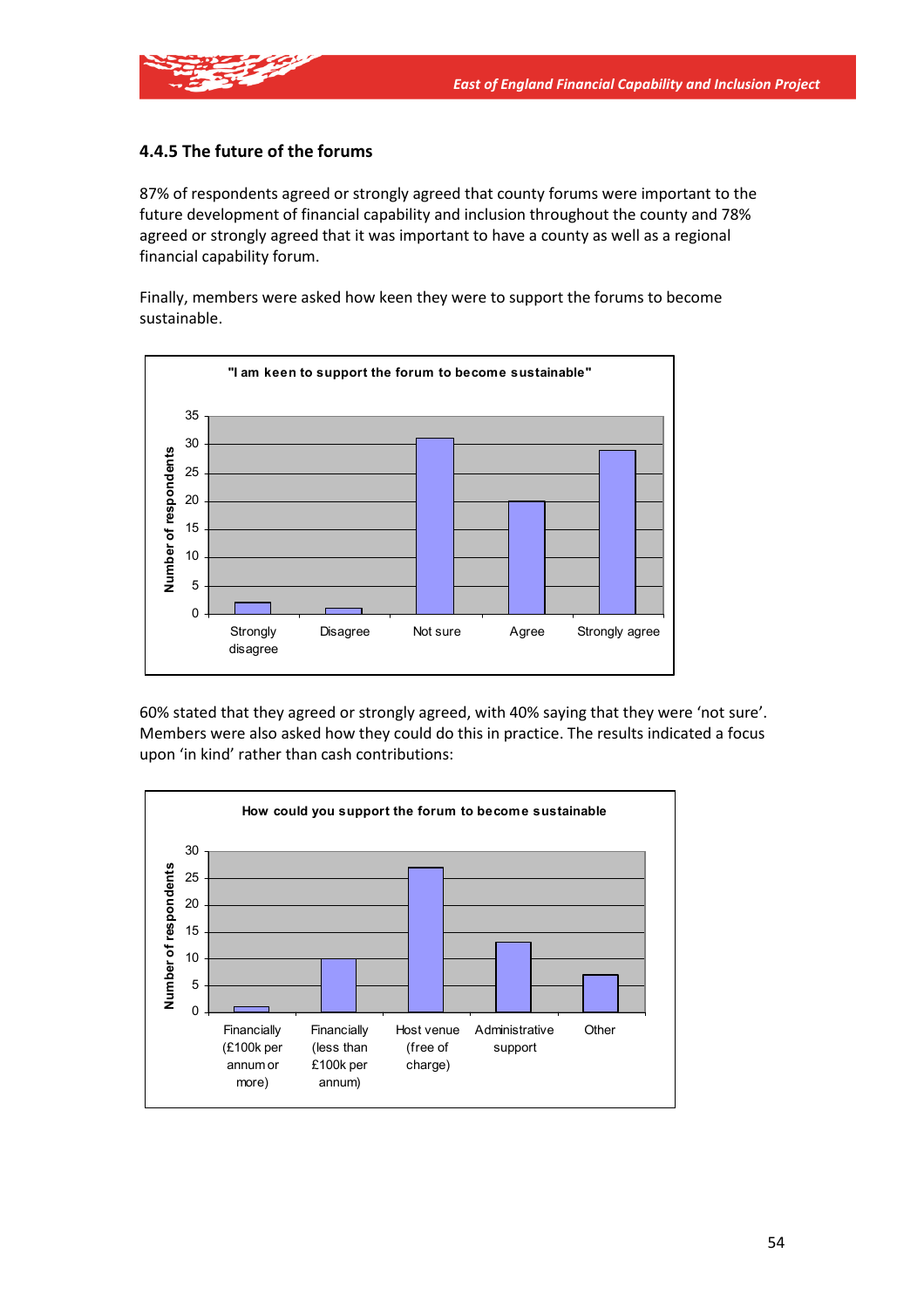

'Other' support included:

- To lead and arrange the forums and seek funding;
- Organise the [Bedfordshire] forum under the umbrella of the Bedfordshire Advice Forum;
- Potential to provide funding, depending upon homeless and other grant settlements;
- Connecting up to the fuel poverty agenda and associated financial opportunities;
- Provision of materials for forum members;
- Support for funding submissions.

### **4.4.6 Other comments**

Members offered the following additional insights:

- Updates from the Forum lead are useful, in addition to the formal meetings;
- "In an environment where partnership working is an essential element for many funding proposals it is essential that we have the mechanisms to work closely together which the forum provides";
- Keen to explore the potential for Community Learning to reinforce the financial capability training that CAB provides, through closer collaboration with CABs;
- There is potential to make more of the forums. This could include collating together all of the financial capability and inclusion priorities of the members and identifying common themes and then discussing the potential for joining up resources to address themes and priorities. Measuring the effectiveness of these approaches would be a powerful tool to lobby for funding and the buy-in of other organisations;
- "Needs to review its aims and objectives in the new economic context";
- "… I have not been convinced that the body is inclusive and welcoming enough to encourage and support the third sector. Especially in encouraging mutuality and cooperation with unpaid workers";

# **4.5 Front line worker perspectives on the forums**

Five out of the 21 respondents to the final online frontline worker (as distinct from the *forum member*) survey had heard of the forums and one had attended. A further 12 said that although they were not previously aware of the forums, they would like to hear more. Both the level of awareness of the forums and the level of interest expressed in finding out more had dropped a little from the feedback incorporated into the mid-point evaluation report.

Only one person attending the final evaluation focus group had heard of the forums. This was consistent with findings from the focus groups contributing to the mid-point evaluation. However, all were keen to find out more.

" *They sound interesting, especially with the new work programme coming along… where we will be expected to provide more all round advice rather than signposting"*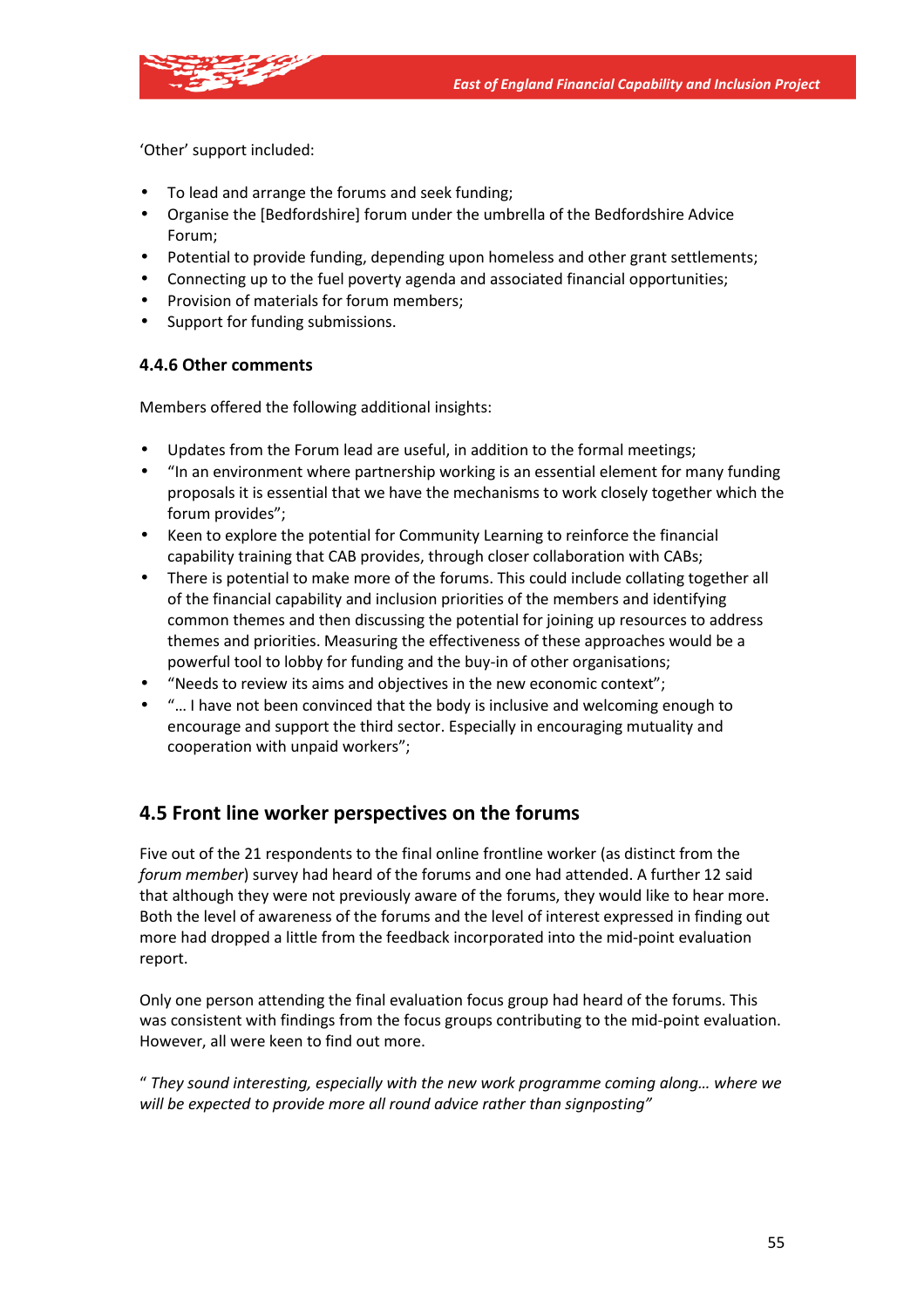

# **5. The Economic Impact Model**

# **5.1 Setting the Context and Parameters**

One of the tasks of this evaluation was to explore the regional impact of the programme in terms of the financial savings and benefits that would result from the financial capability training provided.

However, before attempting to do this some key issues and caveats need to be noted at the outset. Whilst the EEDA Financial Capability programme has clearly achieved significant benefits for beneficiaries according to the feedback provided, it is important to bear in mind the practical constraints upon the programme to, firstly, achieve *significant* impacts across the region given its scale and duration; and, secondly, to isolate and accurately demonstrate *practical impacts* for beneficiaries through detailed and long-term tracking.

Within this context, we have developed an economic impact model using a range of robust research into the impact of other financial capability programmes and the financial and social costs of low financial capability, as well as the feedback data available to us through this programme.

We acknowledge that some may consider the financial impact that is suggested in this section to be more or less favourable than is practical or reasonable for a programme of this size to achieve. Ultimately, the quality and reliability of 'any finding' based on modelled data is open to question and 'real life testing' using actual data. We do, however, consider that the model that we have developed and the assumptions behind it are robust and will stand up to scrutiny.

The next section explores the financial and social costs of low levels of financial capability before setting out an approach and its findings for determining the impacts of support at the individual, project and regional level. In doing this we use actual findings and feedback from the project's beneficiaries as well as findings from other research looking at the impact of financial capability projects.

# **5.2 What are the costs of low levels of financial capability?**

Over the recent period there has been a growing body of research and evidence that has highlighted the costs, both financial and social, of low levels of financial capability. This evidence is summarised below<sup>4</sup>.

Research by Toynbee Hall has revealed that, generally, unemployed people exhibit lower levels of financial capability than employed people and also found particular elements of financial capability where this was more pronounced. *"A far greater proportion of the* 

<sup>4</sup> This section draws on an excellent discussion paper prepared by Scottish Government Financial Inclusion Team: *"Achieving Better Co-ordination in Scotland"*, August 2010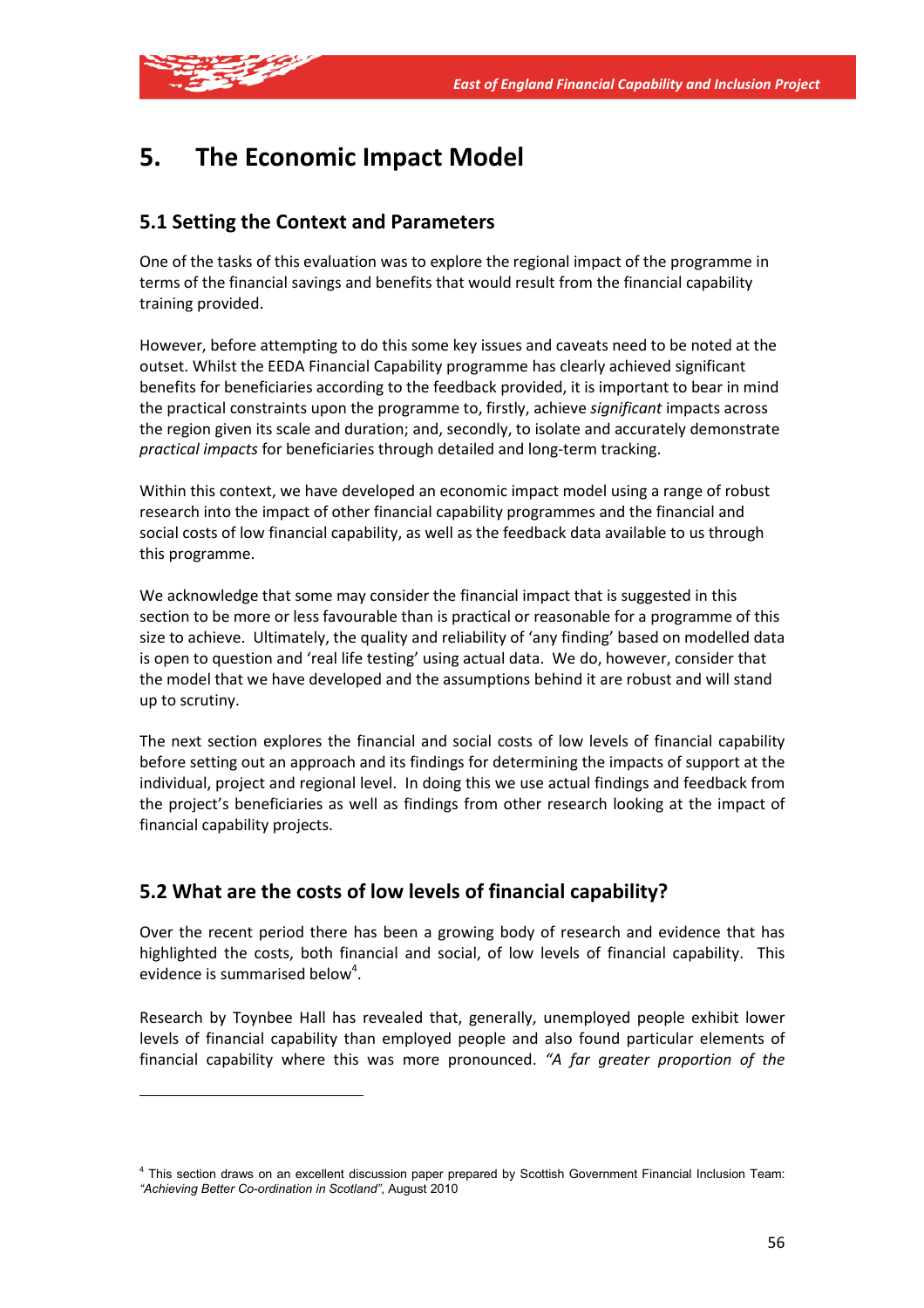

*employed respondents (64.7%) exhibit high financial capability than the unemployed respondents (38.7%). Those in employment are therefore twice as likely to exhibit high financial capability."* <sup>5</sup>

However, the research also noted that whilst financial exclusion and attendant lack of financial capability are cited as causes of lower employability, and vice versa, the nature of the relationship is not clear. *"Cause and effect are difficult to ascertain owing to the complex nature of entrenched social exclusion."* The impact, however, is clear; the reinforcement of poverty and social exclusion.

#### **5.2.1 Financial Costs**

A report for Save the Children $<sup>6</sup>$  provides an overall summary of what they view as the costs</sup> of poverty – a "Poverty Premium"- including the higher cost of insurance from living in a deprived area, lacking basic financial products, and using pay-as-you-go rather than a prepay mobile phone.

The overall conclusion from the Report is that the **Poverty Premium is approximately £1000 per year**, i.e. the notional amount of additional money that a poor household pays for the same goods and services over a year. In reality, the actual amount paid by a particular household depends on their specific circumstances, e.g. household size, whether or not they have a car, whether they are in debt, whether they have a bank account etc.

|                             | <b>Typical costs</b> | <b>Costs to low-income</b><br>households |
|-----------------------------|----------------------|------------------------------------------|
| One expensive consumer good | £159.99              | £405                                     |
| One £500 loan               | £539.00              | £825                                     |
| Three cashed £200 cheques   | £0.00                | £49.50                                   |
| Annual gas bill             | £609.70              | £673.70                                  |
| Annual electricity bill     | £339.30              | £368.20                                  |
| One mobile phone            | £315.96              | £395.44                                  |
| Home contents insurance     | £465.85              | £618.80                                  |
| Car insurance               | £475.48              | £571.55                                  |
| Total                       | £2,905.28            | £3,907.19                                |
| <b>Poverty Premium</b>      |                      | £1,001.91                                |

Some of these are explored in more detail below.

#### **Purchase of consumer goods**

Customers with poor credit histories will struggle to buy electrical goods and other products with credit and will have difficulty in saving to buy them outright. Some stores have specialised in catering for this market, offering "white goods" almost exclusively on credit, at

<sup>&</sup>lt;sup>5</sup> Toynbee Hall (2008) Employability and Financial Inclusion: Examining the Links<br><sup>6</sup> Strelitz, J. (2009) *The Poverty Premium: How poor households pay more for essential goods and services*, Save the Children, Family Welfare Association, London.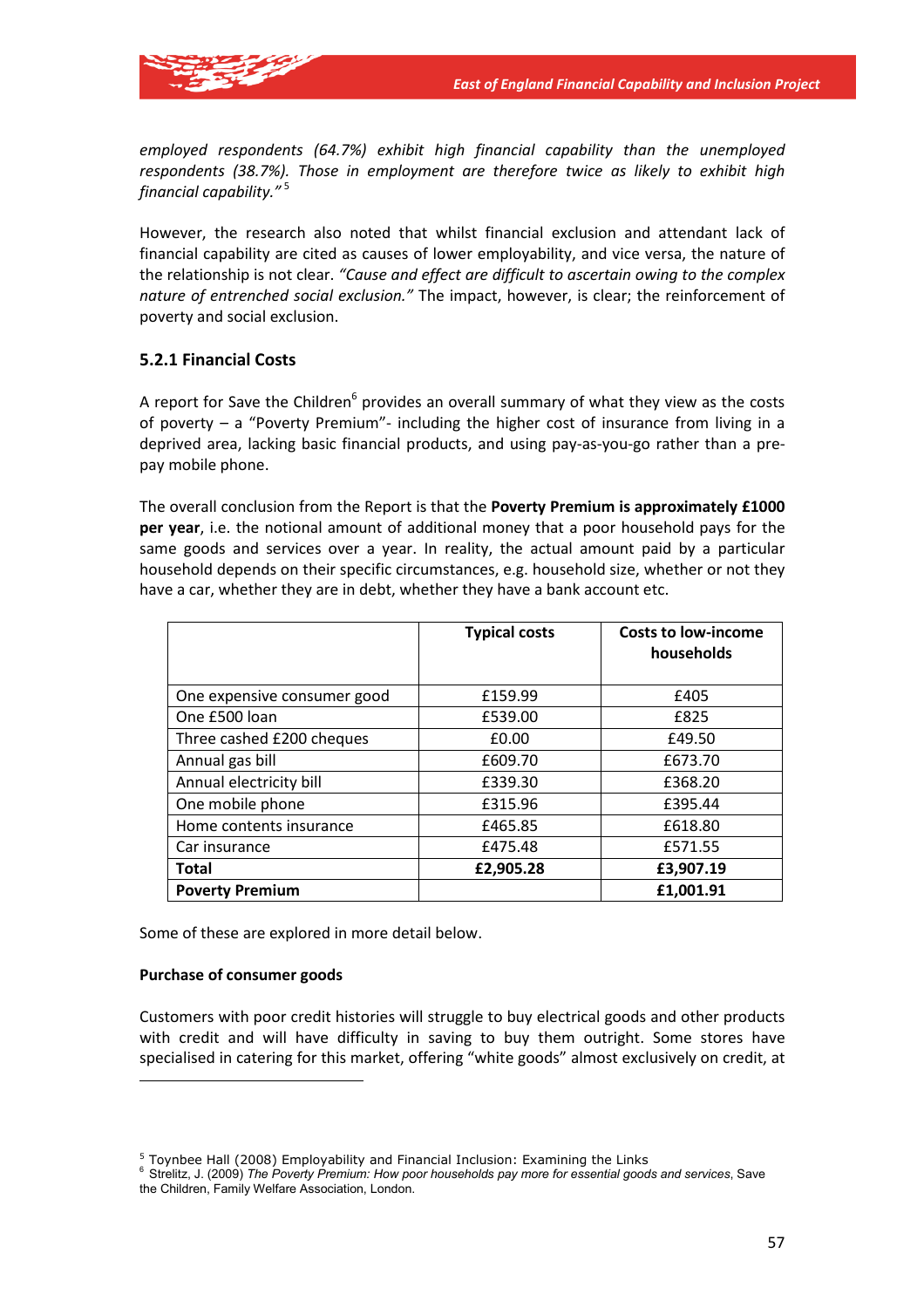

high interest rates. The best known example is Brighthouse (www.brighthouse.co.uk). With a typical APR of 29.9%, goods bought from Brighthouse can attract a total payment of up to twice the immediate cash price.

An example is a typical small fridge-freezer, advertised on the Brighthouse website at £238.40 for immediate cash payment. At three years worth of weekly £2.20 payments, the overall cost rises to £343.20. When the cost of the (optional, but heavily sold) service cover is included, the total cost rises to **£529 – a premium of 122% over the original cash price7 .**

#### **Borrowing**

There is a range of cheap borrowing options available to many people: low-interest overdrafts, low-cost personal loans and credit cards with free interest on purchases and balance transfers for limited time periods. The options for people on low incomes who do not have bank accounts and who have poor credit ratings – and are therefore refused bank loans and credit cards – are much more limited. Home credit or doorstep lenders remain popular with many people on low incomes. **Studies have found home credit or doorstep lenders APRs were generally in excess of 100 per cent and often above 300 per cent.** The total cost of loans varies from £30 per £100 to £100 per £100 borrowed, depending upon the length of the loan.

There is an emerging market in sub-prime credit cards, aimed at those on low incomes or with poor credit history. These cards are increasingly important, with more commercial activity taking place over the telephone or internet. Provident Personal Credit now offers a Visa credit card with 177 percent APR – a similar rate to doorstep loans.

#### **Access to Bank accounts**

People who do not have access to bank accounts can face difficulties in securing employment, getting paid, receiving benefits and undertaking other financial transactions. Most employers prefer to pay by direct transfer into a bank account, rather than by cheque or cash. Even if a person is able to find an employer who is willing to pay by cheque, nonbank cheque cashing services will take a commission of the order of 4% on the value of every cheque cashed. For a person with a full-time job earning the National Minimum Wage, with a gross annual salary of £11,460, these cheque-cashing fees would total more than **£450 per year.** 

In addition, those with a bank account often suffer costs as a result of not using the account efficiently. For example, 44% (and 54% of those in the lowest income quartile) of newly banked consumers use their accounts solely to receive pay or benefits, withdrawing the money and operating in cash and therefore not gaining the wider benefits of account holding<sup>8</sup>.

 $7$  All prices taken from Brighthouse website July 2010

<sup>8</sup> Financial Inclusion Task Force (2010) *Mainstreaming Financial Inclusion: Managing Money and Access to Banking*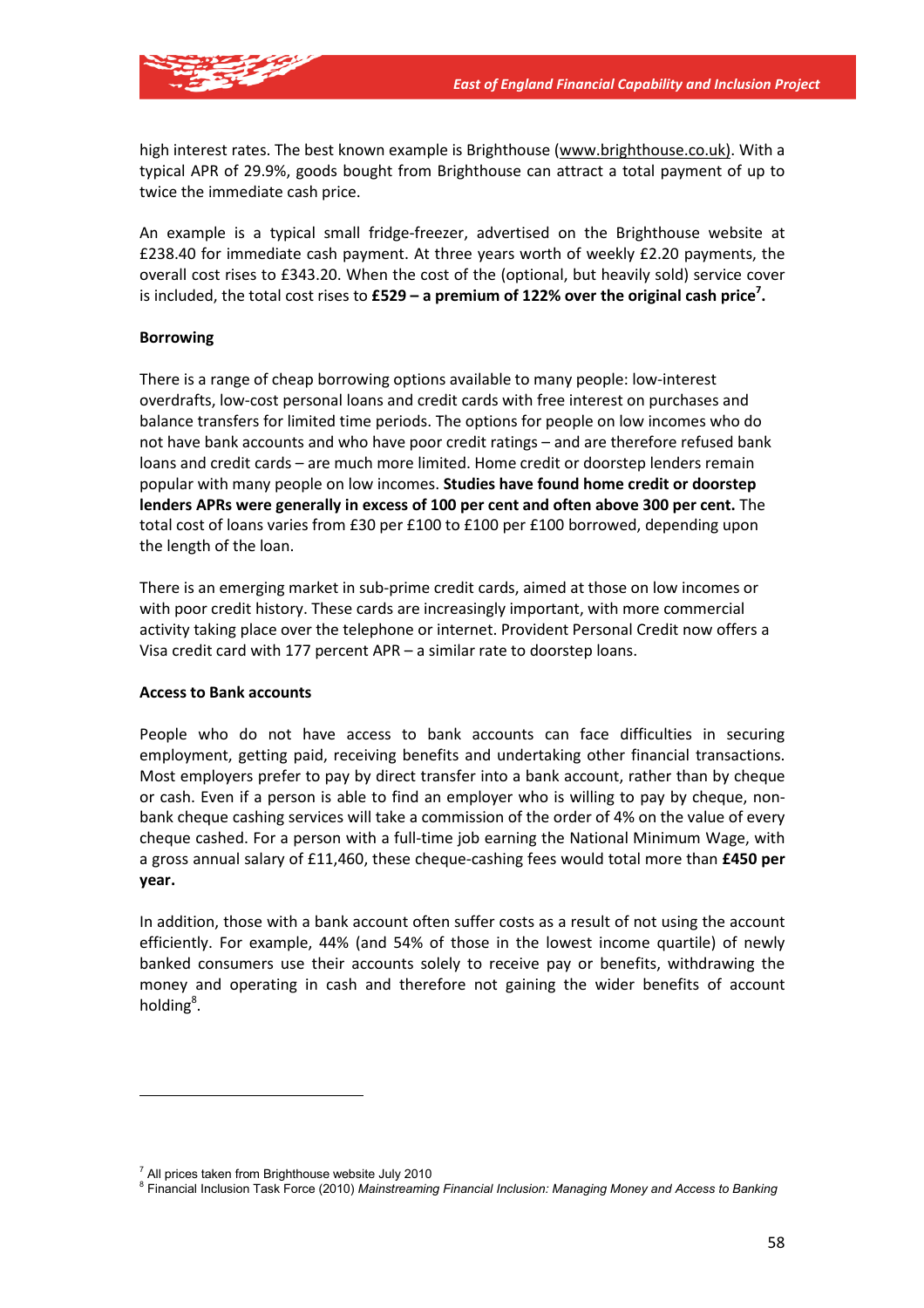

#### **Pre-Payment meters**

In 2009, customers using pre-payment meters paid an average of **£215 per year** more for energy than those paying by direct debit, according to Transact, a consortium of debt advice agencies. Pre-payment meters are typically only installed in homes of people who have had difficulty with energy bills in the past, meaning that those in greatest need of affordable energy have some of the highest prices imposed upon them. Customers who have prepayment meters installed are not always aware that there could be a cheaper option available for their energy, and satisfaction rates with pre-payment meters are relatively high.

#### **5.2.2 Social costs**

In addition to the financial costs to the individuals, families and communities directly involved, there are other social costs associated with a lack of financial capability. Whilst these are well known and well documented through research, quantifying these costs is extremely difficult.

#### **Financial Capability and Stress**

A lack of financial capability, leading to debt, can result in health problems. Evidence from  $AXA<sup>9</sup>$  suggests that a quarter of all adults in the UK have hidden or concealed the amount of debt that they have from a partner or family member because they fear their reaction.  $AXA^{10}$ also suggest that in 2006, 3.8m people across the UK had taken time off work as a result of money worries. On the very conservative assumptions that each of these people took only 1 day off work, and that they earned only the minimum wage, the first-order costs to the economy of the lost working time would be in the order of £165m per year.

Additionally, there is a considerable body of research that indicates that the psychological state of those most vulnerable to financial difficulties may well suffer. Families with young children living in disadvantaged areas are at particular risk in this respect. An FSA study $^{11}$ based upon interviews with 8,000 mothers of three year olds living in the most deprived areas of England noted that:

*"In this sample of mostly disadvantaged mothers of young children living in disadvantaged communities, there were clear relationships between our index of financial capability and all five psychological state measures. Higher financial capability was associated with higher life satisfaction, lower depression, less malaise, higher self esteem and higher locus of control".* 

Another FSA study $^{12}$  noted that:

*"There is a strong association between financial capability and psychological wellbeing and also between changes in financial capability and changes in* 

<sup>9</sup> http://www.axa.co.uk/media-centre/media-releases/news-story?id=20091112\_1200

<sup>&</sup>lt;sup>10</sup> http://www.axa.co.uk/media-centre/media-releases/news-story?id=20060120\_0900<br><sup>11</sup> FSA (2008) Financial Capability and Psychological Well-being in Mothers of Young Children in Poor Areas in England (2008)

 $12$  FSA (2009) Financial capability and wellbeing: Evidence from the BHPS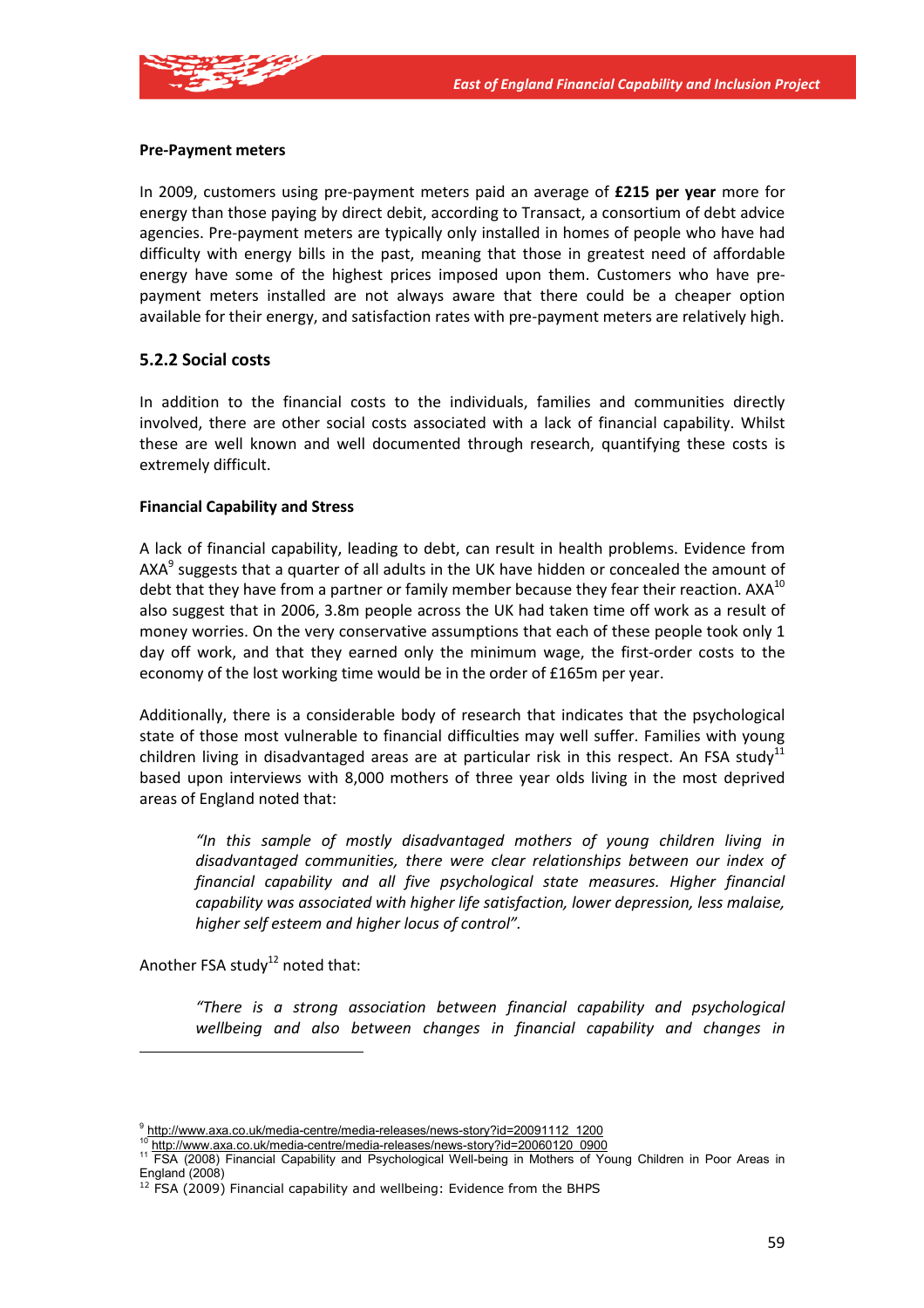

*psychological wellbeing. We find that greater financial incapability is associated with greater mental stress, lower reported life satisfaction, and a greater likelihood of reporting health problems associated with anxiety or depression . . . Moving an individual with relatively low levels of financial capability to an average level of capability improves their psychological wellbeing by about 6% (compared to an 8% deterioration in wellbeing associated with being divorced, and a 10% deterioration from being unemployed)."* 

The findings from the Programme reflect the findings of this broader research. As shown in section 3.1.9, project beneficiaries responding to the questionnaire survey stated the wider benefits that they had gained from the training – reduced stress, helped family relationships, improved general health.



The highest response was recorded against reduced stress, with 76% of respondents claiming this as a benefit. If this response level is extrapolated across the total beneficiary cohort, the programme would have resulted in reducing the stress levels of 660 people.

## **5.3 Determining the economic impact of the programme**

The efficiency and effectiveness with which individuals manage their money is likely to improve if their financial capability skills are raised and they act upon financial advice. This means prioritising and paying off debts, starting to save and/or making the most of their savings by placing them in higher interest investments, and maximising income through accessing benefits. It also means seeking cheaper ways of paying bills and borrowing money.

These benefits are **cumulative and long-term**, in theory lasting the rest of a person's life, as opposed to being one-off and immediate<sup>13</sup>. It is this distinction that differentiates financial

 $13$  In many instances they may be both, i.e. changes are made in response to a particular crisis or situation which are then continued with once the crisis has been resolved.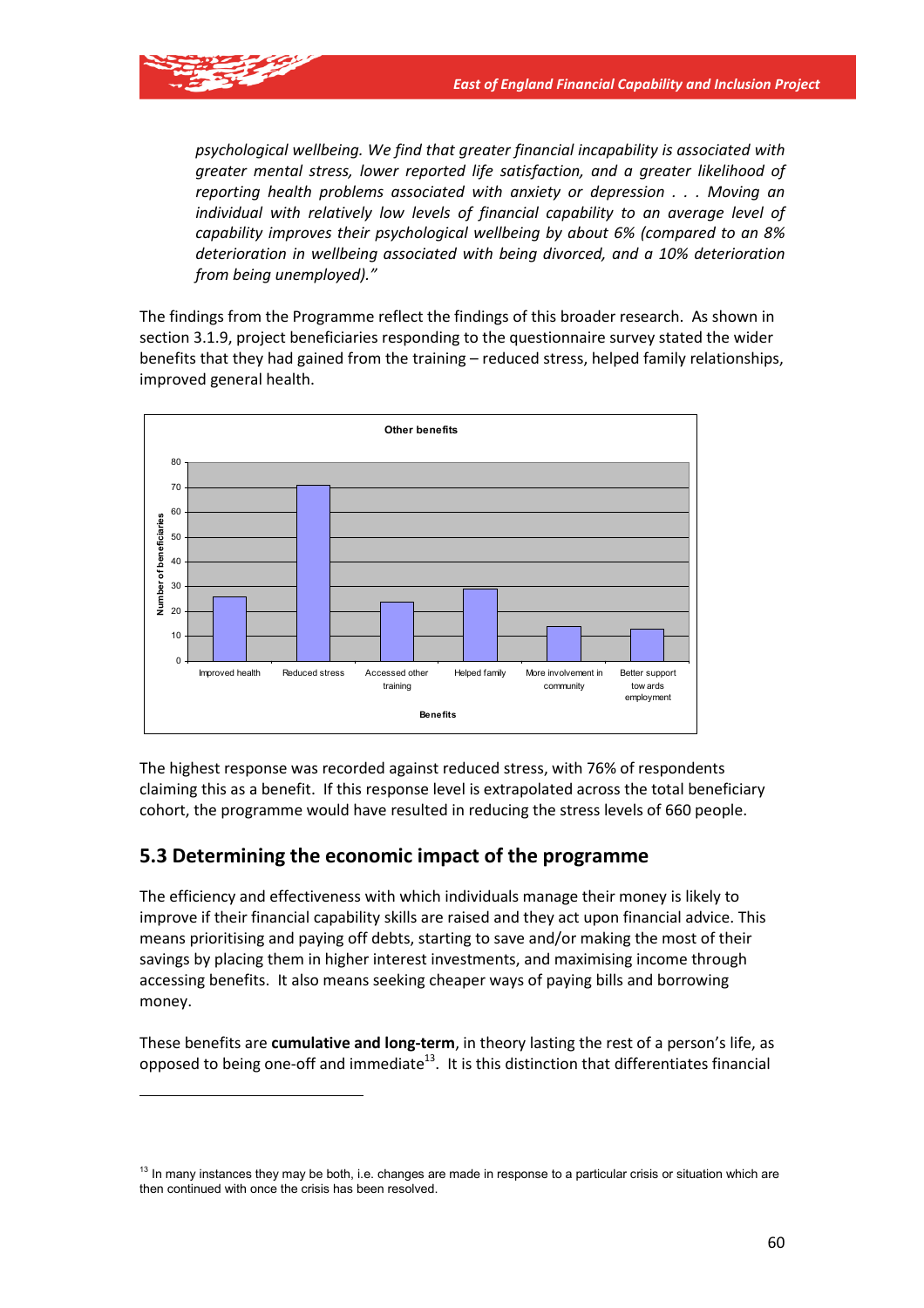

capability from financial debt advice and most other crisis-orientated support. According to the Resolution Foundation if low to median earners act on financial advice, over the longerterm they are more likely to:

*"save more overall, shift more of their savings from short term to medium and long term investments. They are also likely to invest more heavily in protection products, and build up larger pensions pots with which to purchase an annuity at retirement. Although their consumption is likely to rise on the whole due to greater personal wealth14, they reduce their credit card and other forms of unsecured debt considerably."15*

### **5.3.1 The Challenges**

Determining the economic impact of financial capability training presents a challenge because of the nature of the intervention, i.e. it is about trying to change behaviours and mind-sets for long-term gain rather than resolving a specific short-term issue which has an immediate financial gain e.g. crisis debt resolution. This has been borne out through the interviews with, and survey feedback from, programme beneficiaries, with many stating that important outcomes from the training have been to raise their awareness of, and boost their confidence in, addressing financial issues (see section 3.1.6). Whilst these are likely to have 'life-time' effects it is difficult in the short-term to monetise them.

That said the evaluation has revealed a number of actions that beneficiaries have stated they are already putting into practice, which should produce positive financial outcomes such as setting up a budget, changing fuel suppliers, looking for debt advice, opening and/or changing bank accounts, and opening a savings account (see section 3.1.7). These actions have been used to inform the detail of the model and assumptions that underpin it.

#### **5.3.2 Overcoming the challenges**

In order to build as robust an economic impact model as possible, and in particular to provide a strong rationale for the model's operating assumptions – the percentages of those acting upon the training they've received and the financial benefits they are likely to accrue over a certain period – we have combined evidence drawn from the project's beneficiaries with evidence from a number of respectable sources that have undertaken extensive research into the impact of advice and training and its potential impact on the local and regional economy (see boxes 1 and 2).

Using this combination of evidence enables us to confidently move beyond the limitations that would be imposed by relying solely on actual project data *or* third party evidence.

<sup>&</sup>lt;sup>14</sup> The increase in personal wealth comes about from improved savings behaviour and securing better deals on financial products. For more details on how much a person would be better off over his or her lifetime if acting on advice, see *A National Dividend*, Resolution Foundation, London 2006<br><sup>15</sup> Resolution Foundation (2006) *A national dividend: The economic impact of financial advice*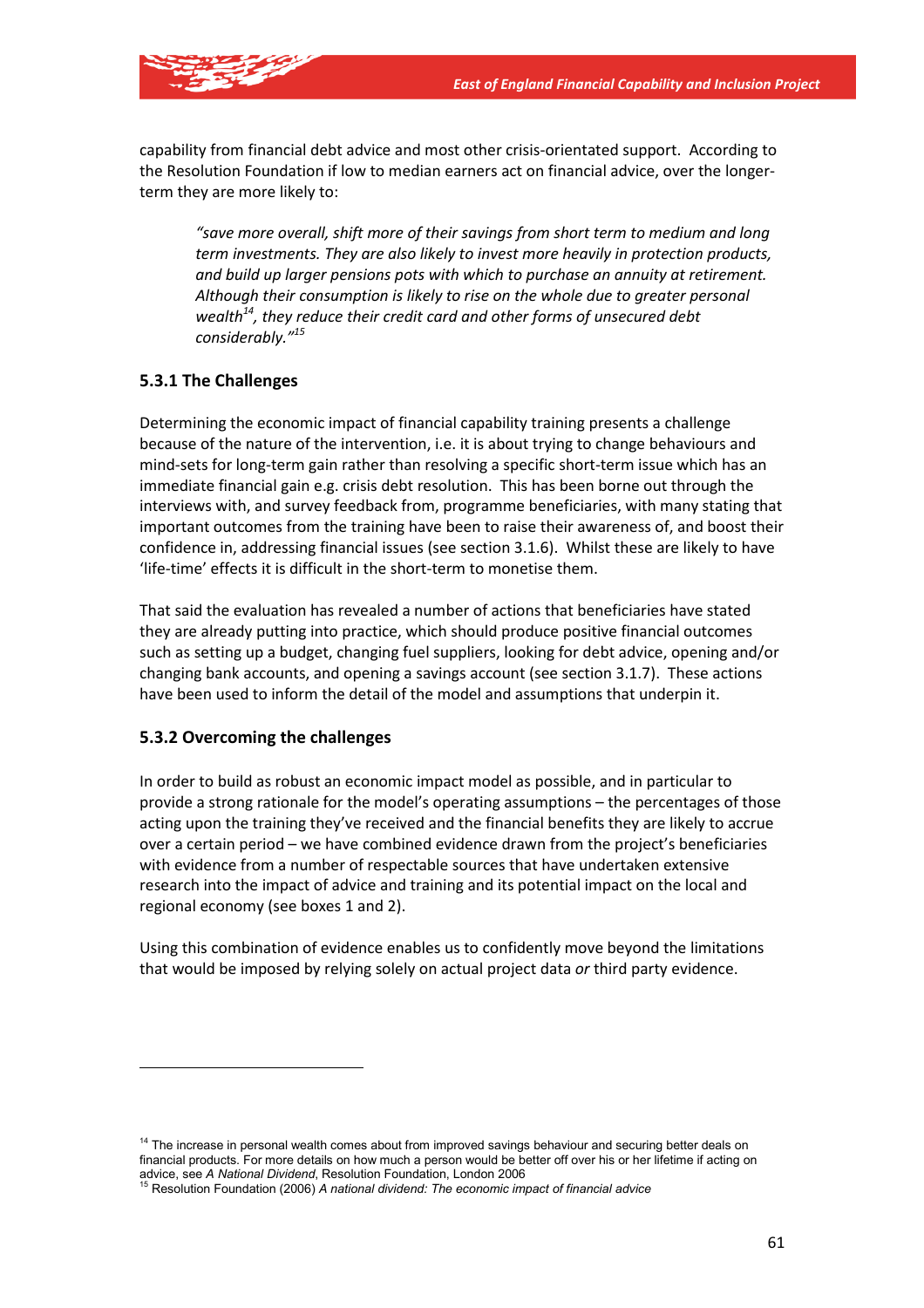

#### **Box 1: Leeds City Council Financial Inclusion Initiatives Economic impact and regeneration in city economies**

Research commissioned by Leeds City Council in order to understand the economic impact of their financial inclusion work found that it delivers up to £26 million of increased disposable income to the city of Leeds and an impact on the regional economy of over £28million. This is achieved through interventions such as providing access to affordable credit, increased benefit up-take and reduced financing costs through debt advice. This economic impact is produced from total operating costs of £3.3 million, which means that for every £1 invested in financial inclusion initiatives £8.40 is generated for the regional economy.

http://www.leeds.gov.uk/Advice\_and\_benefits/Community\_advice/Financial\_inclusion\_project\_Research\_2009\_ on Economic impact of initiatives.aspx

#### **Box 2: Thoresen Review – Economic Impact Assessment for Money Guidance**

The Thoresen Review carried out a detailed cost benefit analysis in relation to Money Guidance and the analysis was updated using data from the pathfinders to produce the impact assessment for the Financial Services Act. Benefits delivered to consumers, government, the financial services industry, the wider economy and society from the Money Guidance service alone are estimated at £644m a year, when averaged out over a lifetime, while the average annual cost of CFEB is £79m.

The cost benefit analysis identifies benefits for consumers, the financial services industry and for government:

- Benefits to **consumers** and their families are measured in terms of better budgeting, management of debt, "shopping around", investment in pensions and increased protection. By helping people manage their finances better and plan for the future, financial capability interventions can help them to avoid the distress of financial difficulty and improve their financial and overall wellbeing.
- The **financial services industry** will benefit from more informed and capable consumers resulting in a reduction in the cost of default, reduced marketing and distribution costs, increased propensity to purchase financial products and reputational benefits as consumers understand the industry better.
- Examples of the long term benefit to **Government** are savings in the funding for debt advice agencies, increased take up of benefits and a decrease in pension credit in future years and increased tax receipts from the increase in financial services product holding.

http://webarchive.nationalarchives.gov.uk/+/http://www.hm-treasury.gov.uk/d/thoresenreview\_final.pdf

#### **5.3.3 Building the links between the problems and the outcomes**

The diagram below sets out the logic model we have used to frame the connections and relationships between the various elements of the programme.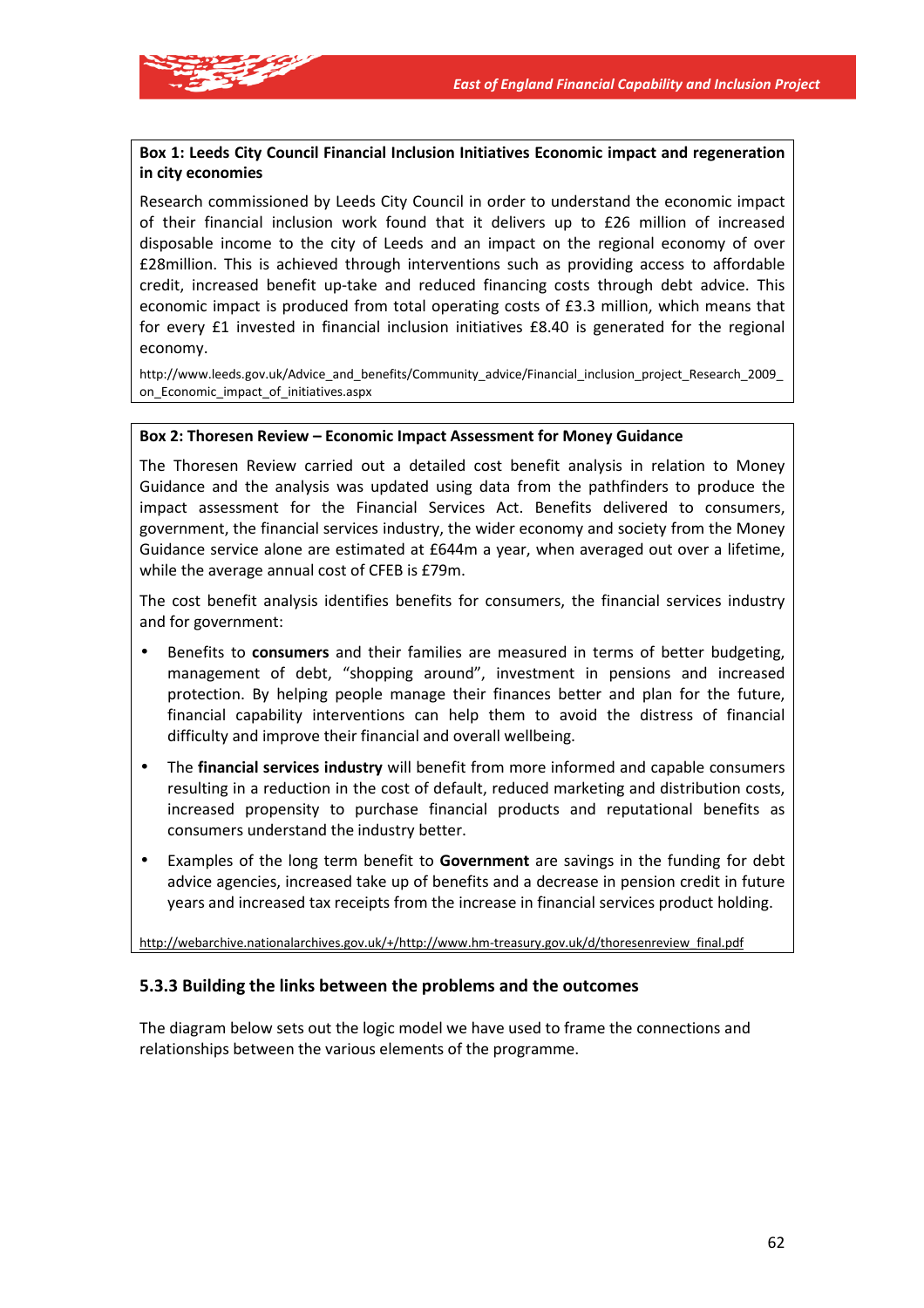

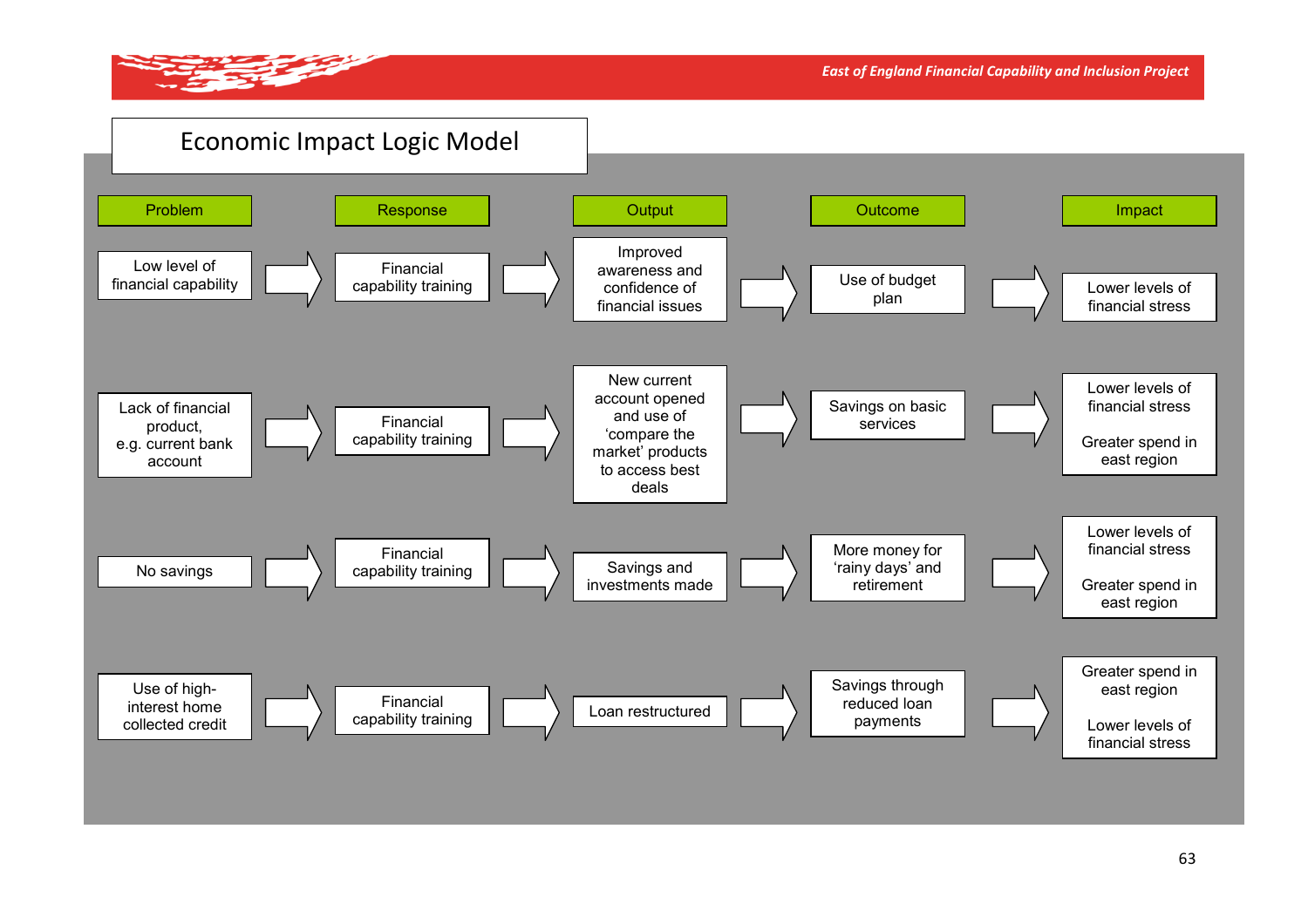

#### **5.3.4 Assumptions used to build the Model**

As noted in the previous section we have had to make several assumptions in order to model the economic impact of the project. This is standard practice in developing models and whilst the details of the assumptions can be challenged and amended, the use of assumptions cannot.

The assumptions used within our model are:

- 20% of individuals receiving training will act on the information and advice provided as part of the training. This percentage reflects a balance between two sets of evidence:
	- The feedback from beneficiaries of this programme in relation to the practical actions that they have undertaken as a result of the training received. The percentages of beneficiaries making the changes range between 12–16% across the different actions highlighted;
	- The findings from other studies of the take-up of financial advice, which find that up to 25% of any target group receiving financial advice actually act on the advice provided $^{16}$ ;
- Those individuals that act on the advice will accrue 'savings' of on average £1,000 per annum from their changed behaviours and actions. This is an average position; in reality some individuals will 'save' more and some will save less;
- These benefits will last for at least five years. This assumption tries to capture the longer-term impact that improving the levels of financial capability with individuals has. In practice, if a person alters their financial decision-making which results in real changes to how they manage their money, the resulting benefits may last for the remainder of their life. Indeed, some changes may result in further changes that have additional positive impacts e.g. better budgeting may result, initially, in surpluses being used to repay debts, but over time these may be placed into a savings account and ultimately invested in a tax-free ISA. For example, one young beneficiary had made considerable changes to her life after attending the courses. She opened both a current and a savings account, opened a joint account with her partner, joined her local credit union and encouraged her partner to open an ISA. On the other hand external shocks or crises, e.g. divorce or job loss may undo the training's benefits, returning the individual to their pre-training situation.
- All the additional income generated is spent within the region $^{17}$ .

In terms of defending the assumptions our position is that whilst they could be challenged for being 'slightly optimistic', e.g. 20% should really be 16%, or five years should really be 2 years, or the savings accrued should be £600 not £1,000, each assumption is within the range set out by existing evidence and is therefore defendable.

#### **5.3.5 The Findings**

#### **Financial Impact of the Programme**

**930** beneficiaries in total have been trained through the programme.

<sup>&</sup>lt;sup>16</sup> This percentage draws on the empirical findings of this project and also on the findings from other studies of the effect of financial advice, notably Resolution Foundation (2006) A national dividend: The economic impact of financial advice<br><sup>17</sup> We recognise this is not realistic but this assumption has been for simplicity sake and in lieu of better data on regio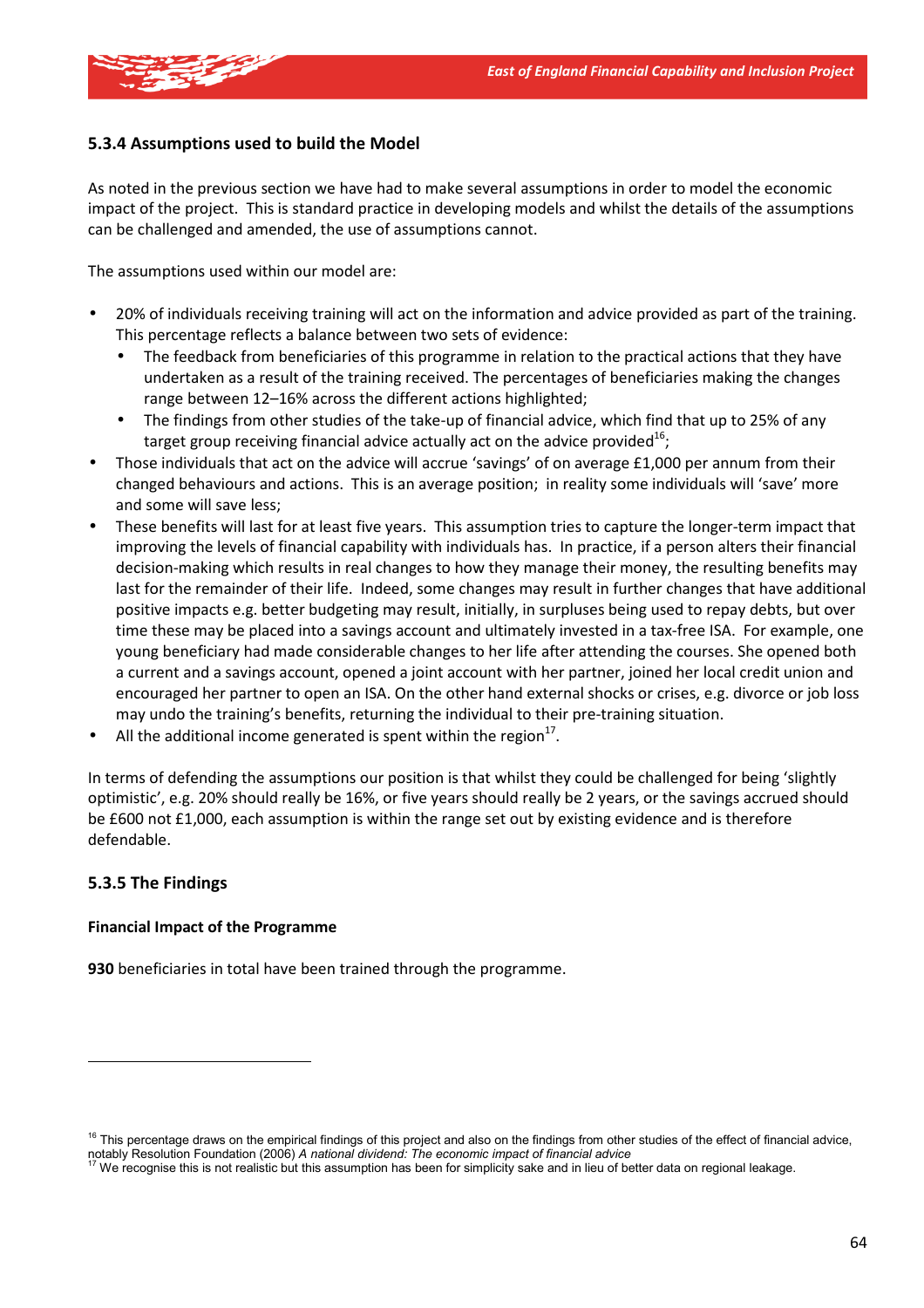

Based on the assumption that 186 individuals (20 per cent) will act upon the advice and training they have received and will continue to do for at least five years the economic impact of the programme over five years will be:

- **Each individual will be £5,000 better off.**
- **At the programme level, £930,000 of additional income will have been 'saved'.**

In terms of how this increase in disposable income will be spent, the Family Resources Survey (FRS) data suggests that approximately **£500 will be in the form of savings**. This figure assumes that the spending habits of the programme's beneficiaries match those of the individuals in the Family Resources Survey's (FRS) lowest income decile.

Spending preferences for the lowest income decile by sector (%)

| Food and non-alcoholic drinks         |    |  |
|---------------------------------------|----|--|
| Alcoholic drinks, tobacco & narcotics | 3  |  |
| Clothing & footwear                   | 4  |  |
| Housing, fuel and power               | 21 |  |
| Household good and services           |    |  |
| Health                                | 1  |  |
| Transport                             | q  |  |
| Communications                        | 4  |  |
| Recreation & culture                  | 11 |  |
| Education                             | 1  |  |
| <b>Restaurant and hotels</b>          | 6  |  |
| Misc good and services                | 6  |  |
| Non-consumption spending*             | 11 |  |

Source: Family Resources Survey

\*refers to addition to savings, investment, financing costs (loan and mortgage repayments).

#### **Multiplier Effect of the Programme**

Work undertaken for Leeds City Council<sup>18</sup>, the only type of its kind in the country, on the economic impact of the various financial inclusion initiatives operating in the city calculated a multiplier effect of 1.25 for the region. In other words, for every additional £1 spent in the region as a result of the financial inclusion interventions, an additional £0.25 is spent in the regional economy. This is because businesses receiving this additional income use it to purchase additional goods and services from other businesses in the region.

If we apply this economic multiplier to the EEDA Financial Capability and Inclusion Programme, it would suggest that the cumulative impact of the **additional income generated by the programme will be £1,162,025 over five years**.

<sup>18</sup> Leeds City Council (2008) *Economic Impact of financial inclusion initiatives: the case for Leeds*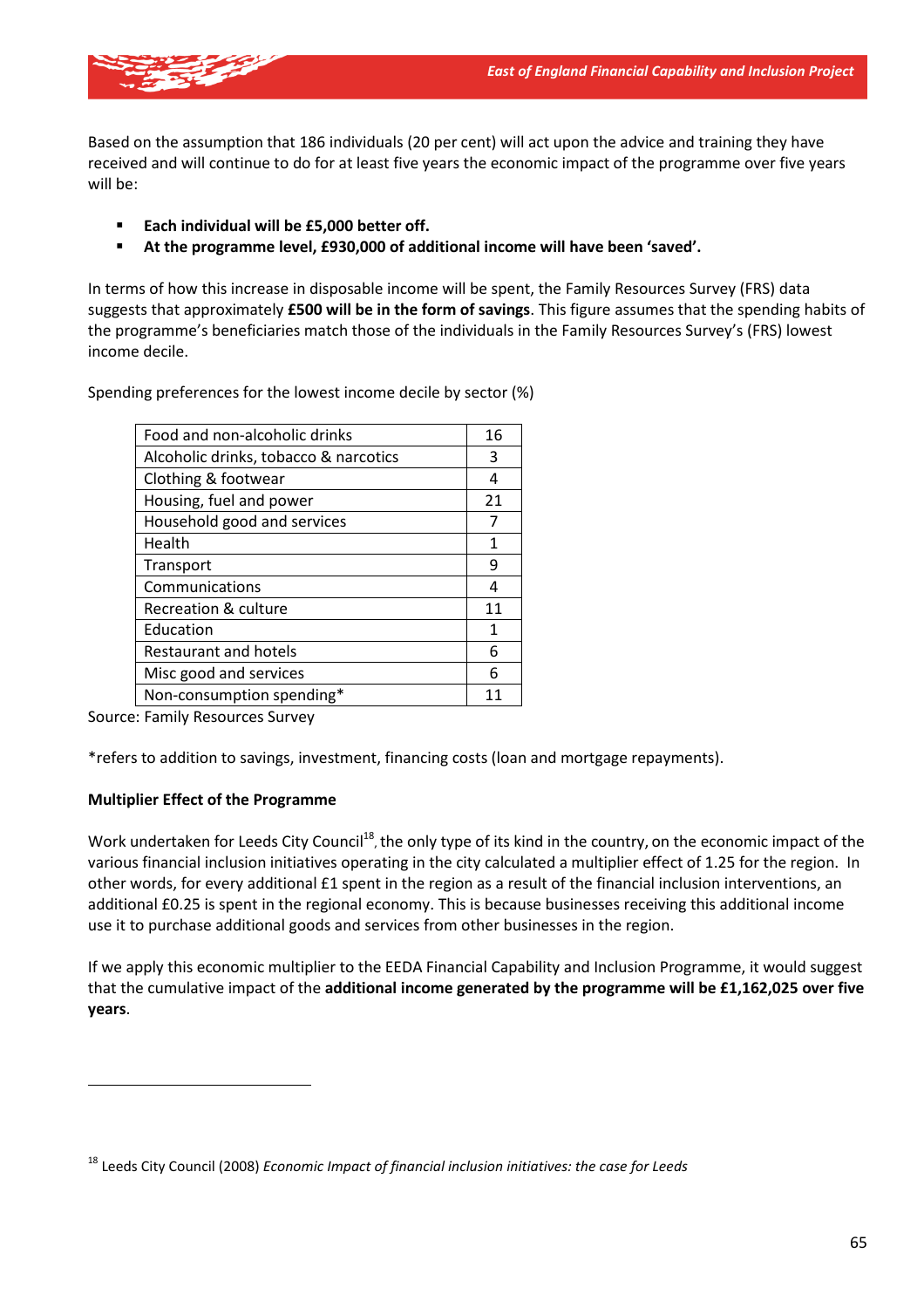

|            | Increase in disposable  | Additional impact on regional |
|------------|-------------------------|-------------------------------|
|            | income at the programme | economy                       |
|            | level                   |                               |
| Programme  | £930,000                | £1,162,025                    |
| Activities |                         |                               |

#### **Return on Investment**

The return on investment is frequently derived as the gain from an action divided by the cost of taking it. It is a useful tool in that it enables comparison and contrast between the relative costs and impacts of different approaches; ultimately supporting the calculation of value for money.

Based on the cumulative impact of the programme we are able to determine the return on investment for every £1 invested through the programme. The table below sets this out.

|            | Programme training | Cumulative impact on | Return on            |
|------------|--------------------|----------------------|----------------------|
|            | and development    | regional economy     | investment for every |
|            | costs              |                      | £1 spent             |
| Programme  | £257,875           | £1,162,025           | £4.50                |
| Activities |                    |                      |                      |

It should be noted that the above programme training and development costs are relatively high because the providers' payments and the central programme management costs reflected the significant resource involved in monitoring European Social Fund sponsored programmes; the need for targeted outreach across communities and within specific locations (notably rural areas); and the significant capacity building work associated with the forums. The input costs for a project with a lower administrative 'burden' and/or more general targets could be significantly lower and, thus, achieve a higher return on investment.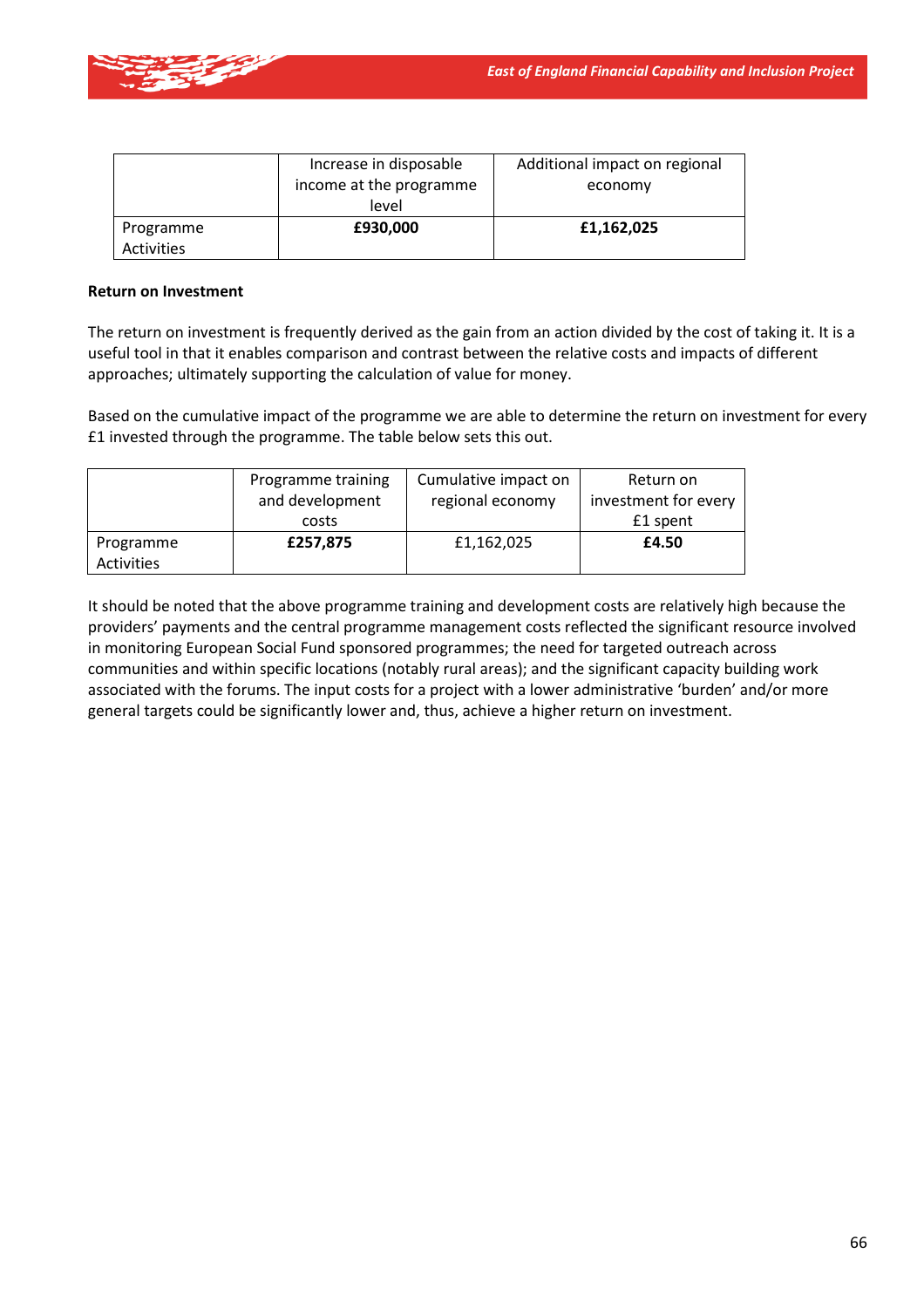

# **6. Sustainability**

## **6.1 Project Sustainability**

Our partner questionnaire survey sought to identify plans for continuing financial capability and inclusion support to beneficiaries and/or front line workers. The stance of the partners who had a reasonably clear insight into this in December 2011 is shown in the following graphs.



Eight of the 11 partners who had responded to whether or not they would continue to train beneficiaries intended to continue to do so. Two confirmed that they would not and one said that it was a possibility.

Five of the 12 partners who responded to whether or not they would continue to train front line workers intended to continue doing so. Four confirmed that they would not and three said that it was a possibility.

Nine providers indicated that external funding would be/is being sought (e.g. community housing trusts, banks, statutory companies, local authority service budgets, DWP Work Programme).

When asked whether they intended to charge for training, three out of eight providers responding to this indicated that they *would not* charge. Three *would* charge for learning not covered by core funding. One said they would *possibly* charge. One provider was exploring whether they would be able to continue delivery through 'Money Guidance'.

The unsettled funding environment for financial inclusion was clearly undermining partners' ability to plan for the future. Sources of funding for 'core delivery' were becoming increasingly under threat with, for example, Citizens Advice narrowly avoiding a significant cut to its own financial inclusion budget for  $2011 - 12$ . As demonstrated by the feedback on forum activity, organisations across the region are clearly looking for new and different ways to work in partnership to apply for available funds and link with core funders for whom they have, not traditionally, sought or received funding.

## **6.2 County Financial and Inclusion Forum Sustainability**

The forums have each been considering a number of options for continuing following cessation of programme funding. These options have included: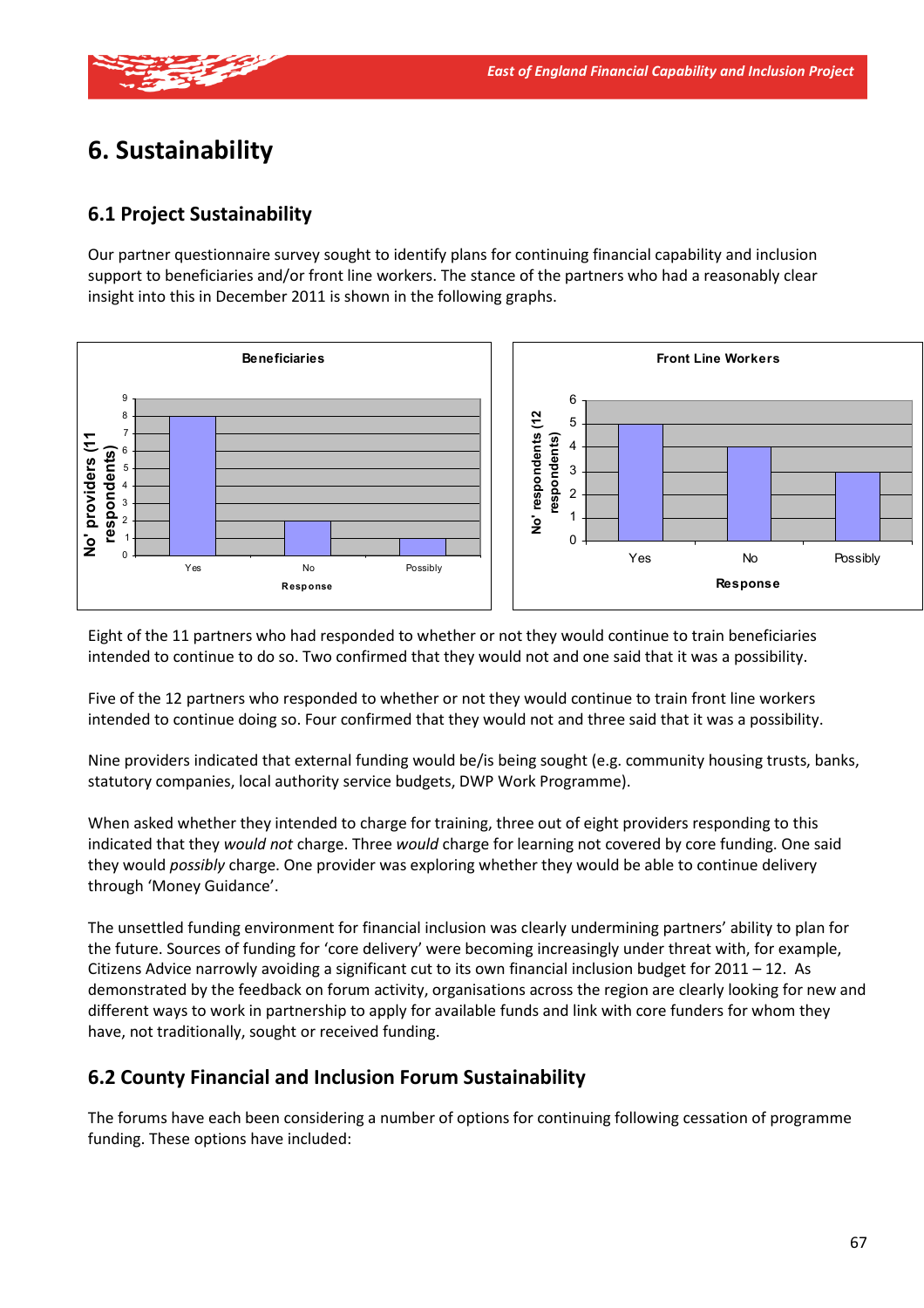

- Continuing on an in-kind/voluntary support basis;
- **Joining with another local forum/network;**
- Using the Regional forum for best practice sharing and information about funding opportunities; and
- Establishing a 'virtual' solution.

The approaches and views of the forums varied, but there has emerged a general sense that the ideal scenario would be for their forum to continue in its current form. There was still work to be done to produce a financial inclusion strategy for the counties and that face to face contact was the best way to achieve this and continue the networking and partnership creation activity that had already proved to work well.

Thought had been given to how to reduce costs, such as ending the provision of lunch, as well as resource elements that would be essential to continuing to achieve its core objectives; notably administration support for identifying venues, organising speakers, membership building - pointing to a need for funding for administrative support.

Potential partner contributions had been investigated, including providing venues for meetings and possibly providing small grants to fund administrative support, although the potential to charge membership subscriptions has been discounted by most due to patchy resource for this across member organisations and the administrative cost of collection.

Key actions being pursued by each forum include:

- Bedfordshire: Consulted members on the appropriateness of linking with Bedfordshire Advice Forum the most prominent advice forum in Bedfordshire, with around 40 members – and acting as a sub-group to that forum. Unfortunately, this approach has not proved viable.
- Cambridgeshire: CHS will continue to lead and host the forum and support its administration, although it will scan the horizon for funding opportunities to meet costs over time.
- Essex: Basildon CAB is no longer able to lead the forum. Members have established a steering group to investigate options for continuation and members have offered meeting venues. One potential funding source has been identified. Forum members are developing an online facility designed to support members between meetings.
- Hertfordshire: Hertfordshire Training and Development Consortium will continue to lead and co-ordinate the forum. It will be funded for a year through the wider Economic Learning and Participation Project that the Consortium is facilitating for housing associations.
- Norfolk: Diss, Thetford and District CAB is continuing to lead and co-ordinate the forum and £3000 has been secured to sustain the forum over six months, enabling the completion of service mapping and the development of a forum directory. It is actively scanning for potential future funding sources.
- Suffolk: The forum will merge into a newly created Suffolk Advice Network led by the County Council Financial Inclusion Service. The network supports both strategic managers and operational staff.

The significant efforts to continue the work of the forums outlined above and the achievements of most to continue the work of the forums, either independently or in collaboration with partners, is testimony to the high value that the project leads and members place upon their work to date and their potential to do more in future. Within the context of a constricting funding environment, this is an excellent outcome.

### **6.3 Legacy tools**

The project co-ordinator is working on a set of legacy tools and resources including:

• A guide to grant funding for financial capability;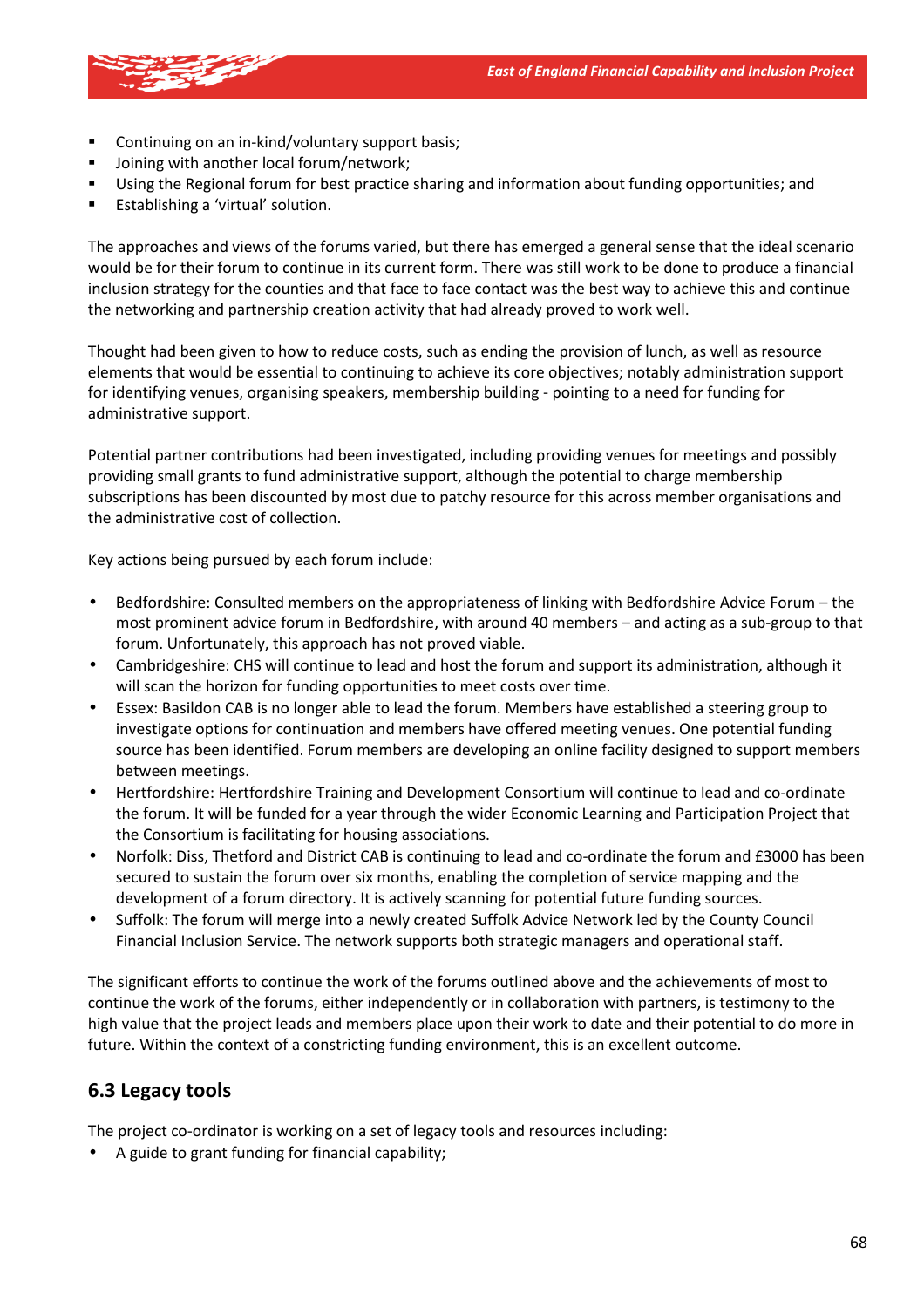

- A guide to costing financial capability projects;
- Ideas on involving volunteers in financial capability;
- Useful tips on outreach to more vulnerable communities;
- Training resources for supporting people out of paid work; and
- A stakeholder summary on why financial capability is crucial in getting people back to work.

Rocket Science has reviewed the above. These guides, collectively, represent a comprehensive legacy of written materials aimed at disseminating learning from the EEDA Financial Capability and Inclusion programme and providing organisations with a role in promoting and delivering financial capability support to continue and develop their services.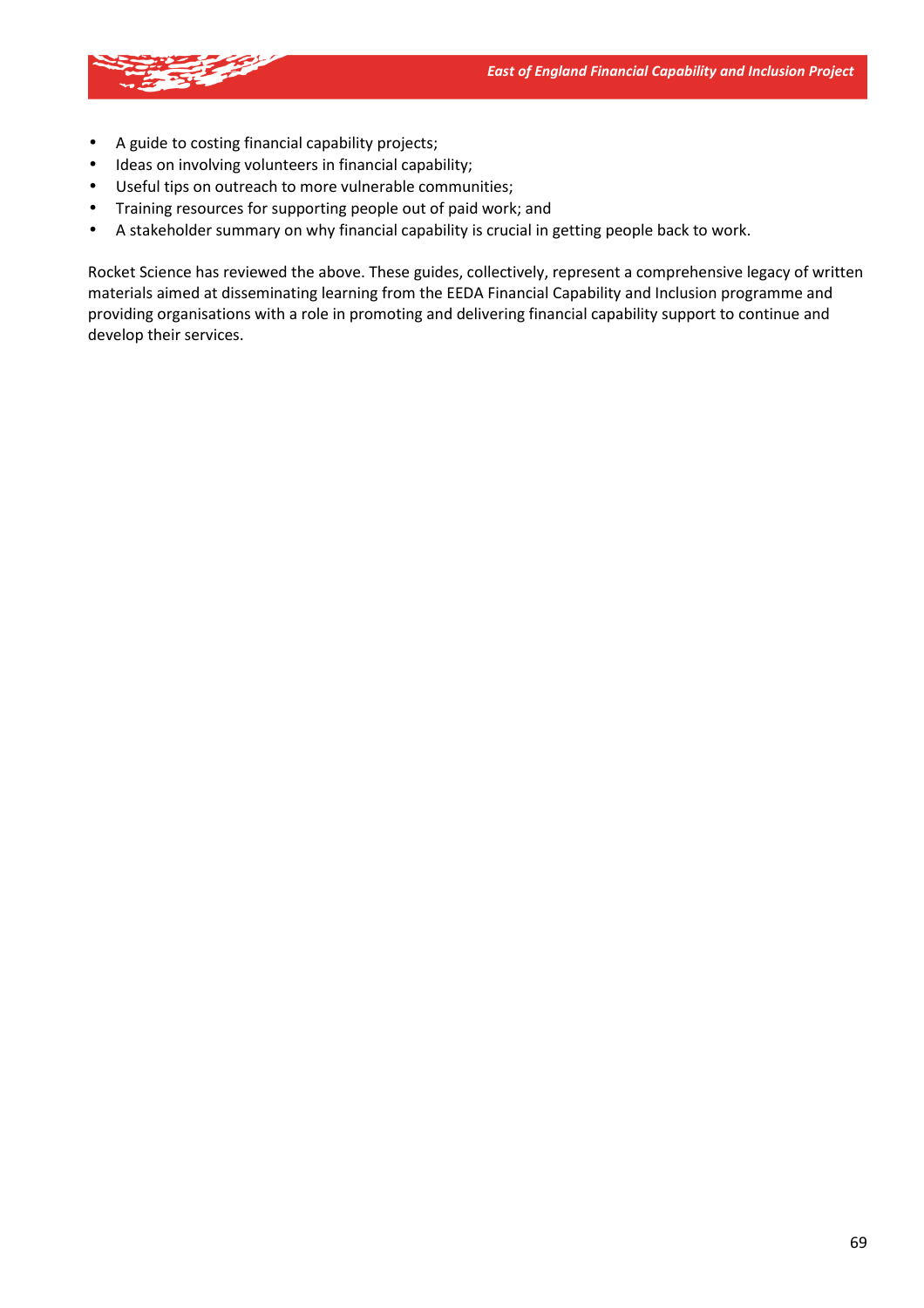

# **7. Reflections and Key Learning Points**

### **7.1 Achievement of committed outputs**

The success of the programme in over-achieving its committed beneficiary and front line worker financial capability training targets is an excellent outcome, particularly given the significant struggles that partners were experiencing in engaging beneficiaries at the programme mid-point. This underlines:

- significant and consistent effort and tenacity on the part of providers, to effectively resource the development phase and pursue existing leads and evolve different approaches to marketing and customising the training; and
- clear and decisive action at the programme management level to re-allocate outputs where necessary and engage with additional and, in some cases, specialist agencies (e.g. Menter, the regional BAME network) in order to ensure the programme delivered to target.

The achievement of employment support and referral outcomes did not work so well. Research has demonstrated that combining financial capability and employment support interventions can deliver considerable benefits for individuals. However, the experiences of this programme would indicate that this works to best effect when the two interventions are inextricably connected within the context of a holistic support package rather than relying upon the 'hook' of financial capability to deliver job search support – particularly in the case of this programme, whereby unemployed beneficiaries would already have been engaged with job search support.

### **7.2 Recruiting to the programme**

The programme achieved significant successes in engaging beneficiaries from rural areas and attracting groups of disabled and BAME groups. This worked best through making connections with networks and groups from within those communities of interest who could act as conduits, marketeers and 'trust builders'. Engaging with other partner agencies also resulted in the introduction of new approaches to training delivery. e.g. The BAME network, MENTER, was uncomfortable with the principle of promoting the training solely to unemployed or inactive beneficiaries because they felt that this had the effect of stigmatising the client group. Instead, delivery facilitated through MENTER, was open to all and the marketing for the programme emphasised how the training could help them to help others – and, by implication, themselves.

Generally, the use of existing contacts and networks (particularly organisations that are known to be reliable and trustworthy); getting to the right people within the target organisations (the key decision-makers); demonstrating how the training can and will be customised to the needs of the client (timing, duration, venue); and piggybacking existing groups rather than creating new and different ones, were key and critical planks to successful recruitment of both front line workers and beneficiaries and ensuring that they attend. The approach of recruiting front line workers first, as gateways to beneficiaries, was the most effective route to recruiting beneficiaries.

It was also important to be as precise as possible about the training that would be provided, using clear and accessible language and avoiding terms that might alienate potential trainees e.g. debt, finance or financial. Accurate training 'labelling' was also important from the perspective of managing peoples expectations in terms of the knowledge and benefits they would reasonably be able to extract from the training.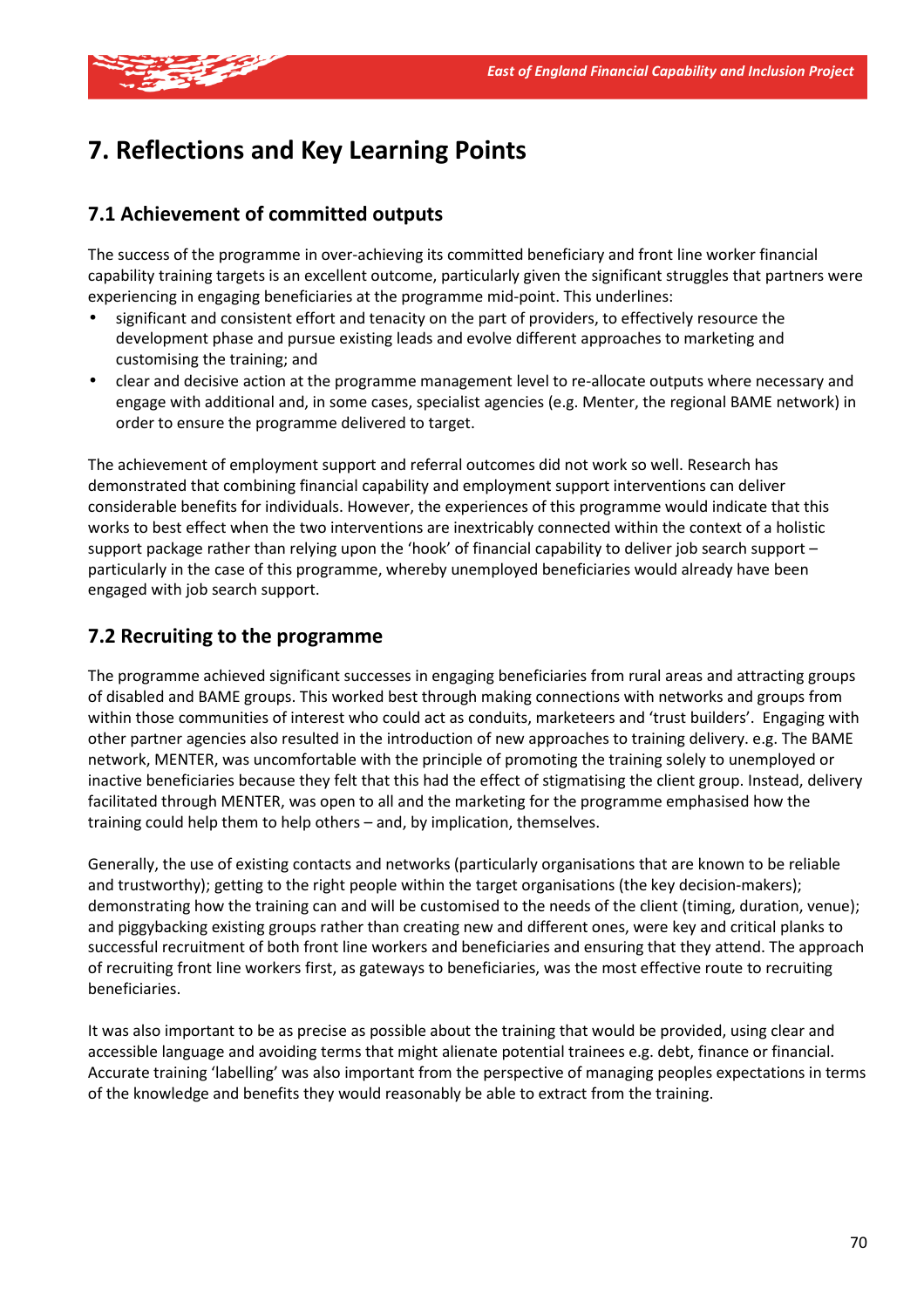

# **7.3 Design and delivery of the training**

The allocation of significant resource to the development phases (getting the training materials and course structures right) and ensuring that the course delivery was as interactive, varied and customised to the clients' interests as possible were important keys to success. It was important to avoid over-loading training sessions and break the training into manageable chunks in order to optimise the learning and make it as enjoyable as possible for beneficiaries in particular.

It proved difficult, however, to pitch the level of the training so that it effectively accommodated different levels of prior knowledge; varying capability to absorb and process information; and different interests across the trainee cohort. This worked best where trainers were prepared to be fleet of foot in the delivery of training; introducing different course elements and adjusting the balance of the topics covered in immediate response to their audience.

# **7.4 Referrals**

The potential for this programme to contribute to the referral of individuals onto complementary support and encourage more joined-up working was of particular interest to EEDA. It is fair to say that, as a result, an overlybureaucratic and ultimately unworkable process was developed. In the end, referrals were largely made on an ad hoc basis and unless they were internal to the partner organisation or involved a long-term partner with whom they had a close relationship, they were difficult to facilitate and track. There was no incentive for organisations to which referrals were made to confirm whether or not the client had made contact or report on progress because they were not contractually bound to do so. There was also no shared database to support the logging and tracking of referrals. Future programmes might consider using one of the software packages that have been developed to support the tracking of referrals (e.g. Meganexus) and include contractual obligations or at least some financial incentive for providers to make referrals.

## **7.5 Sustainable benefits**

Partners had a variety of motivations for engaging with the programme and reported a range of significant benefits to their organisation that had resulted. Connecting to new organisations and networks and deepening existing relationships were the leading responses, with building greater knowledge of communities and greater financial capability skills and knowledge also scoring highly. Interestingly, enhanced ability to influence local authorities and stakeholders scored lowest in terms of impact. A key area where partners felt that programme had fallen short of their expectations was the extent to which a 'hard sell' of financial capability was still required and that there remained some work before the *need* for financial capability support would translate into *demand.* The ability to influence individuals and organisations to support the raising of the profile of financial capability is important here – the area where partners felt that the impact upon their organisation was lowest.

## **7.6 Beneficiary perspectives**

Feedback from beneficiaries on the training was overwhelmingly positive. Asked to articulate what, in particular, they enjoyed and appreciated about the training, they quoted:

- The non-judgmental, sensitive and empathetic style of staff who were friendly, open and helpful;
- The non-threatening delivery environment;
- A great deal of content was delivered, clearly and competently, in a relatively short amount of time;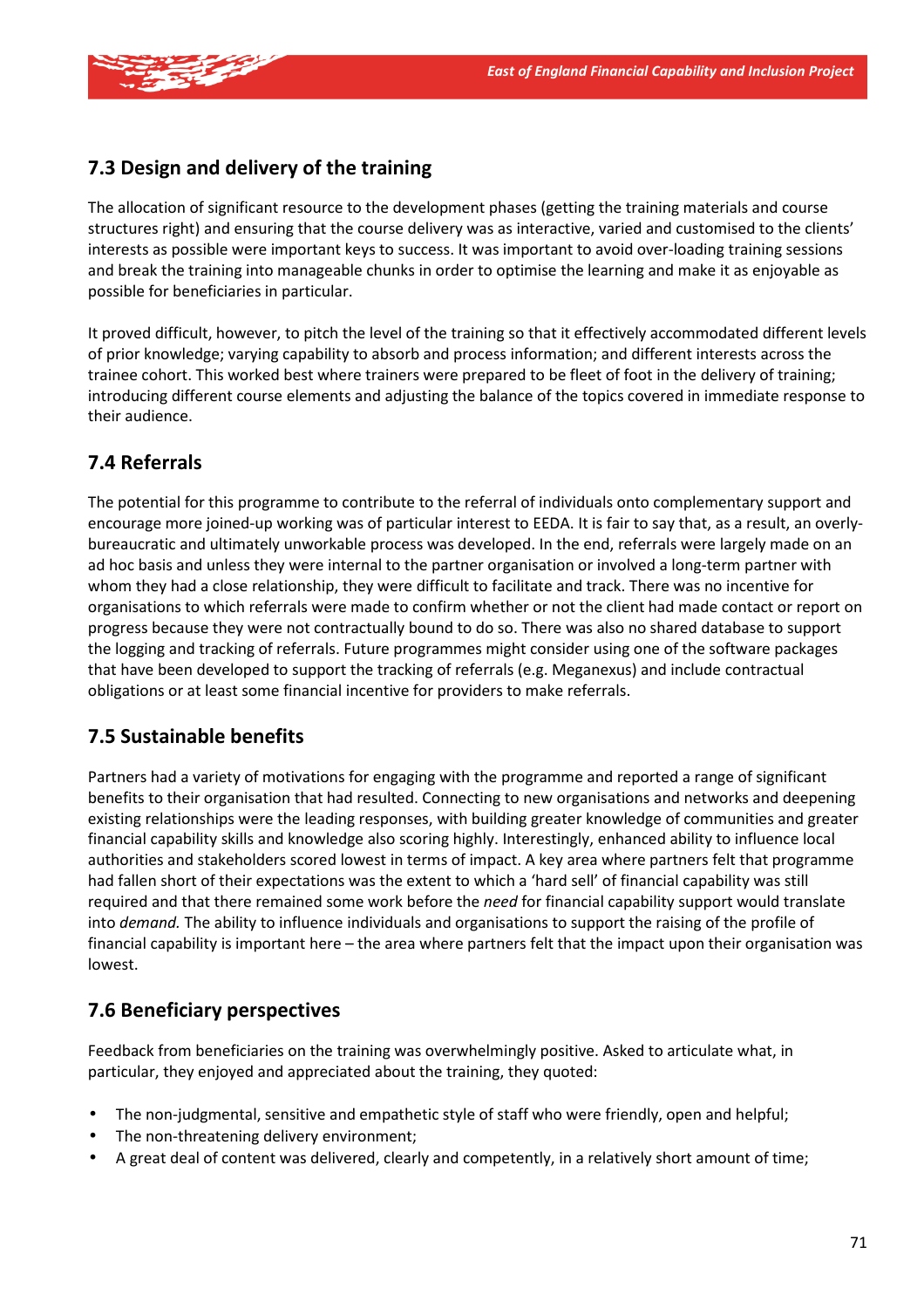

- The visual aids and interactive elements created interest and captured their imagination many beneficiaries particularly valued the discussion elements as this contributed to reducing their sense of isolation;
- Practical information on other help available (including credit unions) and other benefits that beneficiaries could claim was particularly valued.

Based upon the sample of beneficiaries responding to the questionnaire surveys, it is clear that the training has resulted in practical changes in the way they manage their money, with a substantial 67% setting up a budget.

In terms of the types of interventions that beneficiaries felt would be most helpful as part of a future programme, budgeting, attitudes to money, saving and investing and energy efficiency were identified as being most important.

Although feedback has been sought from beneficiaries throughout the programme period, an avenue for this that would warrant additional attention in future programmes would be following up front line workers acting as feeder routes to beneficiaries, in order to ask for any feedback that they receive from clients who have received the training.

## **7.7 Front line worker perspectives**

Front line workers from 128 different organisations received training, most of which worked with social housing tenants, parents and families and people with disabilities/health problems.

Aspects of the training highlighted by front line workers as being particularly beneficial included:

- Delivery was excellent, easy to follow and participants felt involved;
- Many found the course content excellent or very good, commenting that it was very informative, very interesting and very useful. Particular strengths included:
	- the breadth of content it was good to get an overview of such a wide range of factors;
	- the interactive games these made a potentially dry subject interesting and engaging;
- Many noted that the information was important to their clients but also to themselves and their families;
- People clearly enjoyed learning from each other, sharing knowledge and experiences.
- The considerable knowledge and experience of the trainers was also widely acknowledged in some cases the trainers came from the same background as the participants, enabling the trainer to really contextualise and tailor the training - *The trainer came from a Housing Association and subsequently understood where many of the workers were coming from". "The trainers understood the reality of being a front line worker".*

There were some suggestions for how things could improve:

- A formal information pack would be useful some felt that there were insufficient hand outs; and
- Some felt it was rushed, and several wanted more time to absorb the information and reflect upon it.

Some concerns were also raised:

- Some front line workers found that they either couldn't take everything on board or that some topics were not covered in enough depth;
- The training could have been better tailored to the audience in some instances front line workers have varying levels of knowledge and, as a result, some found the training too difficult where as others found only small bits of it useful. One provider interviewed during an earlier phases of the evaluation did note that it was difficult to know quite where to pitch the level of training because recipients had different levels of prior knowledge of financial capability.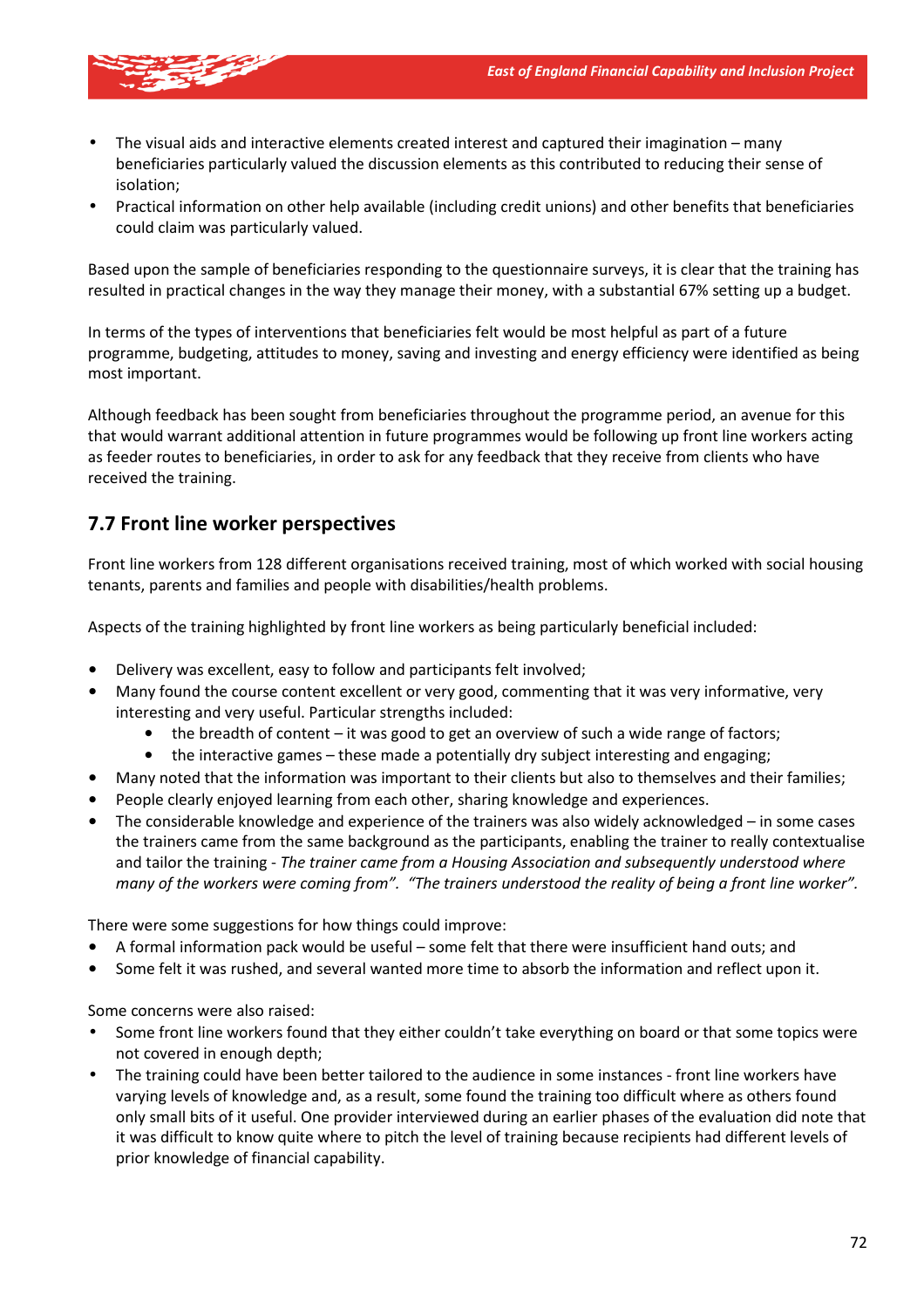

## **7.8 County Financial Capability Forums**

Each of the six forums held between five and seven meetings. Attendance levels at each forum has, overall, been consistent, although consistency of attendance by specific individuals has been patchy. Representation has been achieved from a range of organisations, enabling the sharing of information and opinions from a wide range of perspectives. Marketing of the forums to potential members has cascaded out from initial efforts by the forum lead, to other members of the forum who then promoted them amongst their contacts and networks. By the programme end, a good balance between strategic and operational level representation had been achieved.

There is clear evidence that the forums have achieved significant benefits for members, in pursuit of their objectives in terms of knowledge sharing; creating partnerships and a better understanding between partners; and lobbying and influencing. The area that the forums found most challenging has been lobbying organisations and individuals in ways that will create a sustainable impact in terms of raising awareness of financial capability issues and shaping the priorities and funding decisions of organisations that can contribute to this agenda. That said, the wide range of strategic level organisations that the forums have successfully attracted is testimony to efforts and results in this respect. It has, however, been difficult to create consistent and productive relationships with PCTs and local authorities.

The capacity of the programme to engage significantly with Jobcentre Plus at the operational level right across the region, was limited in terms of the number of training places available for front line workers. The programme has, however, achieved very good connections at the strategic, regional level.

## **7.9 The Economic Impact of the Project**

Assuming that 20 per cent of the individuals involved in the Financial Capability project act on the financial advice and training they received through the project for the next five years, the overall impact of the project will be:

- Each individual will be **£5,000** better off, of this £500 will be in the form of savings;
- At the project level, **£930,000** of additional income will have been 'saved';
- At the regional economy level, the cumulative impact of the project will be **£1,162, 025**.
- The financial return of the project is **£4.50 for every £1 spent on training.**

## **7.10 Sustainability**

#### **The projects/partners**

Eight partners have confirmed their intention to continue to train beneficiaries and two have indicated that they definitely will not.

Five partners have indicated an intention to continue to train front line workers. Five confirmed that they would not and three have said that this is a possibility.

The unsettled funding environment for financial inclusion was clearly undermining partners' ability to plan for the future. However, nine providers have confirmed that they were seeking external funding.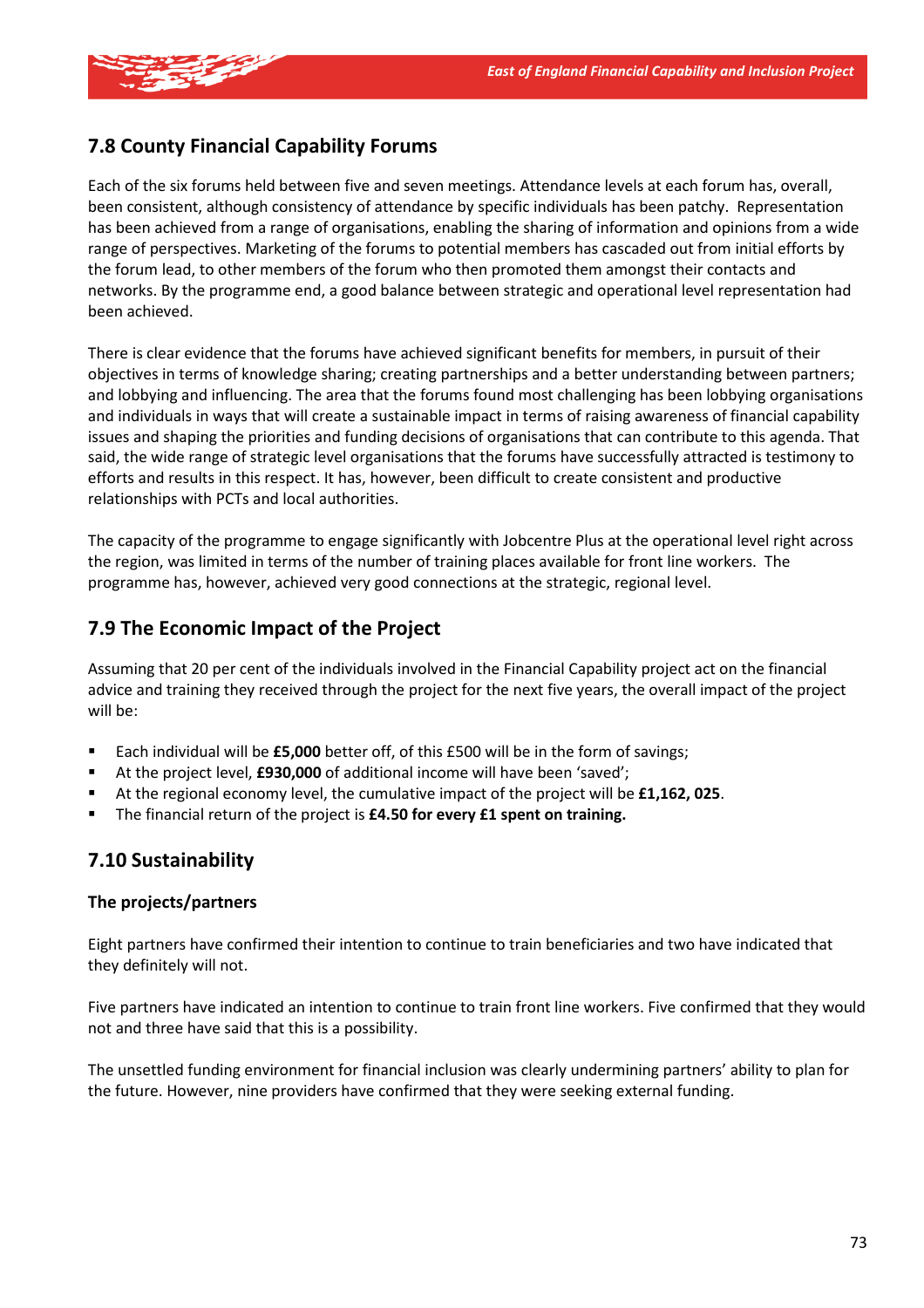

#### **The county financial capability and inclusion forums**

There is very strong support from members for the forums to continue, which is a clear indication of value that they place in them. Five of the six forums are actively pursuing practical actions to sustain their activities through a number of methods including:

- merging activities with another network;
- obtaining small amounts of funding to sustain core activities and complete the financial capability activity mapping, which it is hoped will raise awareness of the infrastructure currently in place and flag its potential value to stakeholder organisations that might provide funding or contract out services to providers;
- successfully continuing the forum's functions through other complementary projects;
- developing online network and information sharing options that might be important in future, as connecting tools for forum members; and
- securing 'in-kind' support from members that will enable the continuation of the meetings, including meeting venues and administration resource.

#### **Collaborative working**

One of the underpinning rationales for the programme was to raise the profile and awareness of the potential benefits of financial capability support through enhancing partnership working across the region. There is clear evidence that the forums have made considerable strides towards bringing together staff at the operational and strategic levels across a wide range of organisations and evidencing collaborative working that has resulted directly from new relationships.

The benefits of partnership working at the programme partner level, however, are not so clear. Citizens Advice has provided the essential gel to the programme partnership, sharing experience across providers and connecting up partners around particular issues of mutual benefit as appropriate and as the opportunity arose. Feedback from partners received through this evaluation would indicate that the sharing of experiences, expertise and knowledge between partners was patchy, with some feeling that their efforts were not reciprocated sufficiently to motivate them to be proactive in establishing and maintaining relationships with programme partners.